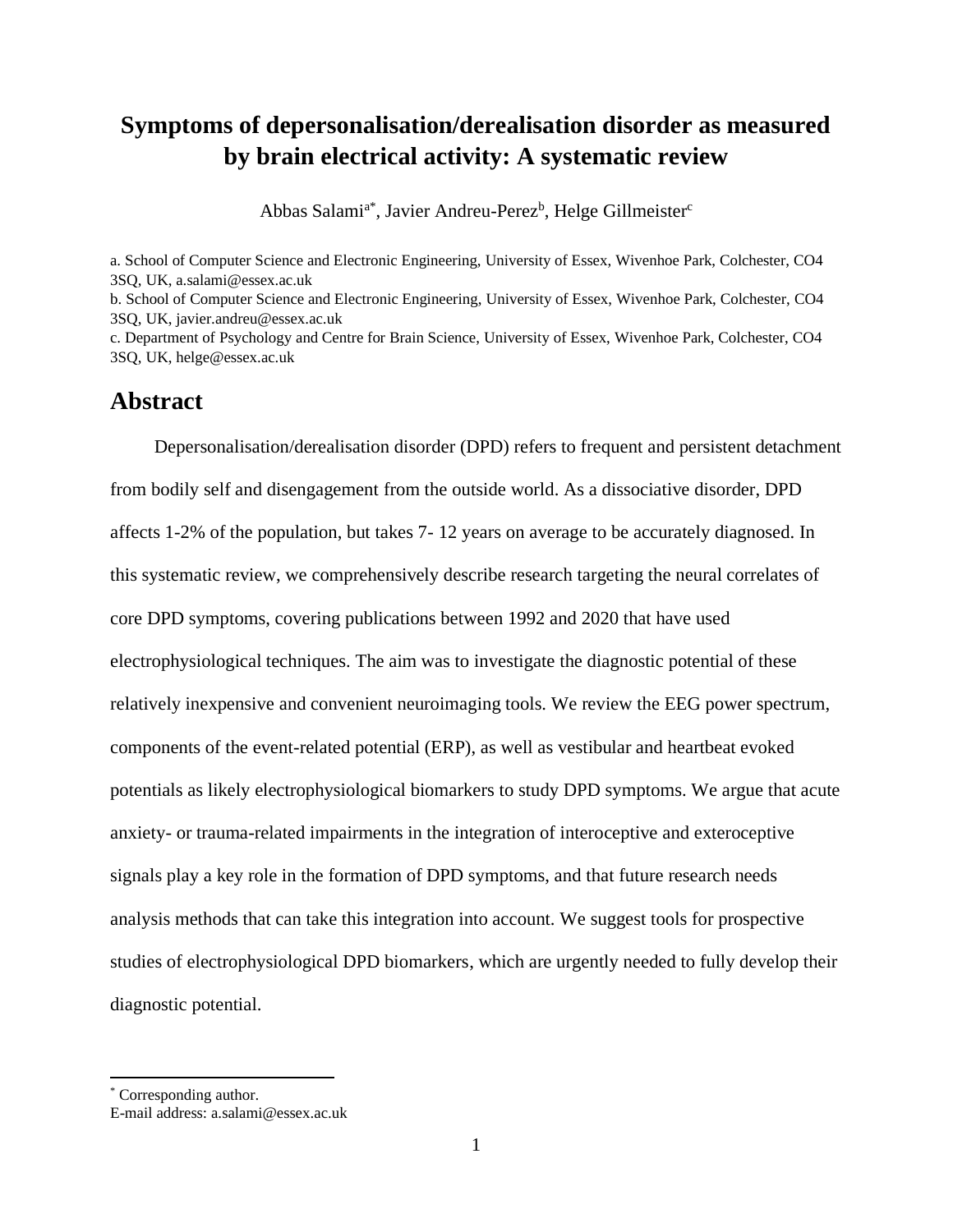## **Introduction**

Depersonalisation/derealisation refers to a state of mind in which a person feels detached and disconnected from their bodies and own senses as well as from their surroundings [\(Phillips](#page-39-0)  [and Sierra, 2003\)](#page-39-0). This condition can be accompanied by a sense of unreality about the outside world and by out-of-body experiences, and is believed to be a defensive mechanism of the brain in order to protect the organism in acute anxiety or traumatic situations [\(Hunter et al., 2003;](#page-36-0) [Shilony and Grossman, 1993;](#page-41-0) [Sierra and Berrios, 1998;](#page-41-1) [Stein and Simeon, 2009\)](#page-41-2). For instance, temporary occurrences of depersonalisation have been reported by almost 50% of college students [\(Dixon, 1963\)](#page-35-0). Fatigue [\(Tibubos et al., 2018\)](#page-42-0), sleep deprivation [\(van Heugten–van der](#page-42-1)  [Kloet et al., 2015\)](#page-42-1), or travelling to unfamiliar places can also be the cause of transient depersonalisation/derealisation [\(Kaplan et al., 1998\)](#page-37-0). However, in cases where the symptoms are chronic, it is considered a type of dissociative disorder (depersonalisation/derealisation disorder (DPD); Diagnostic and Statistical Manual of Mental Disorders, 5th Edition (DSM-5) [\(American](#page-34-0)  [Psychiatric Association, 2013\)](#page-34-0)).

Although the exact cause of DPD is not yet known, traumatic experiences and childhood anxiety are thought to be common triggers [\(Lee et al., 2012;](#page-37-1) [Simeon et al., 2001b\)](#page-41-3). It can also be provoked by intense stress, depression, panic attacks, and ingestion of psychoactive substances [\(Mathew et al., 1999;](#page-38-0) [Medford et al., 2003;](#page-38-1) [Simeon, 2004\)](#page-41-4). Patients experience persistent and frequent feelings of disembodiment or detachment from their physical self as well as emotional numbness that may extend beyond the present moment to include memories and imagination. Since derealisation is an inseparable aspect of DPD in most cases, the symptoms may also include detachment from surroundings, as if the world around the patient is unreal, or a weakened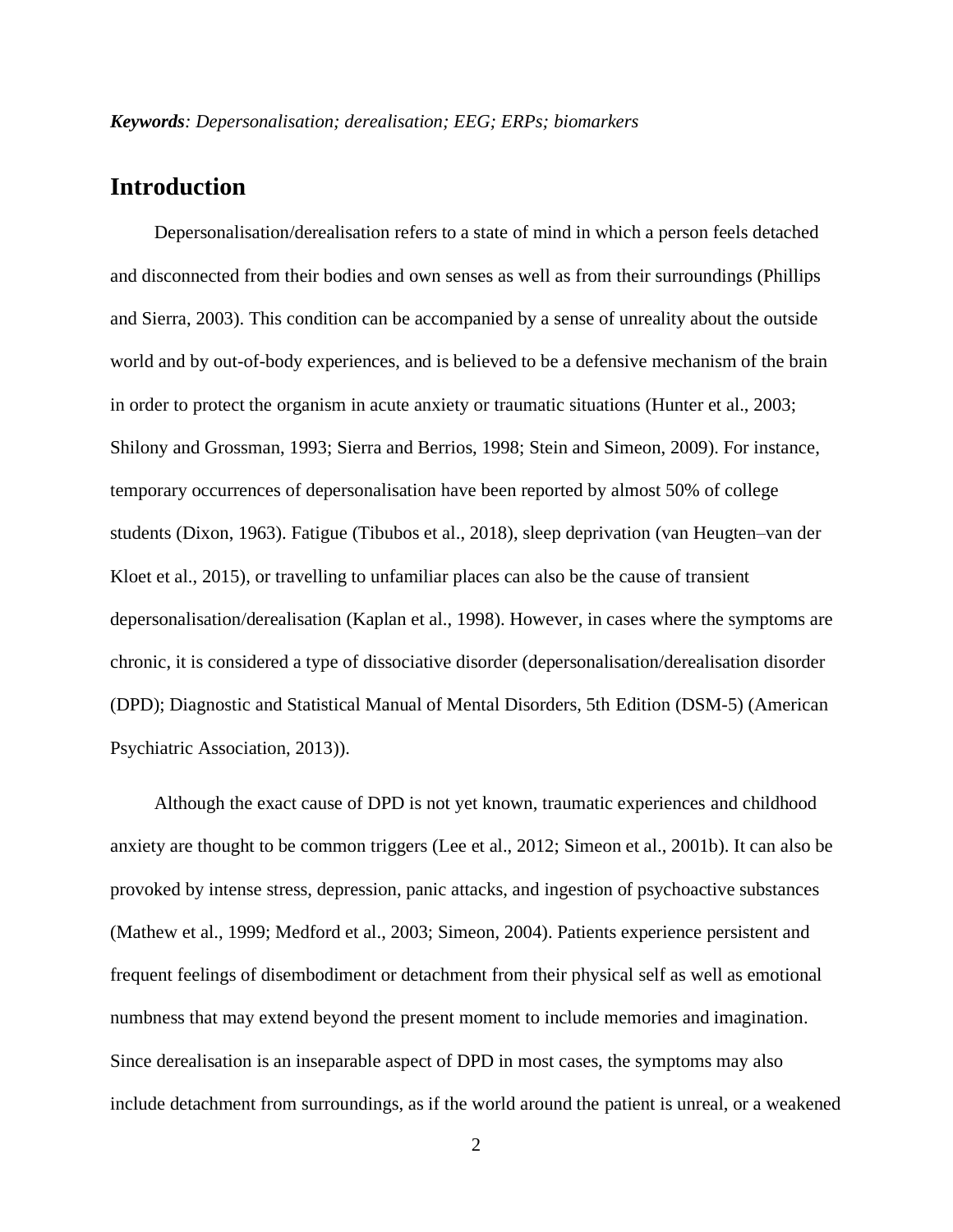ability to respond to emotional circumstances, although the capacity for emotional expression and reality testing remains intact [\(Hollander et al., 1992;](#page-36-1) [Sierra and David, 2011\)](#page-41-5). DPD can be accompanied by anxiety, depression or schizophrenia [\(Stein et al., 1997\)](#page-41-6), as well as difficulties in concentration and memory retrieval [\(Lambert et al., 2001a\)](#page-37-2), which can profoundly affect the quality of life for patients and interfere with their daily activities and social relationships. Identifying DPD, as well as its risks and neuroprotective factors, at early stages should thus be a critical endeavour for clinical practice and research.

DPD has a prevalence of about 1-2% of the population [\(Hunter et al., 2004;](#page-36-2) [Lee et al.,](#page-37-1)  [2012;](#page-37-1) [Michal et al., 2007\)](#page-38-2), which is comparable to that of schizophrenia and obsessivecompulsive disorder, with an equal gender ratio and an average onset age in early adulthood [\(Baker et al., 2003;](#page-34-1) [Michal et al., 2016;](#page-38-3) [Simeon, 2004;](#page-41-4) [Simeon et al., 2003\)](#page-41-7). Nevertheless, DPD is one of the most prevalent but under-diagnosed psychiatric disorders [\(Hunter et al., 2017;](#page-36-3) [Michal et al., 2010\)](#page-38-4). Generally, there are no medical laboratory tests for diagnosis of dissociative disorders, and since patients find it difficult to describe the symptoms of depersonalisation and derealisation, it currently takes an average of seven to 12 years to correctly diagnose DPD [\(Hunter et al., 2017\)](#page-36-3). Diagnosis is hampered by a lack of awareness of DPD among medical practitioners [\(Medford et al., 2005\)](#page-38-5) and its symptomatology overlap with medical conditions such as epilepsy and migraine [\(Devinsky et al., 1989;](#page-34-2) [Lambert et al., 2002\)](#page-37-3) and psychiatric conditions such as depression and post-traumatic stress disorder [\(Armour et al., 2014\)](#page-34-3). Therefore, delineating the neurophysiological correlates of DPD may be of great importance for an early diagnosis of DPD as discriminate it from its transient form and from other conditions.

In this review, we provide an overview of the structural and functional neurophysiology in DPD, with a particular focus on studies aiming to characterise the cardinal symptoms of the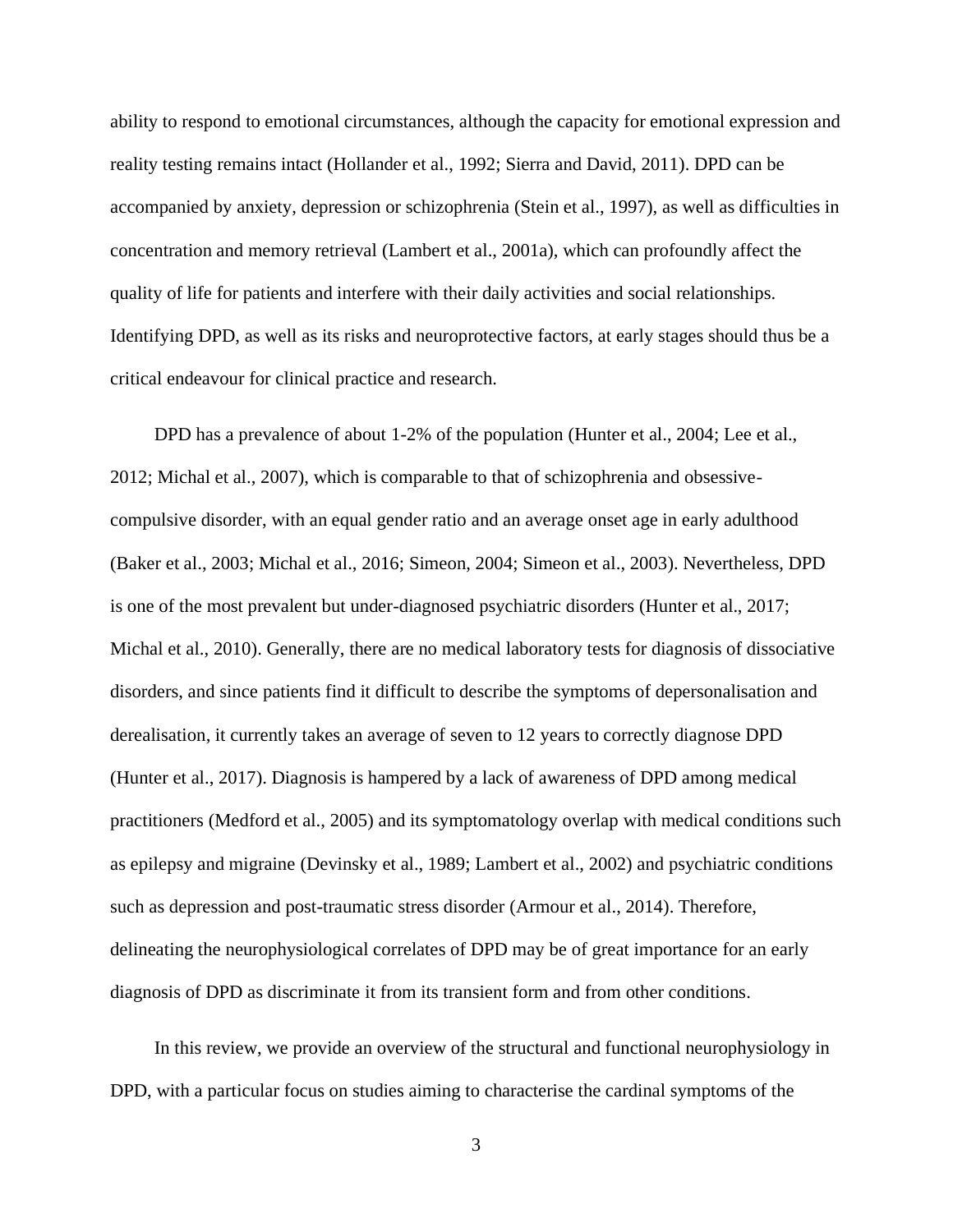disorder such as feelings of disembodiment and emotional numbing by measuring the electrical activity of the brain. Electrophysiological neuroimaging techniques are of great interest because of their ease of application and cost-effectiveness for clinical practice. Therefore, we intend to identify and introduce electrophysiological biomarkers associated with DPD symptoms, which may have the potential to help with early recognition of this under-diagnosed psychiatric condition. Our paper demonstrates both the urgent need to replicate promising findings on a larger scale and the potential for further electrophysiological pattern analysis to characterise DPD.

### **Functional Nervous System Studies of DPD**

Several methods have been used to measure the functional characteristics of DPD symptoms within the autonomic nervous system (galvanic skin response, heart rate) and the central nervous system (EEG, ERPs, HEPs, fMRI, PET). The Galvanic Skin Response (GSR) tracks changes in the conductivity of human skin due to sweating, reflective of the arousal related to the intensity of emotional states. This property has made GSR a useful approach to investigate emotional dysregulations in DPD. Studies using the GSR have elucidated differential autonomic nervous system responses to salient stimuli in DPD, and the impairment is mostly in responding to unpleasant and threatening emotional stimuli rather than pleasant ones [\(Michal et al., 2013;](#page-38-6) [Monde et al., 2013;](#page-39-1) [Sierra et al., 2006\)](#page-41-8). For instance, research by Dewe et al. [\(Dewe et al., 2016\)](#page-35-1) observed suppressed GSRs during the reception of body-threat-like stimuli (blood donation) in DPD patients. Giesbrecht et al. [\(Giesbrecht et al., 2010\)](#page-35-2) recorded a different temporal pattern of GSRs in DPD patients compared to healthy individuals while watching an anxiety-inducing movie scene. The response of the patients was characterized by an early peak and a flattened pattern afterwards (even after clip offset), while the control group exhibited a more gradual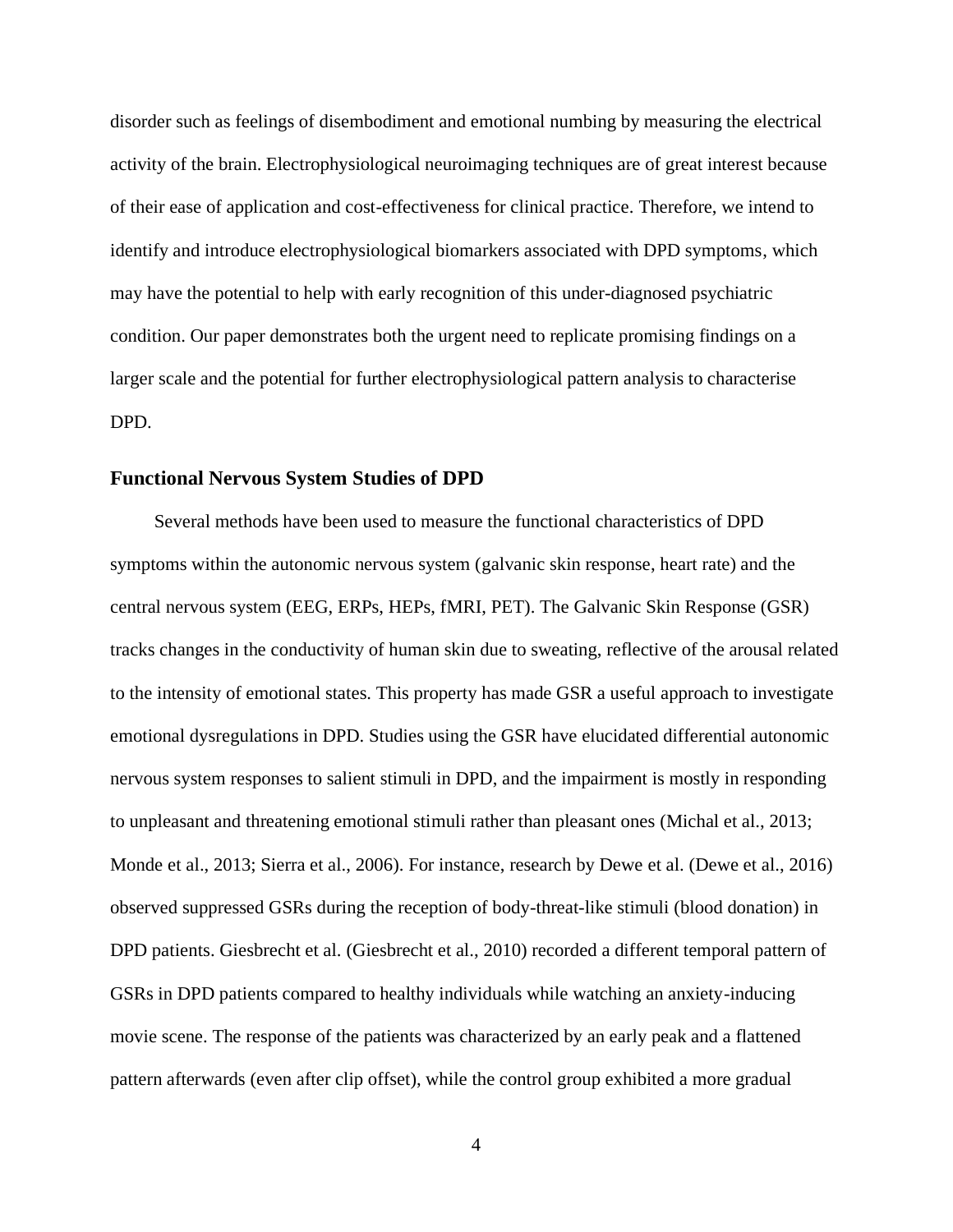incremental pattern during the clip followed by a decreasing pattern after clip offset. Peak latency was inversely associated with the severity of DPD symptoms, and patients also showed higher baseline skin responses compared to the control group. Jay et al. [\(Jay et al., 2014\)](#page-36-4) measured DPD patients' galvanic skin responses and used repetitive transcranial magnetic stimulation (rTMS) to confirm the causal role of ventrolateral prefrontal cortex in these atypical patterns of physiological arousal.

Several neuroimaging studies in the literature have targeted central neural patterns and possible abnormal activities in DPD with functional magnetic resonance imaging (fMRI) [\(Phillips and Sierra, 2003;](#page-39-0) [Röder et al., 2007\)](#page-40-0), positron emission tomography (PET) [\(Simeon et](#page-41-9)  [al., 2000\)](#page-41-9), and electroencephalography (EEG). These studies predominantly compare the neural substrates of DPD patients with control subjects and have mainly focused on two core aspects of DPD, emotional numbing and disembodiment [\(Simeon et al., 2008\)](#page-41-10). For instance, various fMRI studies [\(Lemche et al., 2008;](#page-37-4) [Lemche et al., 2007;](#page-37-5) [Mancini-Marïe et al., 2006\)](#page-38-7) have investigated the neural responses of DPD patients to emotional versus neutral stimuli [\(Medford et al., 2006;](#page-38-8) [Phillips et al., 2001\)](#page-39-2). Results illustrate that emotional numbing (the attenuation of emotional experiences as a result of inhibitory processes) in DPD is associated with reduced activity in brain areas responsible for emotional processing, particularly the insula and limbic regions including hypothalamus and amygdala [\(Medford et al., 2016\)](#page-38-9). Lemche et al. [\(Lemche et al.,](#page-37-5)  [2007\)](#page-37-5) showed an inverse relationship between activity in hypothalamus and amygdala and the intensity of positive and negative emotional stimuli in a group of DPD patients compared with controls. fMRI studies also showed increased activation of right ventrolateral prefrontal cortex in DPD patients exhibiting emotional numbness in response to aversive stimuli [\(Medford et al.,](#page-38-8)  [2006;](#page-38-8) [Phillips et al., 2001\)](#page-39-2). Similarly, increased activation of dorsal prefrontal cortex, which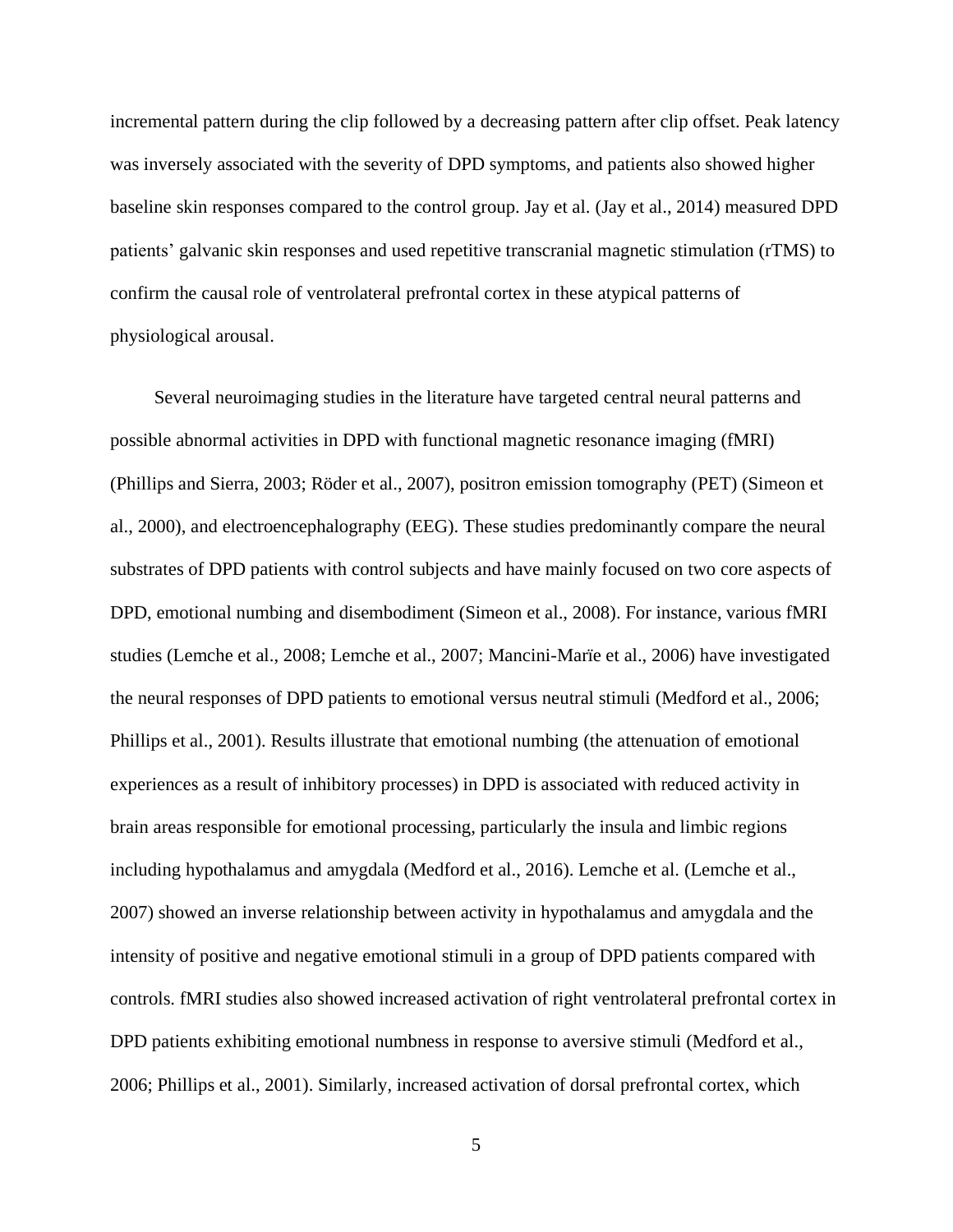plays a role in emotional suppression [\(Etkin et al., 2006\)](#page-35-3), was found during the processing of both positive and negative emotional facial expressions in DPD patients [\(Lemche et al., 2007\)](#page-37-5). Dorsal prefrontal activation was inversely related to skin conductance levels. This suggests that prefrontal regions actively suppress the operation of emotional cortical and limbic regions. In line with this proposal, fifteen minutes of 1Hz inhibitory rTMS to the right ventrolateral prefrontal cortex was found to result in an increase of skin conductance capacity, which reflects the capacity of autonomic responses to emotional stimuli [\(Jay et al., 2014\)](#page-36-4).

Investigations of disembodiment, another critical (but highly distinctive) characteristic of DPD, can be found less frequently in the DPD literature. Nevertheless, Paul et al. [\(Paul et al.,](#page-39-3)  [2019\)](#page-39-3) recently conducted a comprehensive fMRI study on the functional connectivities between brain areas that might be associated with depersonalisation/derealisation symptoms (such as extrastriate body area, hippocampus, medial prefrontal cortex, and posterior and anterior insular cortex) in patients with major depressive disorder. Results revealed that decreased functional connectivity between extrastriate body area (which plays a role in the perception of body parts) and default mode network (which is associated with the processing of self-relevant, autobiographical information) is related to depersonalisation/derealisation symptoms in major depressive disorder. Altered functional connectivity of the default mode network and particular areas in the primary visual network has also been discovered by Derome et al. [\(Derome et al.,](#page-34-4)  [2018\)](#page-34-4) in transient depersonalisation.

Among the neuroimaging techniques for the analysis of brain activity, EEG holds great promise as a diagnostic tool because of its non-invasive nature, low costs and simple setup. It provides information about the ongoing neural processes in the cerebral cortex with high temporal resolution. This paper aims to provide a review of studies on DPD using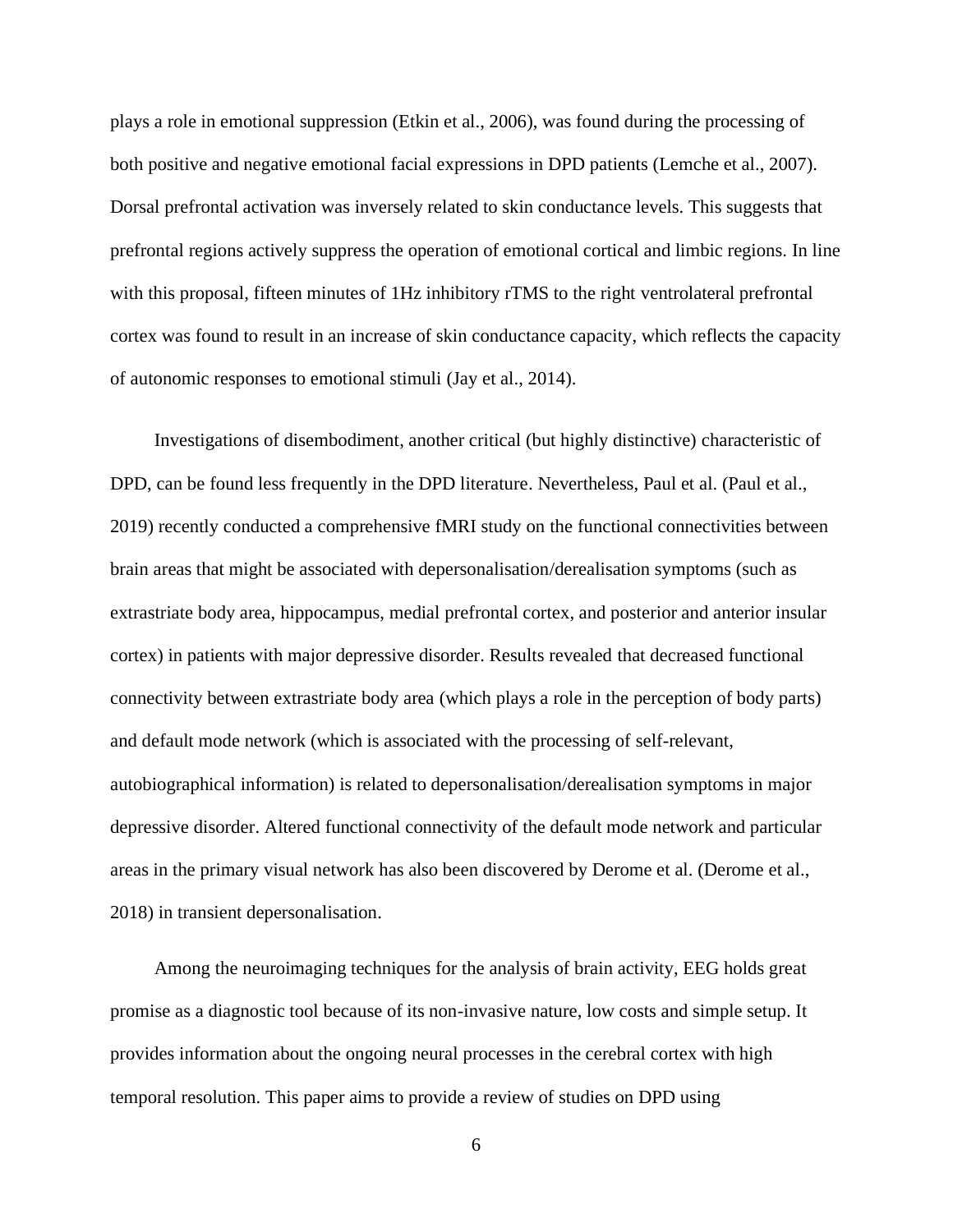electrophysiological signals to detect and introduce electrophysiological biomarkers associated with DPD symptoms. It also addresses some recent developments in the theories of selfconsciousness that can potentially help to explain the unique symptomatology of DPD.

## **Review Methodology**

The papers reported in this article are exclusively based on electrophysiological approaches, and comprises of all the papers that have tried to explain symptoms of DPD using scalp electrophysiological signals (for review of studies on DPD using other behavioural or neuroimaging techniques see [\(Hunter et al., 2004;](#page-36-2) [Sierra and David, 2011\)](#page-41-5)). We categorized our search based on the four major and distinct symptoms of DPD derived from factor analysis on the Cambridge Depersonalisation Scale (CDS) [\(Sierra et al., 2005;](#page-41-11) [Sierra and Berrios, 2000\)](#page-41-12), which is the most well-known benchmark questionnaire for quantification of DPD [\(Talbert, 2010\)](#page-42-2). In addition, we describe studies related to 'other symptoms' of DPD, such as those related to perception, attention and working memory (see **Error! Reference source not found.**). We also explicitly distinguished between papers based on whether they investigated transient or chronic DPD, with transient DPD defined as episodes of depersonalisation in healthy individuals and those with a primary diagnosis of another illness. Since the essence of depersonalisation is a selfprotective mechanism, its momentary symptoms can emerge in many healthy individuals during their lifespan as the brain's response to an overwhelmingly stressful or traumatic situation in order to reduce its repercussions by creating a sense of physical and emotional numbness. Studies have reported the prevalence of transient depersonalisation in the range of 34 to 70% in the nonclinical population [\(Aderibigbe et al., 2001;](#page-34-5) [Hunter et al., 2017\)](#page-36-3). Besides, although a recent comprehensive study has confirmed DPD as a distinct disorder [\(Sierra et al., 2012\)](#page-41-13), transient depersonalisation and derealisation are also common symptoms in several major psychiatric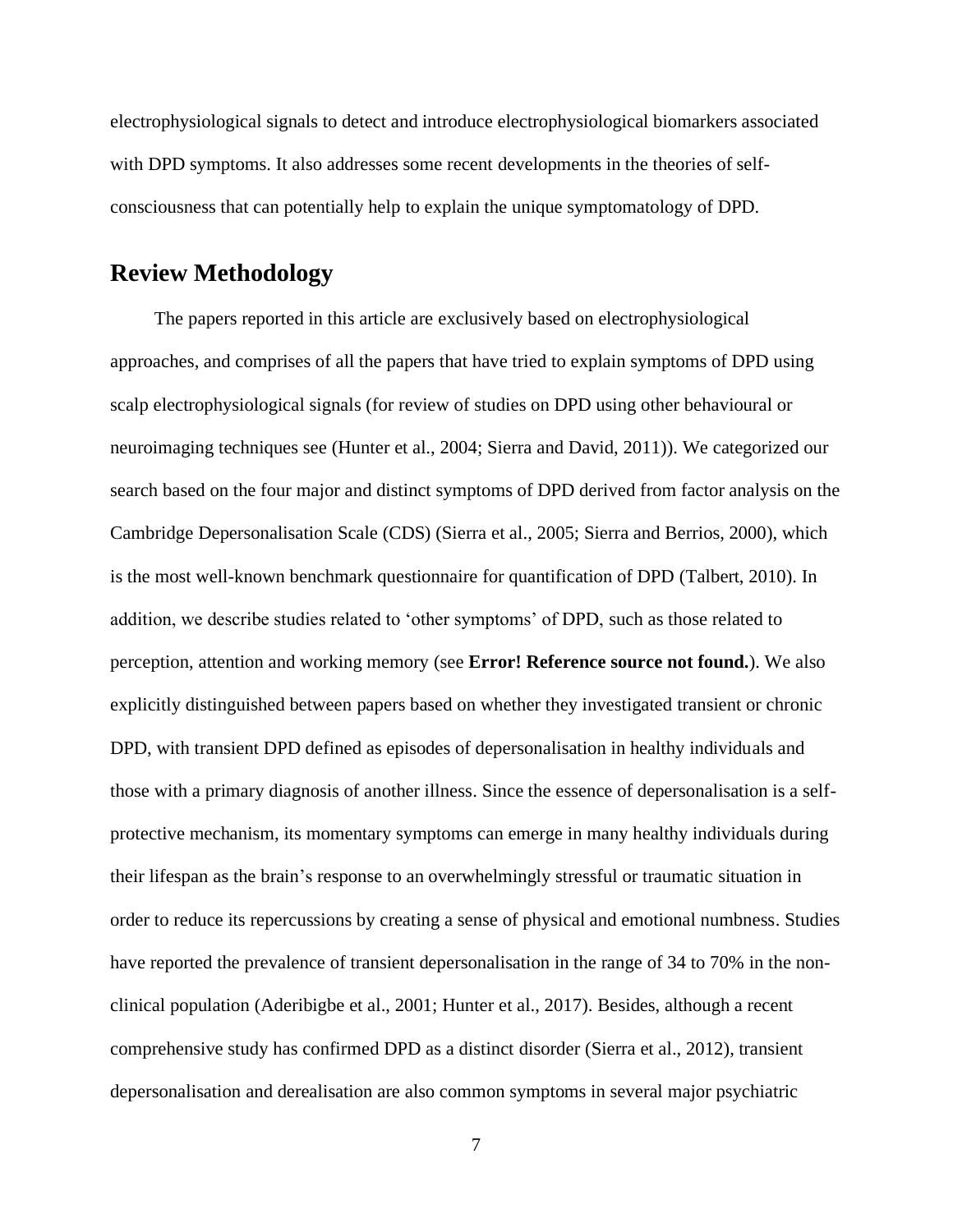illnesses such as anxiety [\(Baker et al., 2003\)](#page-34-1), panic attacks [\(Harper and Roth, 1962\)](#page-36-5), burnout syndrome [\(Maslach and Jackson, 1981\)](#page-38-10), and post-traumatic stress disorder [\(Lanius et al., 2012\)](#page-37-6). For instance, episodic depersonalisation attacks along with panic attacks have been jointly observed in several cases [\(Davison, 1964;](#page-34-6) [Dietl et al., 2005\)](#page-35-4) and this symptomatic pattern has been considered a distinct disorder, the "phobic anxiety-depersonalisation syndrome" [\(Roth,](#page-40-1)  [1960\)](#page-40-1). The dissociative subtype of post-traumatic stress disorder has been distinguished from its nondissociative subtype symptomatically and by distinct patterns of central nervous system activities [\(Lanius et al., 2010\)](#page-37-7). In the dissociative subtype, patients show episodic depersonalisation symptoms, which correlate negatively with the activation of amygdala and right anterior insula [\(Hopper et al., 2007\)](#page-36-6).

### **Search Keywords and Information Sources**

Several combinations of keywords were used in this systematic search. The search keywords consisted of one word from Set 1 and one word from Set 2 as follows (notice that unlike Scopus, distinct results will be derived for British and American spelling of the keywords in Google Scholar):

Set 1: "Depersonalization", "Depersonalisation", "Derealization", "Derealisation"

Set 2: "Electrophysiological", "EEG", "MEG", "Biomarker", "Interoception", "Exteroception"

The search was conducted in two major electronic databases, Google Scholar and Scopus. The search was not restricted to any year ranges and selected papers covered publications from 1992 to February 2020. References of all the relevant papers were also scanned to find further potential studies in the field.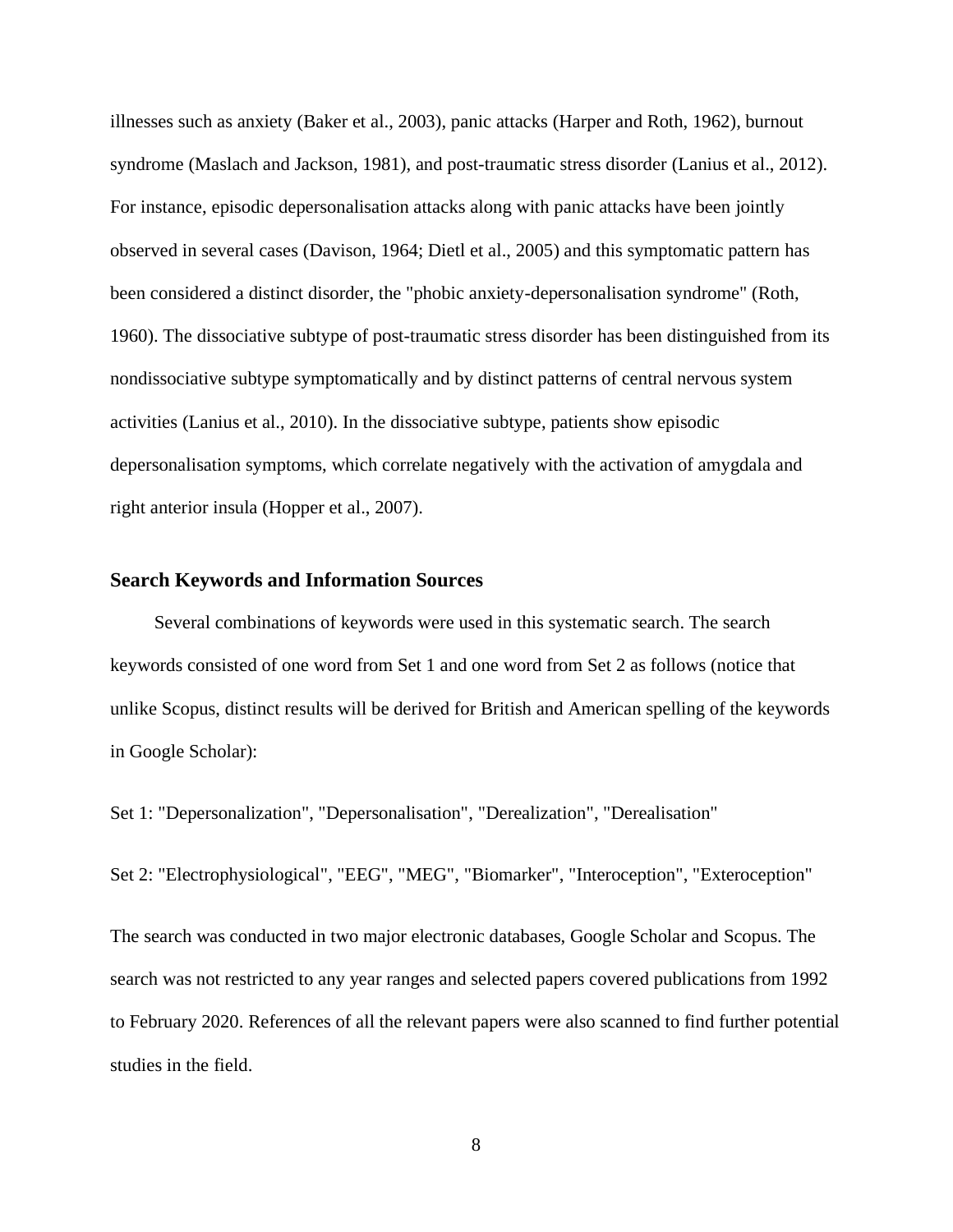### **Articles Overview**

Papers selected (based on their title) from Google Scholar and Scopus created an initial database of 104 studies after removing duplicate papers. The papers were manually filtered and the number reduced to 70 based on their abstracts. Papers concerned with (neuroimaging) techniques other than electrophysiology were excluded from the review. A final assessment of papers was conducted based on an evaluation of the full text. The final number of selected papers was 10, and these are presented as an overview in **Error! Reference source not found.**, and described in detail in the next section.

## **Electrophysiological Studies of DPD**

Earlier studies sought to investigate the oscillatory signatures associated with the experience of depersonalisation. Locatelli et al. [\(Locatelli et al., 1993\)](#page-37-8) examined EEG patterns in depersonalisation states. They aimed to observe the probable dysregulation in the temporolimbic regions of the brain in healthy subjects and panic disorder patients with and without depersonalisation/derealisation using an odour discrimination task. The power of the EEG signals in eight separate frequency bands covering 1 to 30Hz was analysed at six temporal electrodes. The results revealed bilateral abnormalities in EEG of the temporal lobe in patients with depersonalisation as compared with panic disorder patients without depersonalisation or derealisation. Patients with depersonalisation/derealisation showed increased power in the delta band and a bilateral lack of responsiveness in the upper alpha band during odour stimulation. Hollander et al. [\(Hollander et al., 1992\)](#page-36-1) reported EEG power changes in depersonalisation in a different frequency band. They investigated the neurophysiological basis of depersonalisation in a 23-year-old man, who had reported depersonalisation and derealisation symptoms after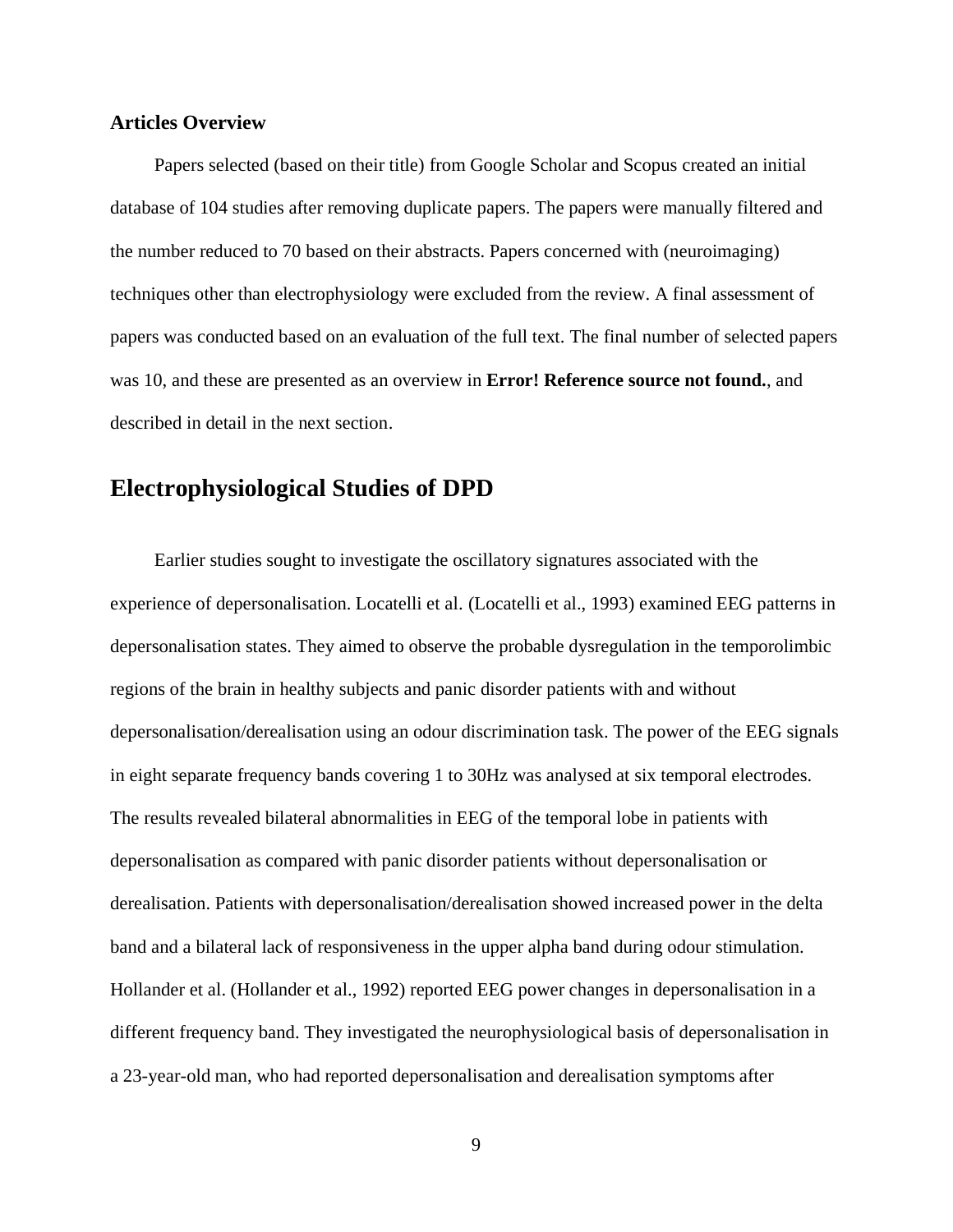suffering from severe anxiety for a period. Although the long-term resting-state EEG was reported as normal, brain electrical activity mapping revealed frontal alpha overactivation and increased temporal theta activity in the left hemisphere. They also reported enhanced N200 components of visual and auditory ERPs (~200ms post-stimulus) in the left temporal areas. DPD was frequently found to be associated with abnormal theta activity over temporal regions. In an alcohol-induced depersonalisation state, Raimo et al. [\(Raimo et al., 1999\)](#page-40-2) observed a significantly higher relative power in theta band compared with asymptomatic episodes. The presence of abnormal theta activities in depersonalisation state was also confirmed in [\(Hayashi et](#page-36-7)  [al., 2010\)](#page-36-7) and associated with a large effect size. Hayashi et al. [\(Hayashi et al., 2010\)](#page-36-7) showed that depersonalisation symptoms in panic disorder patients could induce abnormalities in the EEG pattern of patients, characterised by repeated slow wave (in the range of theta) bursts.

### **Disembodiment feelings (desomatisation)**

One of the cardinal symptoms of depersonalisation is disembodiment – feeling detached or estranged from one's own body parts or whole body, when looking at them directly or in a mirror. DPD patients also often complain about a lack of agency - feeling as if their speech or movements are robotic and not their own. In other words, the disorder is characterized by frequent and persistent experiences of a loss of the physical sense of self (the feeling of oneself as the bodily subject of one's experiences). Adler et al. [\(Adler et al., 2016\)](#page-34-7) tried to explain disembodiment in DPD patients using a somatosensory resonance paradigm, which taps into the human mirror neuron system [\(Iacoboni et al., 1999;](#page-36-8) [Molenberghs et al., 2012\)](#page-38-11). The mirror neuron system, which resides in the premotor cortex and inferior parietal cortex as well as associated regions of sensory, motor and emotional processing [\(Molenberghs et al., 2009\)](#page-38-12), is active both when we perform an action (action execution) and when we observe someone else engaging in a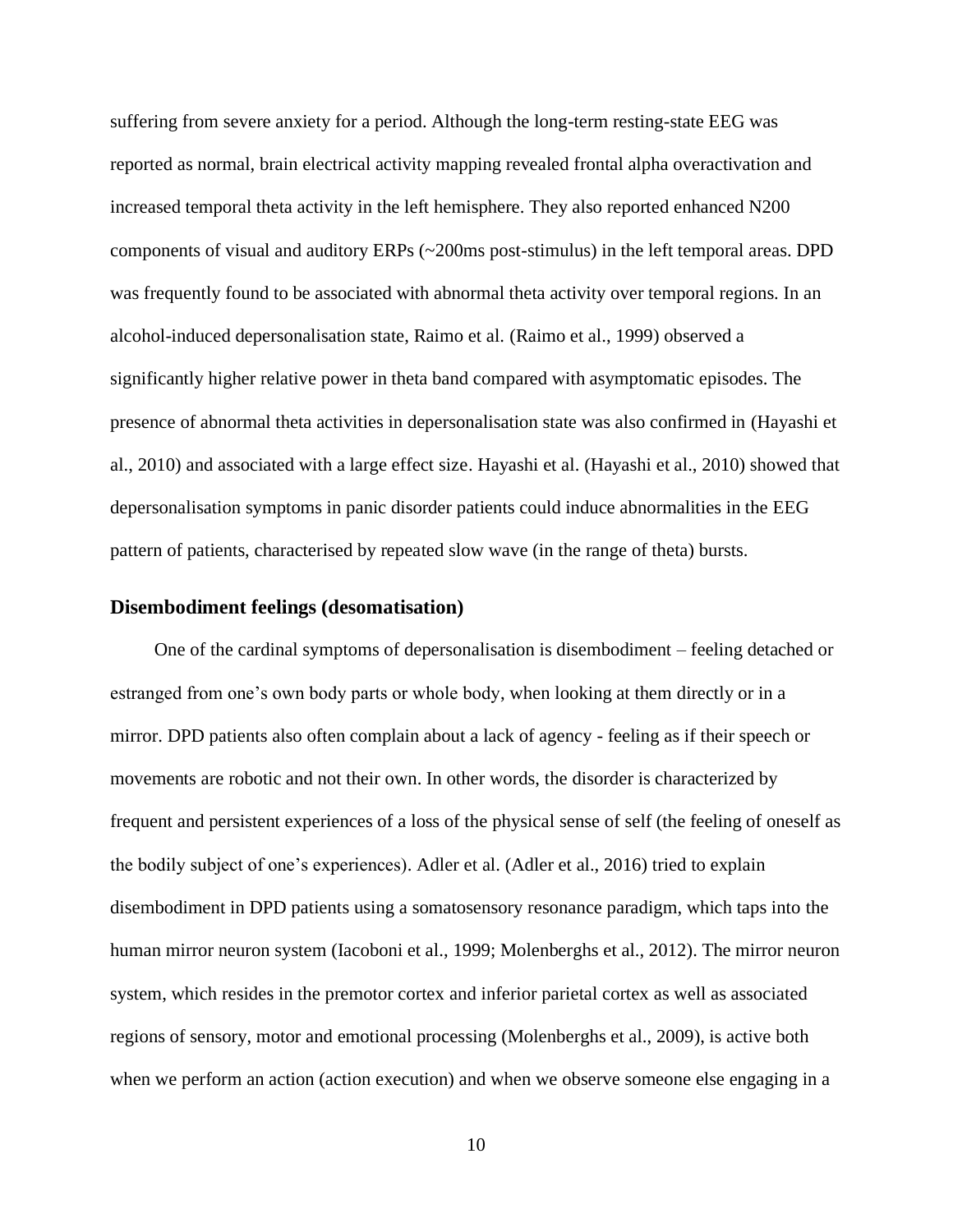similar action (action observation) [\(Morales et al., 2019\)](#page-39-4) and is thought to encode the functional goal of an action [\(Le Bel et al., 2009\)](#page-37-9). The mirror neuron system plays a crucial role in the adult representation of the bodily self [\(Hu et al., 2016;](#page-36-9) [Molnar-Szakacs and Uddin, 2013;](#page-38-13) [Turjman,](#page-42-3)  [2016\)](#page-42-3) and in its development from infancy on the basis of contingencies between sensory and motor information [\(Filippetti et al., 2014;](#page-35-5) [Gallese and Sinigaglia, 2010\)](#page-35-6). Adler et al. [\(Adler et al.,](#page-34-7)  [2016\)](#page-34-7) investigated the mirroring mechanism using somatosensory event-related potentials (SEPs) for self-related information (synchronous visual-tactile stimulation on one's own face) and for other-related information (synchronous visual-tactile stimulation on someone else's face). For people with very infrequent symptoms of depersonalisation (low CDS scores), mirroring effects for self-related information were observed at early stages of somatosensory processing (P45 component, ~45ms post-stimulus), while for other-related information they occurred at later stages (N80 component, ~80ms post-stimulus) (both findings associated with a large effect size). For persons with high levels of depersonalisation (high CDS scores), however, the authors did not observe self-related mirroring effect at P45, but found other-related mirroring at N80 (finding associated with a large effect size). At later cognitive stages (P200 component, ~200ms poststimulus), mirroring effects for self- and other-related information differed for individuals with low CDS scores but not for those with high CDS scores (findings associated with a large and medium effect size, respectively). In accordance with [\(Ketay et al., 2014\)](#page-37-10), Adler et al. suggested the lack of early (implicit) self-related information processing as a potential biomarker to explain disembodiment feelings in DPD. A lack of self-other differentiation at later cognitive stages (P200) may also contribute to this aspect of the DPD phenomenology.

In order to explain disembodiment in DPD, it is important to understand how the sense of bodily self-attribution forms in humans. The "rubber hand illusion" [\(Botvinick and Cohen, 1998;](#page-34-8)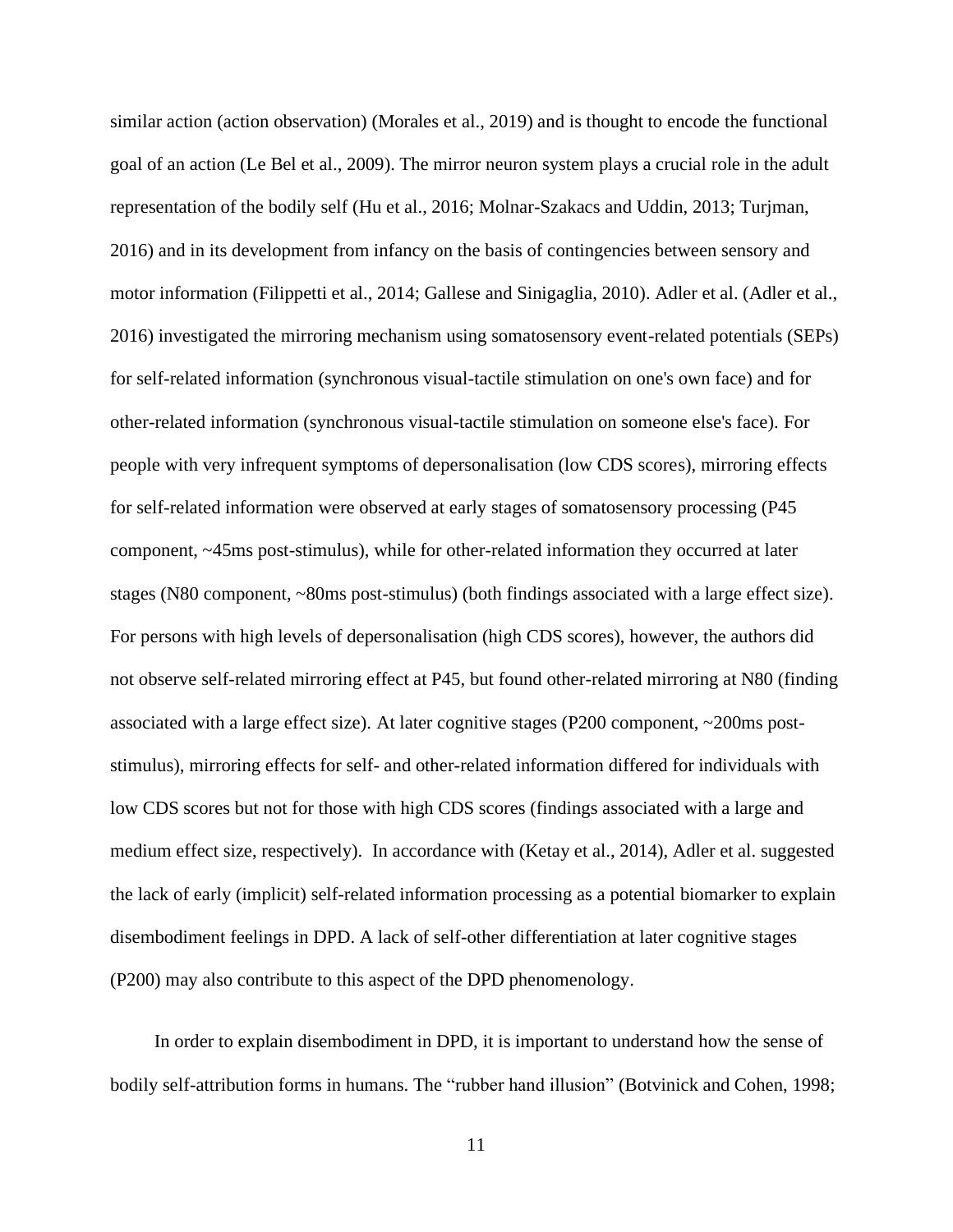[Ehrsson et al., 2004;](#page-35-7) [Tsakiris and Haggard, 2005\)](#page-42-4) and its full-body virtual reality equivalent [\(Lenggenhager et al., 2007;](#page-37-11) [Nakul et al., 2020;](#page-39-5) [Pomés and Slater, 2013\)](#page-40-3) have been instrumental in showing that the integration of multisensory information from our environment, specifically our bodily stimuli, forms the sense of bodily self-consciousness [\(Blanke et al., 2015;](#page-34-9) [Ehrsson et](#page-35-8)  [al., 2005;](#page-35-8) [Noel et al., 2018;](#page-39-6) [Tsakiris and Haggard, 2005\)](#page-42-4) (for review see [\(Tsakiris, 2010\)](#page-42-5)). In the illusion, a participant's real hand receives tactile stimulation synchronously with a rubber hand, while they only see the rubber hand being touched. Synchronous (but not asynchronous) visuotactile stimuli result in changes in body ownership (the feeling that the rubber hand is part of one's own body) and self-location (the felt location of one's own hand shifts toward the rubber hand).

The multimodal integration of exteroceptive signals such as the tactile and visual stimuli employed in the rubber hand illusion and in Adler et al.'s study are thought to occur in several temporal and parietal lobe areas [\(Calvert and Thesen, 2004\)](#page-34-10), especially the insula [\(Bushara et al.,](#page-34-11)  [2001;](#page-34-11) [Bushara et al., 2003\)](#page-34-12), and disruptions in this process have been proposed as a possible explanation for feelings of disembodiment in DPD [\(Farmer et al., 2019;](#page-35-9) [O'Sullivan et al., 2018\)](#page-39-7). Indeed, participants with frequent symptoms of depersonalisation (high CDS scores) appear to be more susceptible to feelings of illusory ownership of a rubber hand than those with infrequent symptoms (Kanayama et al. 2009). It is worth noting that this association between biases in multisensory information processing and anomalous bodily experiences is not limited to the clinical population. For instance, Braithwaite et al. [\(Braithwaite et al., 2017\)](#page-34-13) exposed the rubber hand to a realistic threat following periods of synchronous vs. asynchronous visual-tactile stimulation, and found no differences in GSRs in a group of persons predisposed to out-of-body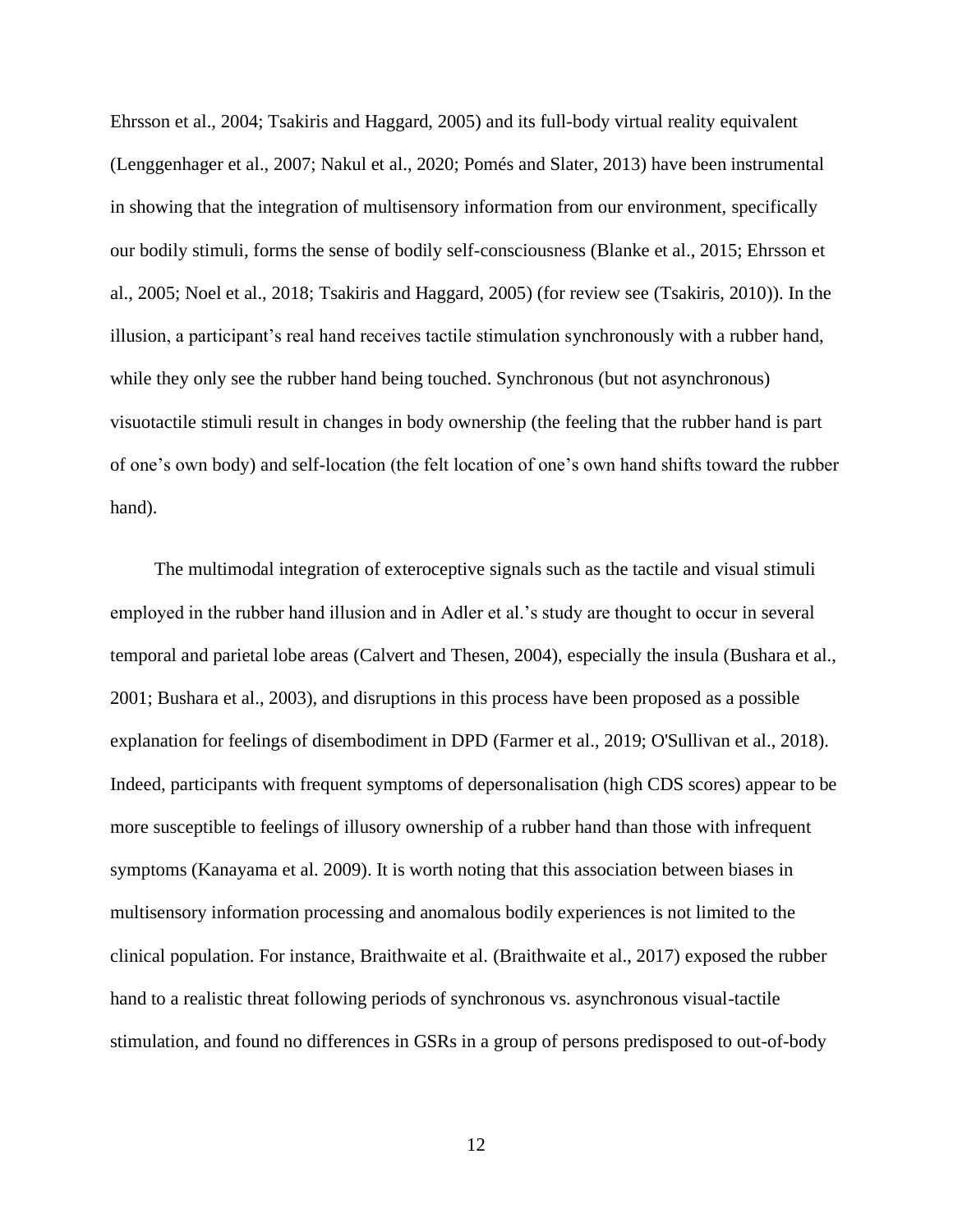experiences while a control group showed elevated threat-related GSRs after synchronous compared to asynchronous visual-tactile stimulation.

In addition to the integration of exteroceptive signals, several studies have confirmed the role of interoceptive signals in bodily self-consciousness [\(Craig, 2009;](#page-34-14) [Tsakiris et al., 2011\)](#page-42-6) (for a review see [\(Park and Blanke, 2019a\)](#page-39-8)). Interoception refers to the processing of signals originating from visceral organs and represents the internal state of the body [\(Khalsa and Lapidus, 2016\)](#page-37-12). The main brain regions responsible for interoception are insula, cingulate cortex, amygdala, and somatosensory cortex [\(Craig, 2009\)](#page-34-14). Notice that the role of these brain regions have been revealed before in depersonalisation [\(Lemche et al., 2013\)](#page-37-13), and abnormal activities in those brain areas have been observed in DPD patients [\(Medford, 2012;](#page-38-14) [Medford et al., 2016;](#page-38-9) [Sierk et al.,](#page-41-14)  [2018;](#page-41-14) [Sierra et al., 2014\)](#page-41-15). Since activity of insula is attenuated in DPD [\(Medford et al., 2016;](#page-38-9) [Phillips et al., 2001\)](#page-39-2), attempts to explain disembodiment in DPD based on deficient interoception were made in 2014 [\(Michal et al., 2014;](#page-38-15) [Sedeño et al., 2014\)](#page-40-4). Interoceptive functioning was evaluated based on two heartbeat detection tasks (Schandry and Whitehead tasks [\(Schandry,](#page-40-5)  [1981;](#page-40-5) [Whitehead et al., 1977\)](#page-42-7)) in both studies. However, Michal et al.'s DPD patients performed similar to healthy subjects in heartbeat detection tasks while Sedeño et al.'s DPD patients showed impaired performance. This contradiction may be explained by the inability of interoceptive accuracy tests to reliably measure body awareness [\(Ferentzi et al., 2018\)](#page-35-10). In fact, Michal et al. [\(Michal et al., 2014\)](#page-38-15) argued that patients with DPD have specific difficulties with sustained attention to interoceptive signals as they show decreasing accuracy in the heartbeat perception task over time, while healthy observers typically increase their accuracy. This pattern may suggest deficits in sustaining attention to bodily sensations, rather than with bodily sensations per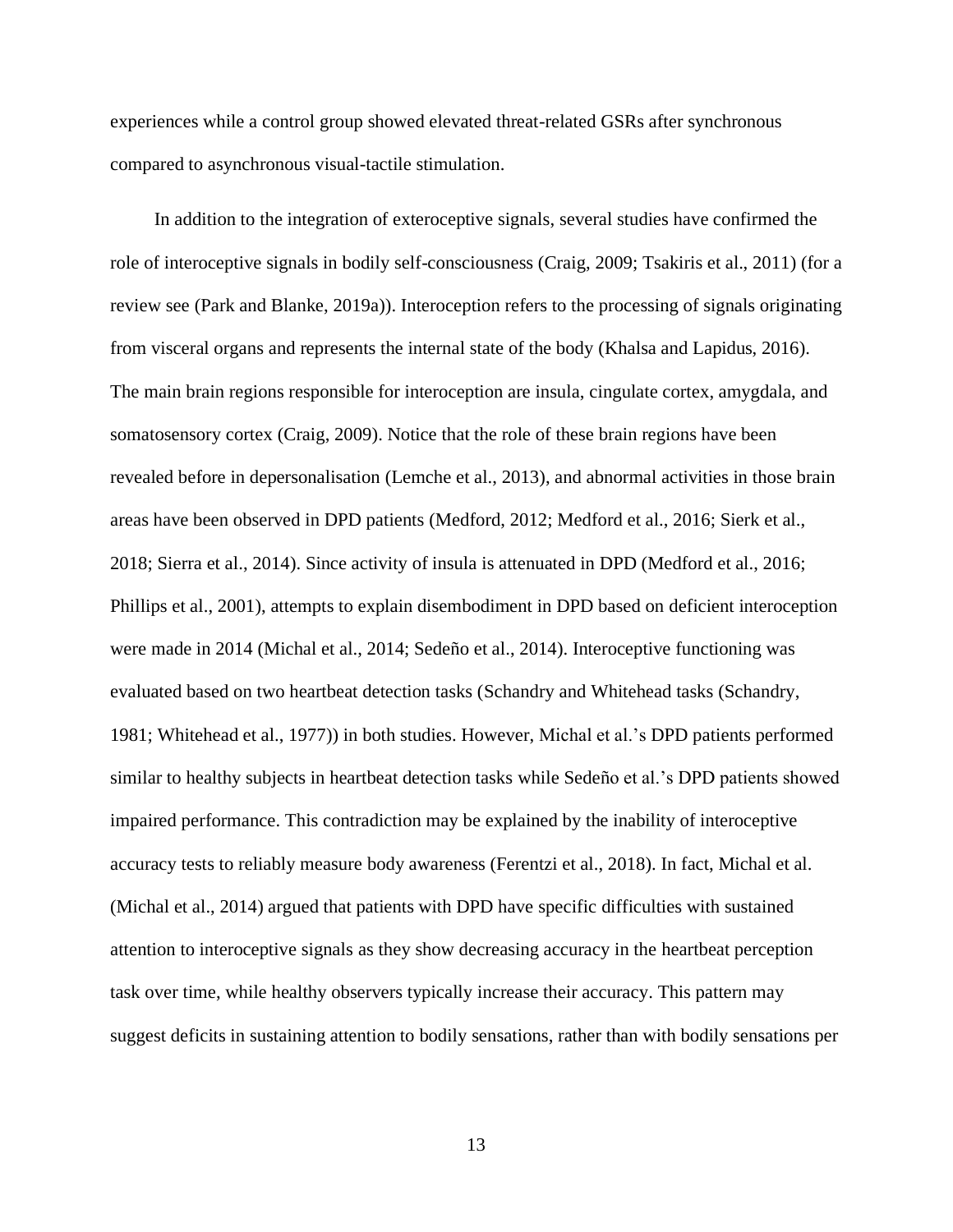se, in patients with DPD. However, a more robust index is needed for the investigation of interoception and bodily self-consciousness in DPD.

One of the main indices of interoceptive signal processing are Heartbeat-Evoked Potentials (HEPs) [\(Gray et al., 2007;](#page-36-10) [Park and Blanke, 2019b;](#page-39-9) [Pollatos and Schandry, 2004\)](#page-40-6), which correspond to the processing of cardiac signals in the brain. HEPs are obtained by averaging brain signals time-locked with heartbeats in frontocentral regions of the brain, with the insula as their primary origin [\(Park et al., 2017\)](#page-39-10). They normally can be observed from 200 to 500ms after the occurrence of the R-peak in the human electrocardiogram [\(Park and Blanke, 2019b;](#page-39-9) [Park et](#page-39-11)  [al., 2014a\)](#page-39-11). Changes in HEPs can represent interoception and the level of attention to internal signals. They also reflect distinct attentional mechanisms for interoceptive and exteroceptive signals, such that interoception (tapping in line with one's own heartbeat) yields larger HEP amplitudes compared with exteroception (tapping in line with a recording of a simulated heartbeat) [\(García-Cordero et al., 2017\)](#page-35-11). This difference was shown to be greater for people who lack interoceptive awareness, as measured through the heartbeat detection task [\(Schandry, 1981\)](#page-40-5), and who may thus need more attentional effort to perceive their visceral signals [\(Montoya et al.,](#page-39-12)  [1993\)](#page-39-12). In this regard, and to understand the role of interoceptive signals in bodily selfconsciousness, Park et al. [\(Park et al., 2016\)](#page-39-13) investigated the association between HEPs and bodily self-consciousness. They showed that HEPs correspond to the strength of an induced illusory sense of self in a full-body version of the rubber hand illusion. In addition, the authors confirmed the role of insula, cingulate cortex, and amygdala in interoceptive signal processing and bodily self-consciousness, which had been reported before [\(Heydrich and Blanke, 2013;](#page-36-11) [Ronchi et al., 2015\)](#page-40-7).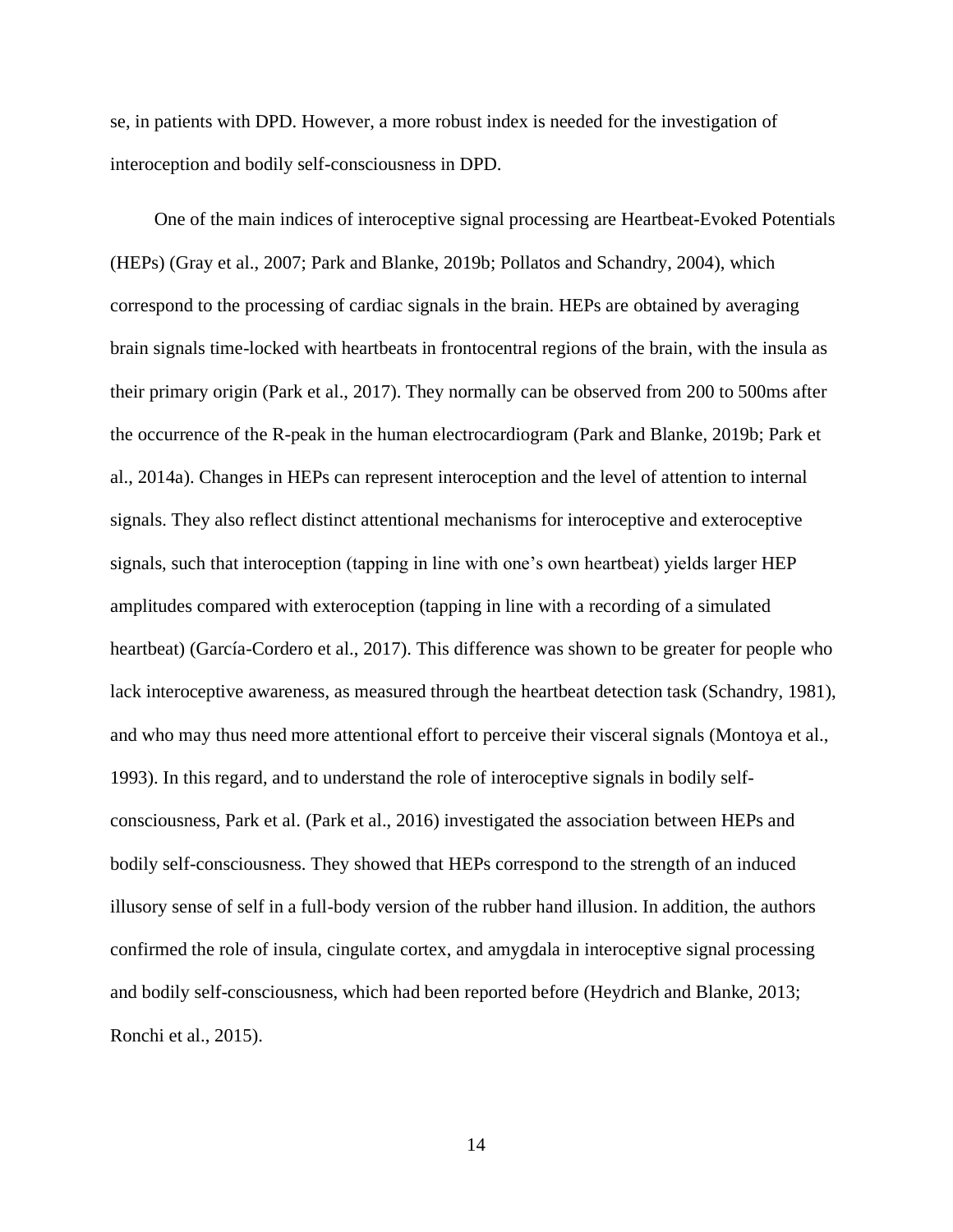Schulz et al. [\(Schulz et al., 2015\)](#page-40-8) studied the patterns of HEPs in people with DPD and compared them with healthy subjects through a heartbeat perception task. The objective was finding an association between feeling of disembodiment in DPD and the cortical representation of HEPs as an interoceptive signal. Healthy participants showed differential HEP amplitudes after 500ms from the onset of HEP between rest and heartbeat perception task, but such a difference was not found in DPD patients (finding associated with a relatively large effect size). A later study based on the analysis of cardiac responses to startle stimuli demonstrated that the altered pattern of visceral-afferent signals in DPD is not limited to the cortical level, as similar effects were observed in the brainstem [\(Schulz et al., 2016\)](#page-40-9). It is worth noting that according to their earlier report [\(Michal et al., 2014\)](#page-38-15), DPD patients' performance in the heartbeat perception task decreased over time. Patients with DPD showed higher initial performance than healthy controls, but showed a decrease over time, while healthy individuals showed an increase over time, resulting in a lack of difference in performance between the two groups overall.

Since it is likely that both interoception and exteroception are involved in the formation of self-consciousness, researchers have attempted to define the role of their integration in bodily self-consciousness [\(Aspell et al., 2013;](#page-34-15) [Suzuki et al., 2013\)](#page-42-8). For example, Sel et al. [\(Sel et al.,](#page-41-16)  [2017\)](#page-41-16) investigated whether the integration of visual and cardiac information, as an interoceptive and exteroceptive signal respectively, can modify self-face recognition and neural responses to heartbeats. For this purpose, a modified version of the enfacement Illusion [\(Tsakiris, 2008\)](#page-42-9) as a multisensory integration method was used. The participants saw an unfamiliar face being morphed with their own face and also integrated with a pulsing shade synchronous or asynchronous with their heartbeats. The results showed changes in the HEP amplitude between 195 and 289ms after the R-peak at centroparietal sites of the right hemisphere, with reduced HEP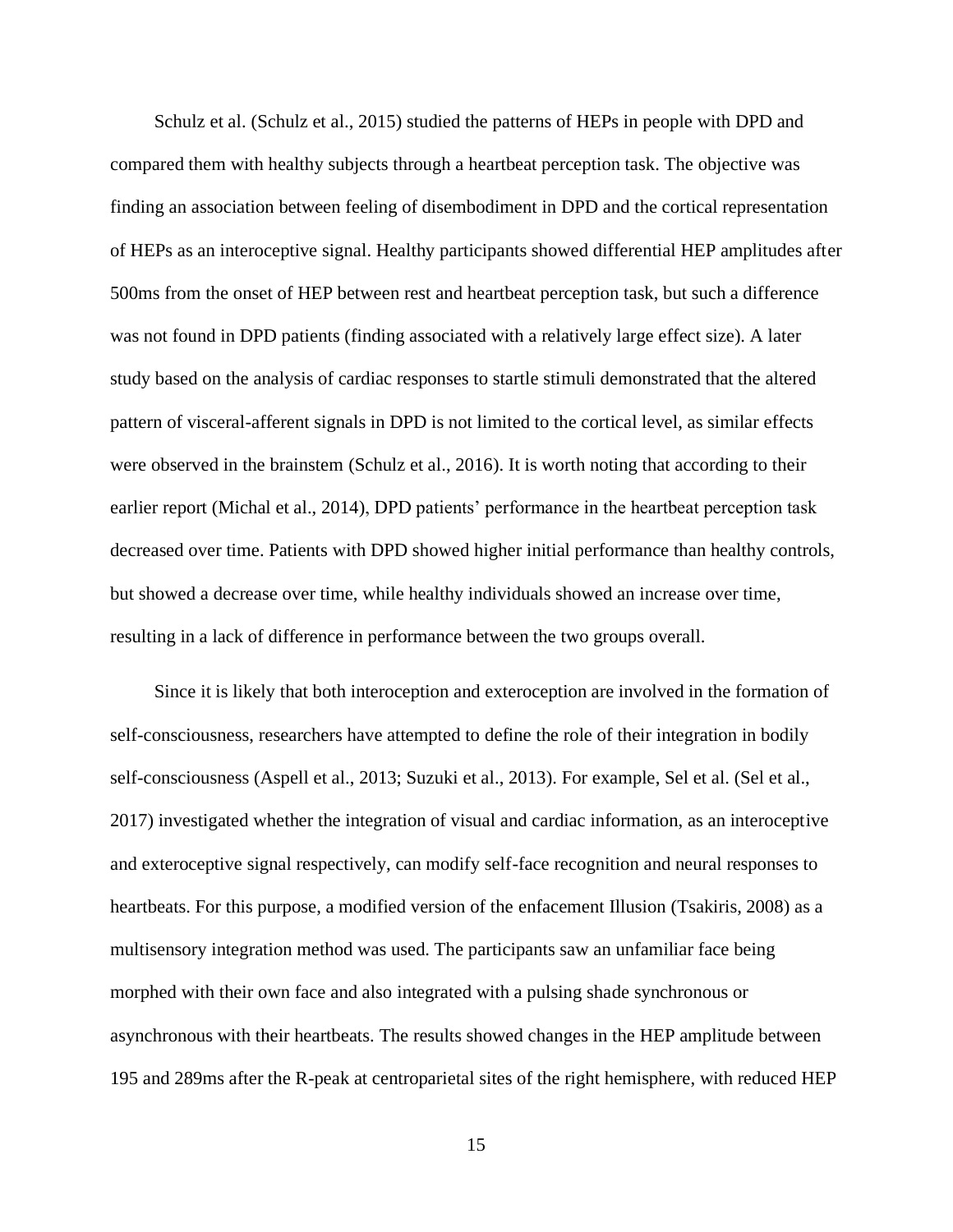amplitudes during synchronous cardio-visual stimulation compared with asynchronous stimulation. The authors explained the reduced HEP amplitude as a result of a conflict created by the external representation of private information (heartbeats) by an external agent (someone else's face). Based on their argument, the brain resolves this conflict by attenuating the prominence of interoceptive sensations in the formation of self-awareness, which manifests as reduced HEP amplitudes and therefore leads to increased perceived similarity between self and other. Similar results were later obtained by Heydrich et al. [\(Heydrich et al., 2018\)](#page-36-12) for a cardiovisual stimulation on a full body. Instead of HEPs, they used SEPs as a possible index for changes in self-consciousness. Self-identification with the virtual body modulated SEP component P45, which had previously been shown to reflect reduced implicit self-related information processing in DPD [\(Adler et al., 2016\)](#page-34-7).

In addition to impairments in the integration of exteroceptive and interoceptive bodyrelated signals, feelings of disembodiment in DPD may be exacerbated by deficits in attentional processes [\(Adler et al., 2014;](#page-34-16) [Guralnik et al., 2007\)](#page-36-13), and this should be taken into account in future studies of DPD [\(Gerrans, 2019\)](#page-35-12).

#### **Emotional numbing (de-affectualisation)**

A second core symptom of DPD is emotional numbness [\(Blevins et al., 2013;](#page-34-17) [Sierra et al.,](#page-41-17)  [2002b\)](#page-41-17). Self-reports from patients have asserted the lack of emotional responsivity to external stimuli in DPD [\(Simeon, 2004\)](#page-41-4), and fMRI studies have shown reduced activity in emotion processing regions such as amygdala, hippocampus, temporal gyrus and anterior insula [\(Medford](#page-38-8)  [et al., 2006\)](#page-38-8). Quaedflieg et al. [\(Quaedflieg et al., 2013\)](#page-40-10) examined the hypothesis of whether the emotion-induced blindness effect differs in individuals with high versus low levels of depersonalisation determined on the basis of scores on the CDS. Emotion-induced blindness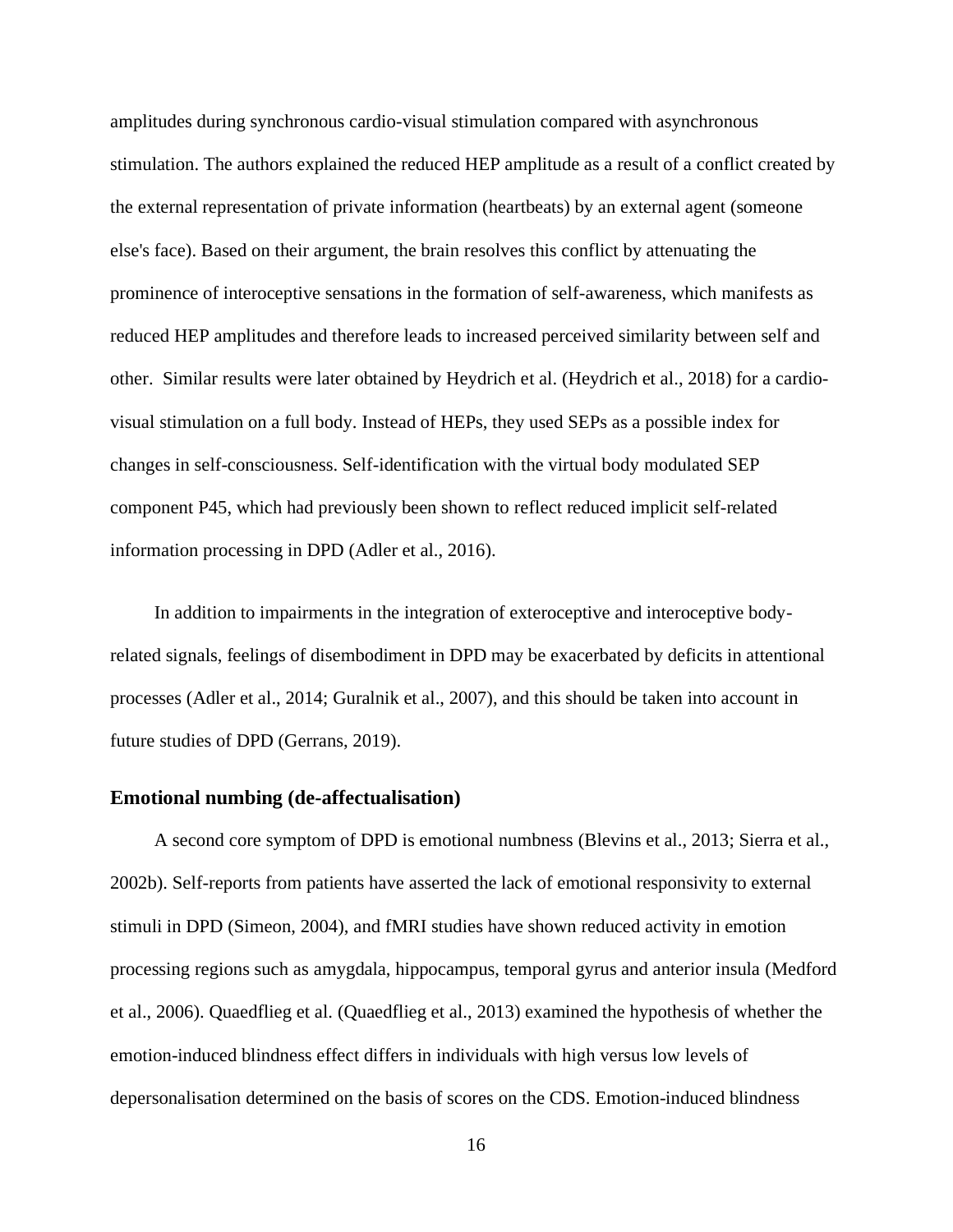refers to a phenomenon in which one emotionally striking stimulus draws the attention of an individual to such an extent that it reduces the processing capability for further subsequent signals [\(Most et al., 2005\)](#page-39-14). Due to the lack of patients' emotional responsivity [\(Simeon, 2004\)](#page-41-4), an inverse relationship between the level of depersonalisation and emotion-induced blindness was expected. The Emotional Scenes Task [\(Most et al., 2005\)](#page-39-14) was used to present emotional distractors 200ms before the target in order to reduce the ability for correct target detection. As expected, individuals with high levels of depersonalisation (high CDS scores) showed slightly, but not significantly, less emotion-induced blindness than those with low levels of depersonalisation (low CDS scores). The authors also examined visual ERPs during the above task for the two groups. They found a meaningful positive correlation between the magnitude of emotion-induced blindness and the ERP difference wave of emotional versus neutral distractors in a 200–300ms time window at central and frontal electrodes. Interestingly, the ERP difference wave at frontal sites was significantly smaller for high CDS compared to low CDS individuals in the 200–300ms time window (finding associated with a relatively large effect size). Therefore, the authors explained that the impact of an emotional distractor on subsequent processing is less in people with high level of depersonalisation and is found at relatively early stages (200-300ms) of information processing. They also showed that the lack of impact from emotional distractors on these ERP components was associated with the derealisation factor of the CDS rather than with levels of anxiety. In fact, depression and anxiety were related to ERP difference waves in the 600–700ms time window at frontal electrodes. Their findings confirm that DPD is a distinct psychological phenomenon from anxiety or depression [\(Simeon et al., 2001a;](#page-41-18) [Stanton et al.,](#page-41-19)  [2001\)](#page-41-19).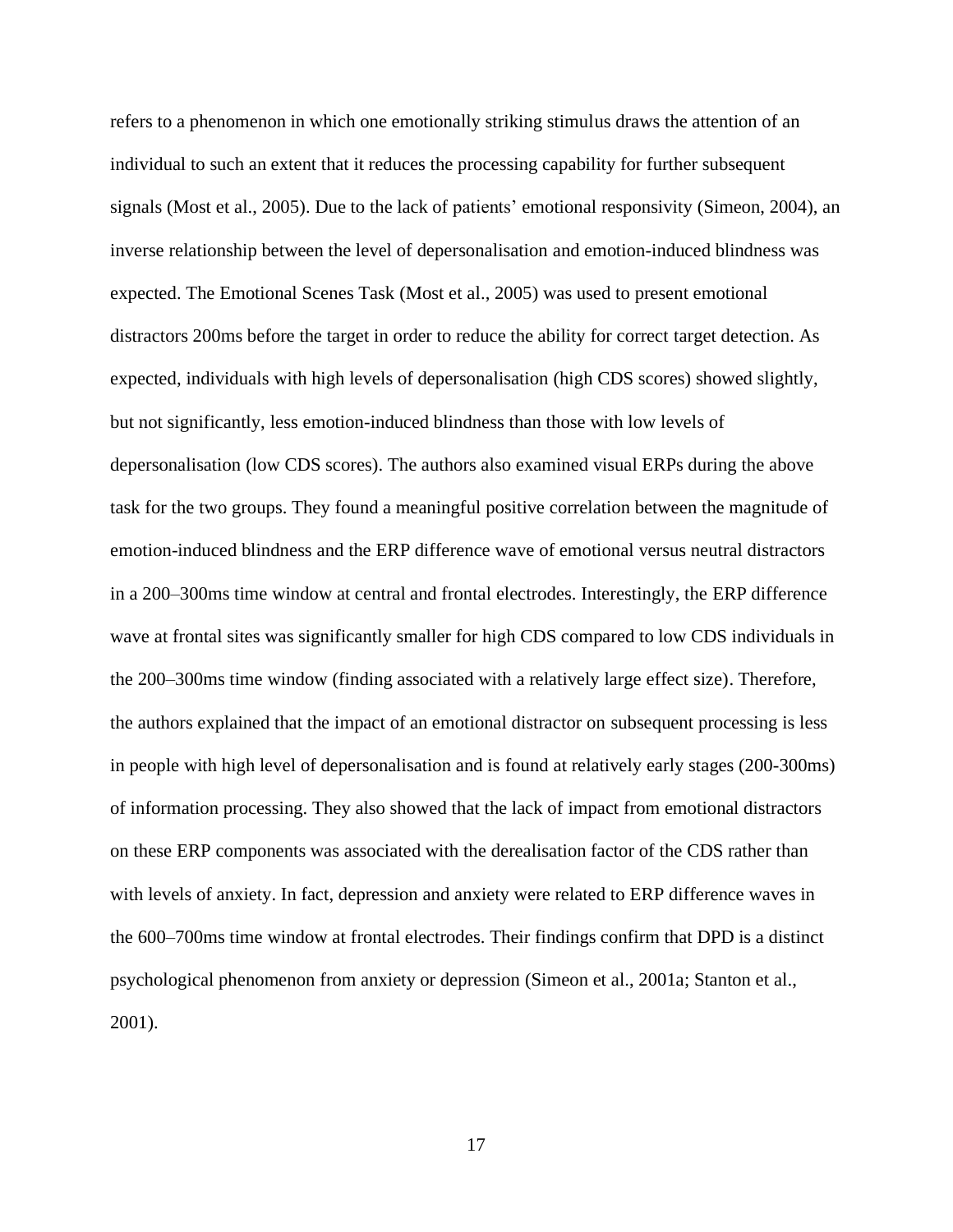The attenuation of the emotional response in DPD is thought to be caused by decreased activities in emotional cortical (insula) and limbic (hypothalamus, amygdala) regions as well as increased activities of the prefrontal cortex [\(Lemche et al.,](#page-37-4) 2008; [Lemche et al., 2007;](#page-37-5) [Medford et](#page-38-9)  [al., 2016;](#page-38-9) [Sierra and David, 2011;](#page-41-5) [Sierra et al., 2002b\)](#page-41-17). The activation of posterior dorsal prefrontal cortex, specifically, is thought to represent true inhibition of the intensity of an emotional stimulus [\(Konishi et al., 2005;](#page-37-14) [Phan et al., 2005\)](#page-39-15) through the functional coupling between prefrontal and limbic regions [\(Dolcos et al., 2006\)](#page-35-13). In sum, it is hypothesised that emotional numbing in DPD is due to early overactivation of these prefrontal regions, which triggers the reduction of activity in limbic areas. The activation of this early defensive mechanism could be due to the higher sensitivity of the brain to perceive an external emotional stimulus as a threat [\(Sierra and Berrios, 1998\)](#page-41-1).

This prefrontal-to-limbic suppressive mechanism can be further investigated using electrophysiological signals. To do so, we suggest that researchers might consider EEG and ERP markers associated with selective cortical inhibition of affective (e.g. aversive) processing, such as alpha wave activity [\(Uusberg et al., 2013\)](#page-42-10), frontal alpha asymmetries [\(Palmiero and Piccardi,](#page-39-16)  [2017\)](#page-39-16), delta–beta coherence [\(Putman, 2011\)](#page-40-11), theta/beta ratio [\(Putman et al., 2010\)](#page-40-12), and relatively early (200-300ms) posterior negativities in visual ERPs, which are thought to be a consequence of emotional stimulus appraisal in the amygdala [\(Luu and Tucker, 2003;](#page-38-16) [Schupp et al., 2003\)](#page-40-13), in addition to the frontal and central emotional difference waves in the same time range (200- 300ms) that [\(Quaedflieg et al., 2013\)](#page-40-10) showed to be attenuated in DPD.

### **Anomalous subjective recall (de-ideation)**

Although functionally intact, memories in DPD can be subject to fragmentation, where patients have difficulty forming sequential and coherent narratives of events [\(Giesbrecht et al.,](#page-35-2)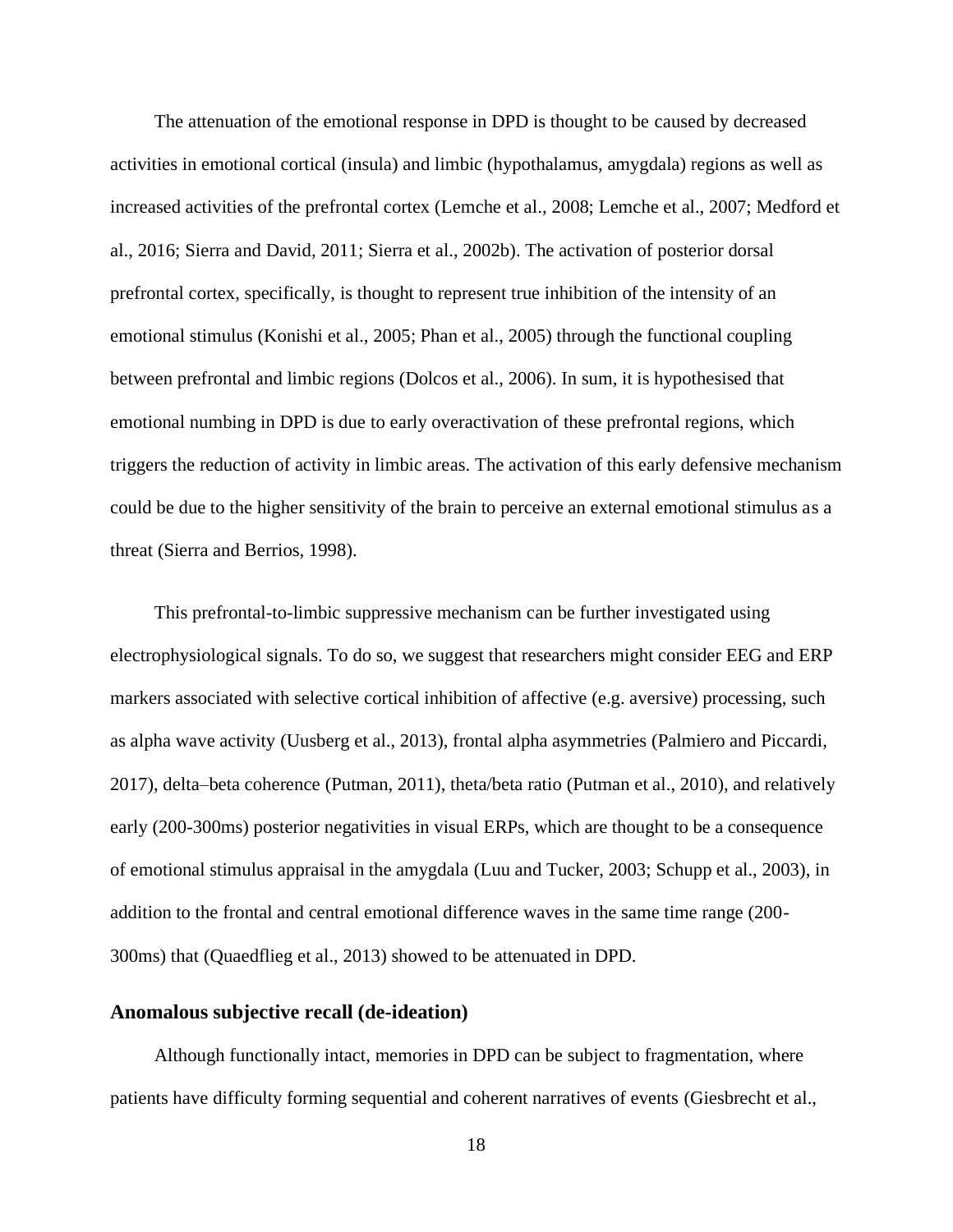[2010\)](#page-35-2). DPD patients might also complain of their memories being "colourless" (Sierra and David, 2011, p.4). Although patients can recall autobiographical memories, they describe them as if they did not personally experience them, and as if they were an outside observer of the incident. Sierra and David [\(Sierra and David, 2011\)](#page-41-5) argued that autobiographical memory recall entails two aspects, including retrieval of the incident and retrieval of the particular feelings during that incident. Although the former aspect is intact in DPD patients, the absence of the latter [\(Medford et al., 2006\)](#page-38-8) results in actual memories becoming colourless and like a dream. Similarly, a study of visual imagery and perception by Lambert et al. [\(Lambert et al., 2001b\)](#page-37-15), compared patients with DPD and a group of healthy individuals. DPD patients performed as well as the control group in visual perception tests [\(Warrington and James, 1991\)](#page-42-11) but showed weakened ability in the imagination of visual information. Since the recall of autobiographical events and the projection of one's self into an imaginary future are similarly constructive processes [\(Schacter, 2012\)](#page-40-14), with largely overlapping neural underpinnings in limbic (hippocampus) and medial prefrontal, medial parietal and temporal cortical regions [\(Martin et al.,](#page-38-17)  [2011;](#page-38-17) [Spreng and Grady, 2010\)](#page-41-20), it is conceivable that both may feel similarly self-detached in DPD.

However, and in addition to the questioning of de-ideation as an independent concept in the factor structure of the CDS [\(Blevins et al., 2013\)](#page-34-17), subjective recall and imagination in DPD have not been adequately studied. In fact, no article was found in the literature on the investigation of de-ideation using electrophysiological signals. However, Papageorgiou et al. [\(Papageorgiou et al.,](#page-39-17)  [2002\)](#page-39-17) observed an altered pattern of P300 during a working memory task in DPD patients. This encoding-related electrophysiological signature could therefore be a potential biomarker to investigate de-ideation in DPD [\(Amin et al., 2015\)](#page-34-18). Moreover, observation of N200 and frontally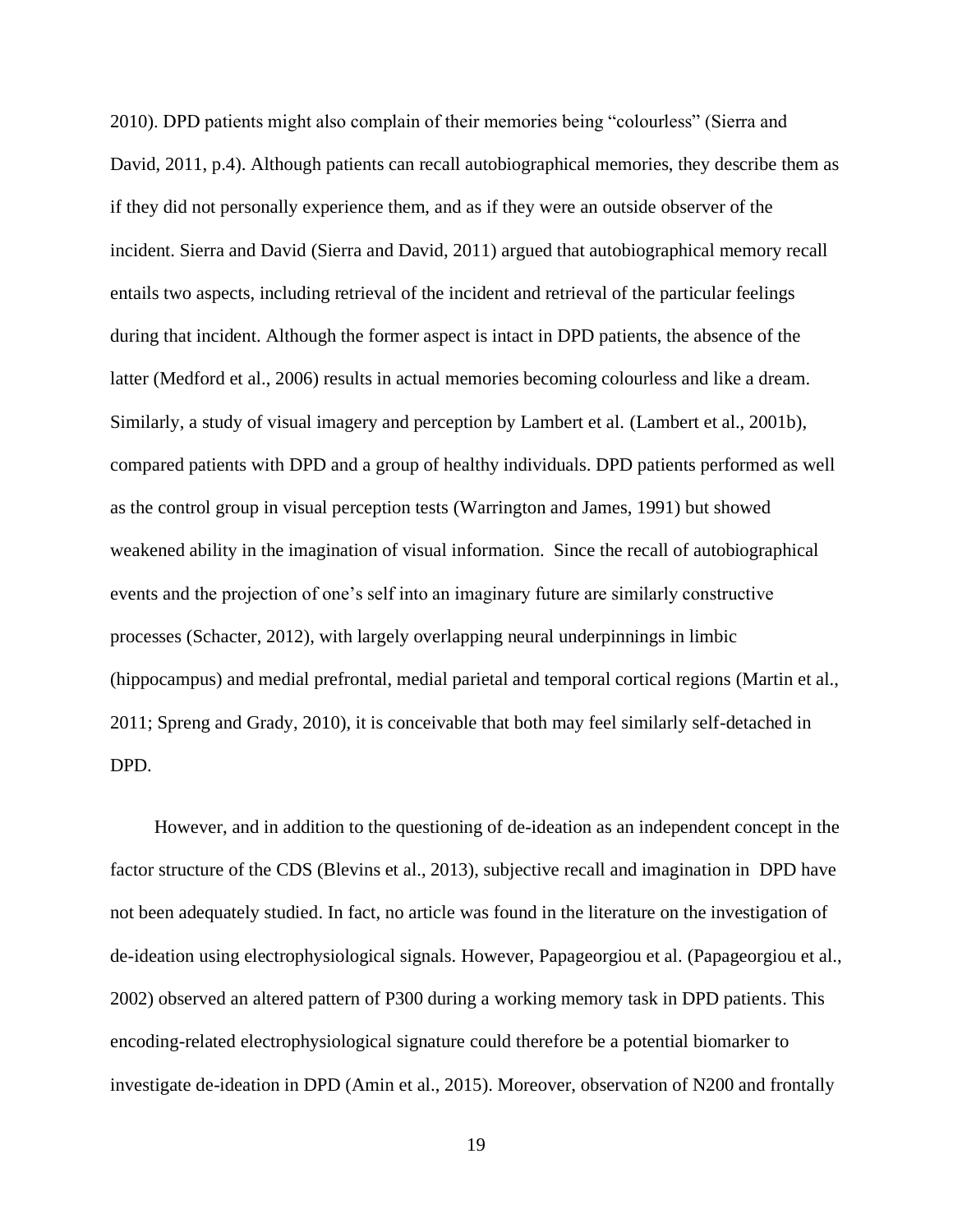distributed N400 (FN400) components of ERP in DPD patients during a memory recall task might also help to discover the underlying nature of de-ideation. A study by Proverbio et al. [\(Proverbio et al., 2019\)](#page-40-15) showed no distinction in N200 and FN400 components between the retrieval of an old memory and the retrieval of more recent but emotionally salient memory, and both scenarios evoked smaller components in comparison with a recent neutral memory. Since these ERP components index familiarity of a stimulus [\(Curran, 1999;](#page-34-19) [Curran, 2000\)](#page-34-20), the authors argued that both time and emotional valence have effects on memory recall. Enhanced N200 and FN400 components in DPD patients could therefore mark patients' subjective unfamiliarity with their memory. Finally, an additional biomarker of altered self-related memory and imagination in DPD may be occipital alpha wave activity. Resting-state occipital alpha is an index of visual cortical excitability [\(Romei et al., 2008\)](#page-40-16), which has recently been associated with individual differences in the strength of visual imagery [\(Keogh et al., 2020\)](#page-37-16).

#### **Alienation from surroundings (derealisation)**

DPD refers to a chronic condition, and entails, as some researchers proposed [\(Sierra et al.,](#page-41-11)  [2005;](#page-41-11) [Simeon et al., 2008\)](#page-41-10), four distinct symptoms, one of which is derealisation. However, in the case of transient depersonalisation, derealisation is a distinct phenomenon [\(Dewe et al.,](#page-35-14)  [2018\)](#page-35-14), characterised by detachment from surroundings rather than from bodily self, with possible distinct neurobiological mechanisms [\(Sierra et al., 2002a\)](#page-41-21). For instance, in a recent study by Heydrich et al. [\(Heydrich et al., 2019\)](#page-36-14), the authors investigated the brain mechanism of depersonalisation- and derealisation-like symptoms in patients with epilepsy. Patients were divided into three groups of those with only depersonalisation-like symptoms, those with only derealisation-like symptoms, and a control group consisting of patients with temporal lobe epilepsy who had experienced Déjà vu or experiential hallucinations. The results from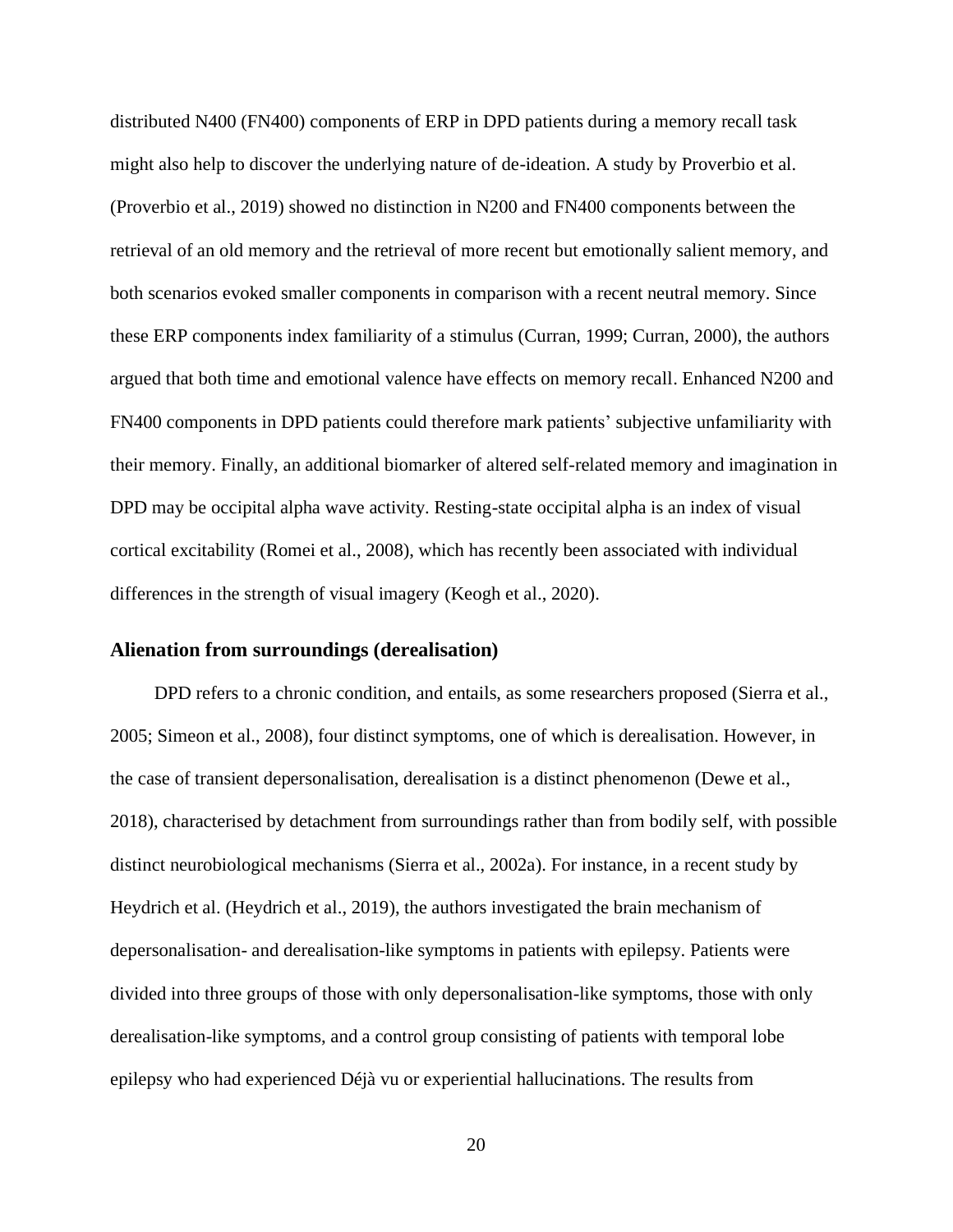multimodal neuroimaging study revealed that the majority of patients in the first group suffered from frontal lobe epilepsy while the second group mostly suffered from temporal lobe epilepsy. The epileptogenic zone in the group of patients with depersonalisation-like symptoms extended from the mediodorsal premotor cortex to the medial prefrontal cortex. Heydrich et al.'s results thus showed not only that depersonalisation and derealisation are two distinct transient phenomena, but also that they are associated with two different sources of impairments.

No study was found in the DPD literature explicitly targeting derealisation symptoms using electrophysiological methods. We propose that ERP signatures of familiarity and of attentional engagement could serve as potential biomarkers of derealisation. Since derealisation is characterised by a sense of unfamiliarity with one's surroundings, including with spaces and objects that are intimately known, N200 and FN400, which we previously highlighted as familiarity indexes [\(Curran, 1999;](#page-34-19) [Curran, 2000\)](#page-34-20), may differ less in DPD patients than in controls during exposure to familiar versus unfamiliar scenery. Investigating the allocation of attention within such scenes may also help to delineate the underlying nature of derealisation, as unfamiliar contexts are likely to present a greater source of distraction than familiar contexts [\(Merriman et](#page-38-18)  [al., 2016;](#page-38-18) [Mruczek and Sheinberg, 2007;](#page-39-18) [Park et al., 2014b\)](#page-39-19). P300 has been shown to be associated with cortical engagement in attentional tasks [\(Polich and Kok, 1995\)](#page-40-17) and may serve as a biomarker for feelings of alienation from one's surroundings. Indeed, abnormal P300 patterns have already been observed in DPD patients in other tasks [\(Papageorgiou et al., 2002;](#page-39-17) [Wise et al.,](#page-42-12)  [2009\)](#page-42-12). We further propose EEG/ERP indices of spatial cognition within egocentric and allocation reference frames as potential measures of derealisation symptoms. For example, egocentric (vs. allocentric) encoding of object locations in space has been associated with larger N1 amplitudes and longer N2 latencies at left and bilateral inferior parietal sites, respectively [\(Lithfous et al.,](#page-37-17)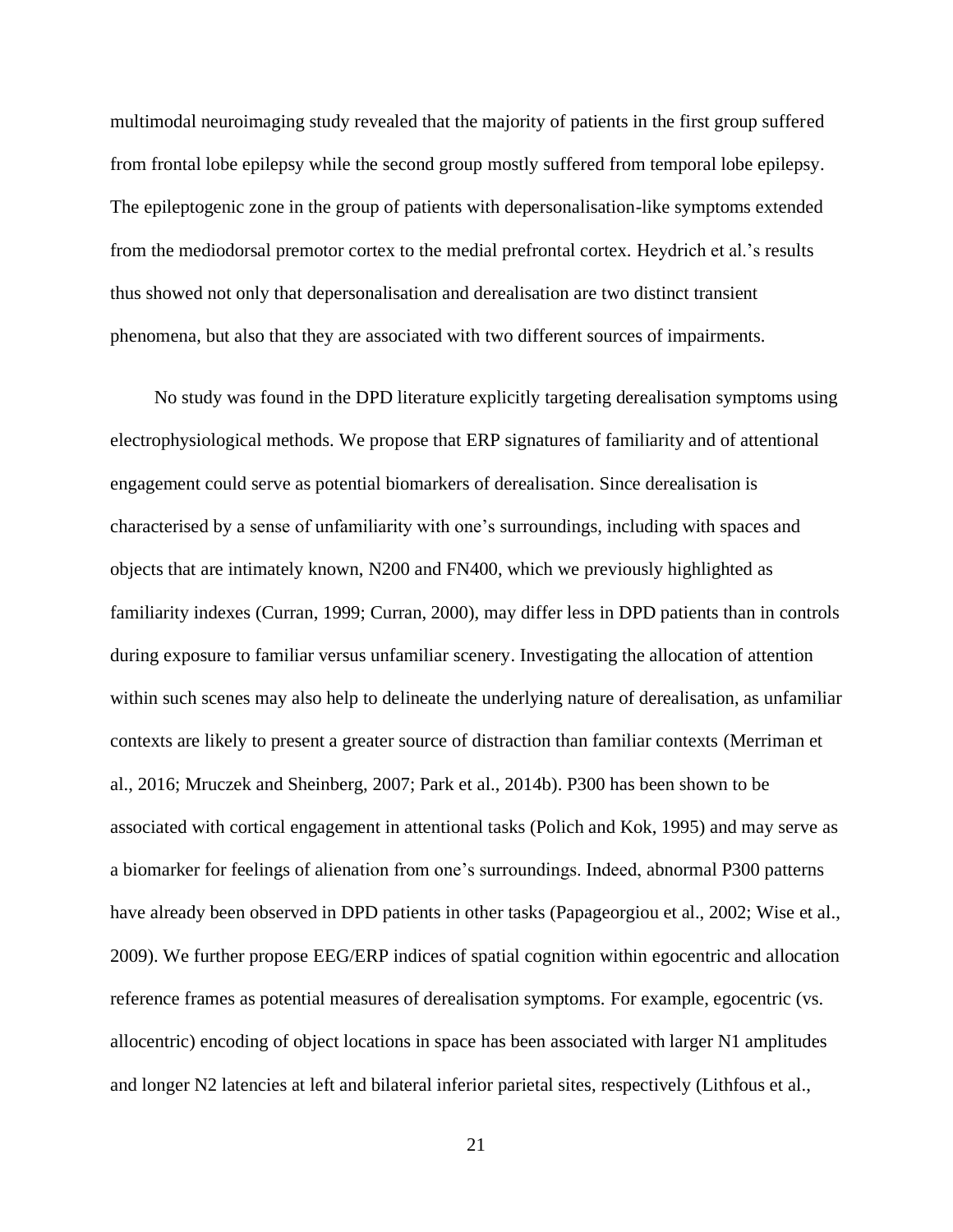[2014\)](#page-37-17), possibly resulting from differential spatial discrimination and frame-dependent localisation processes at these stages [\(Hopf et al., 2002;](#page-36-15) [Luck and Hillyard, 1994;](#page-38-19) [Vogel and](#page-42-13)  [Luck, 2000\)](#page-42-13). Gramann and colleagues [\(Gramann et al., 2010\)](#page-35-15) found that the use of an egocentric (vs. allocentric) reference frame during spatial navigation was associated with greater alpha suppression in or near right primary visual cortex (vs. in occipito-temporal, bilateral inferior parietal, and retrosplenial cortical areas). As a result of incoherent spatial referencing between body and environment, such EEG/ERP signatures may be expected to be altered in persons experiencing derealisation symptoms.

Another way to investigate derealisation (and other DPD) symptoms may be through the probing of the vestibular system. The vestibular system includes sensory organs located in the inner ear, which send information about the head's position, spatial orientation, and motion to the brain [\(Khan and Chang, 2013\)](#page-37-18), where vestibular signals are processed in distributed regions from the temporo-parietal cortex to the prefrontal cortex [\(Ventre-Dominey, 2014\)](#page-42-14). The vestibular system plays a crucial role, not only in the sense of balance, motor coordination and spatial orientation, but also more broadly for egocentric self-awareness [\(Lenggenhager et al., 2008;](#page-37-19) [Lenggenhager et al., 2015\)](#page-37-20) by providing a gravitational reference to other bodily signals [\(Ferrè et](#page-35-16)  [al., 2014\)](#page-35-16). When signalling pathways are disturbed in peripheral vestibular disease, the brain fails to generate a coherent spatial representation of the body with respect to the external world [\(Renaud, 2015\)](#page-40-18). An incoherent spatial frame of reference may also result in feelings of detachment from the world (derealisation). Several studies in the literature indeed report a higher tendency for DPD symptoms among patients with peripheral vestibular disease than among healthy individuals. Sang et al. [\(Sang et al., 2006\)](#page-40-19) first showed this in a sample group of 171 subjects (121 healthy, 50 patients), and later [\(Jáuregui-Renaud et al., 2008\)](#page-36-16) reported that levels of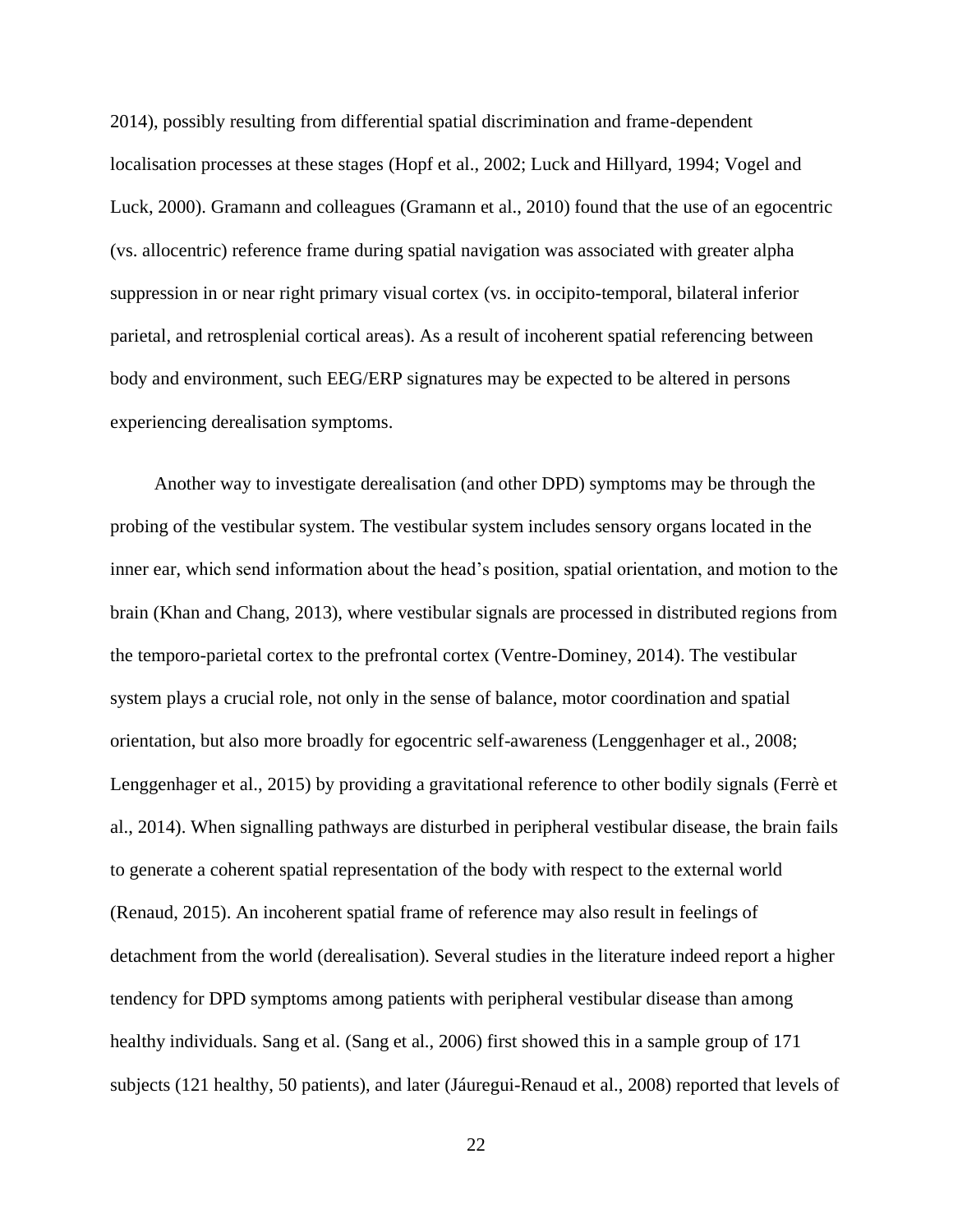depersonalisation were negatively correlated with patients' ability to estimate spatial orientation in an environment. Further substantiating the potential involvement of vestibular signals in DPD symptoms, Tschan et al. [\(Tschan et al., 2013\)](#page-42-15) found that detachment from memory, derealisation and disembodiment in the general population were the three most substantial DPD symptoms associated with feelings of vertigo and dizziness, the most frequent symptoms seen in vestibular patients [\(Sang et al., 2006\)](#page-40-19).

Future studies of DPD, specifically those interested in derealisation, may thus consider activating the vestibular system through passive full-body motion or through direct artificial stimulation of the (otolith) vestibular system [\(Ertl and Boegle, 2019\)](#page-35-17), and probing EEG / ERP markers pertaining to cortical vestibular processing (vestibular evoked potentials, EEG power and EEG microstates). For instance, several vestibular evoked potentials can be measured over posterior, frontal and central sites within 500ms of passive motion, acoustic or galvanic stimulation [\(Ertl et al., 2017;](#page-35-18) [Kammermeier et al., 2017;](#page-36-17) [Kammermeier et al., 2015\)](#page-36-18). Evoked potentials can reflect different motion parameters and have been source-localised to the cingulate sulcus visual area and the opercular-insular region [\(Ertl et al., 2017\)](#page-35-18). These studies have also identified evoked beta- and mu-band responses in central electrodes. EEG studies have further shown that motion-induced vestibular stimulation caused bilateral temporal-parietal suppression of alpha oscillatory activity [\(Gale et al., 2016;](#page-35-19) [Gutteling and Medendorp, 2016\)](#page-36-19), which was found to be attenuated in patients with vestibular loss [\(Gale et al., 2016\)](#page-35-19). Cortical EEG/ERP signatures like these may thus be useful for studying the vestibular system in DPD, and egocentric selfawareness in general.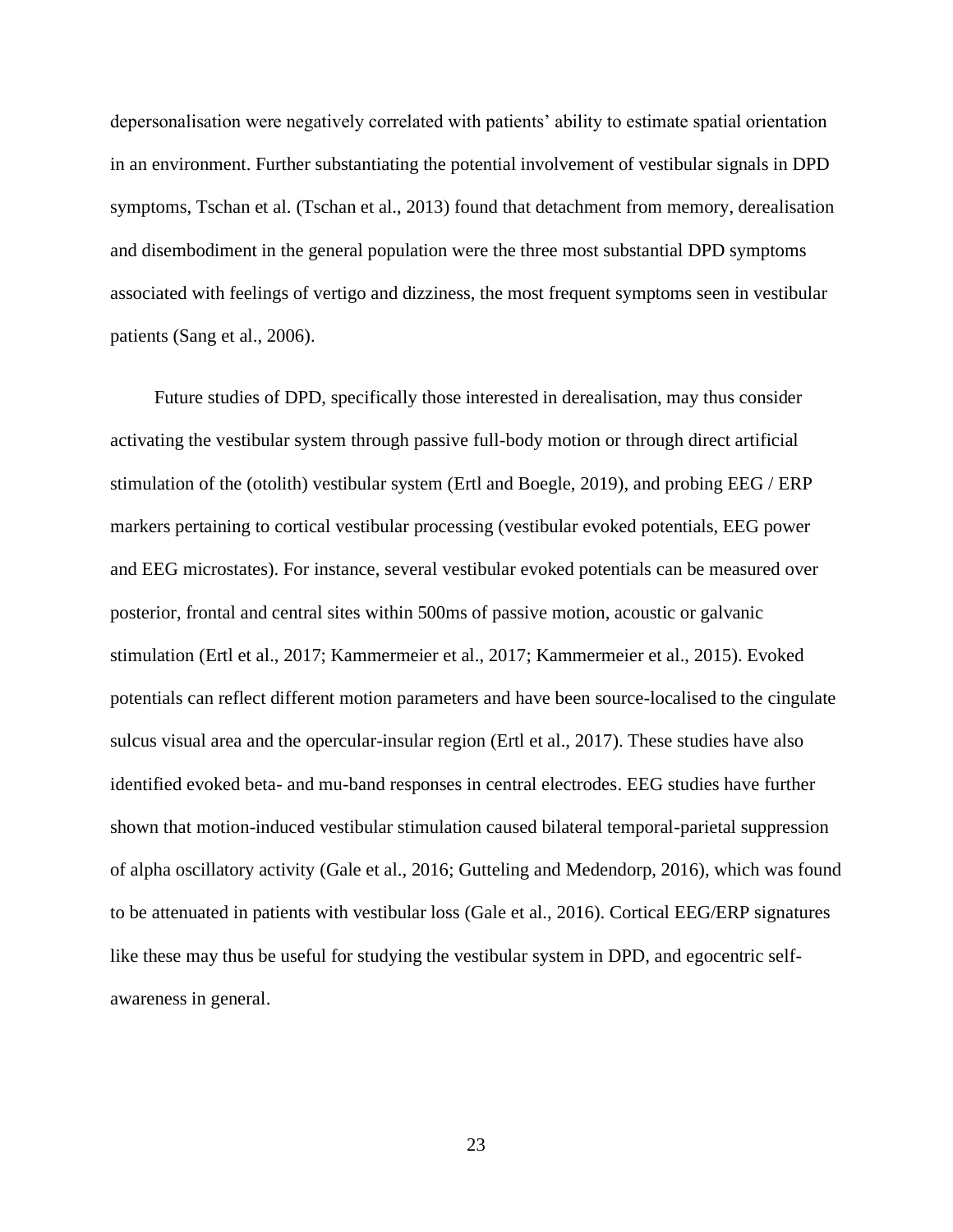#### **Other symptoms of DPD**

Standard neuropsychological test have detected broad perceptual and attentional alterations in the pathophysiology of depersonalisation/derealisation [\(Guralnik et al., 2007;](#page-36-13) [Guralnik et al.,](#page-36-20)  [2000\)](#page-36-20). Already Hollander et al. [\(Hollander et al., 1992\)](#page-36-1) suggested that depersonalisation is marked by dysfunctions in the emotional modulation and integration of perceptual information, and they reported increased absolute values of visual and auditory N200 components of eventrelated potentials (ERPs) over the left temporal cortex in a DPD patient, in addition to abnormal theta oscillatory activity.

An electrophysiological alteration in early attentional functioning in DPD was later verified in [\(Schabinger et al., 2018\)](#page-40-20). Schabinger et al. used a spatial cueing paradigm [\(Posner and Cohen,](#page-40-21)  [1984\)](#page-40-21) to investigate the selective attentional mechanisms [\(Hillyard and Anllo-Vento, 1998;](#page-36-21) [Posner et al., 1980\)](#page-40-22) in DPD and psychosomatic control patients, who were matched for depression and anxiety. Each trial in this paradigm consisted of a target (ellipse) or non-target (circle) visual stimulus in either the left or right area of the screen proceeded by a central spatial cue (arrow) indicating correctly, incorrectly, or neutrally the location of the upcoming stimulus. Visual ERPs in response to cued stimuli were investigated for the two groups. Schabinger et al. found diminished suppression of stimuli at to-be-ignored locations at the early sensory P1 component in DPD patients compared to control patiends (findings associated with a large effect size) while attentional effects at sensory N1 (enhancement of stimuli at to-be-attended locations) and later cognitive components (including P300) were similar across patient groups. It was proposed that the lack of early-stage suppression of irrelevant sensory inputs might be responsible for the distractibility reported by DPD patients. Schabinger et al suggested visual ERP component P1 as a potential biomarker for deficient attentional functioning in chronic DPD.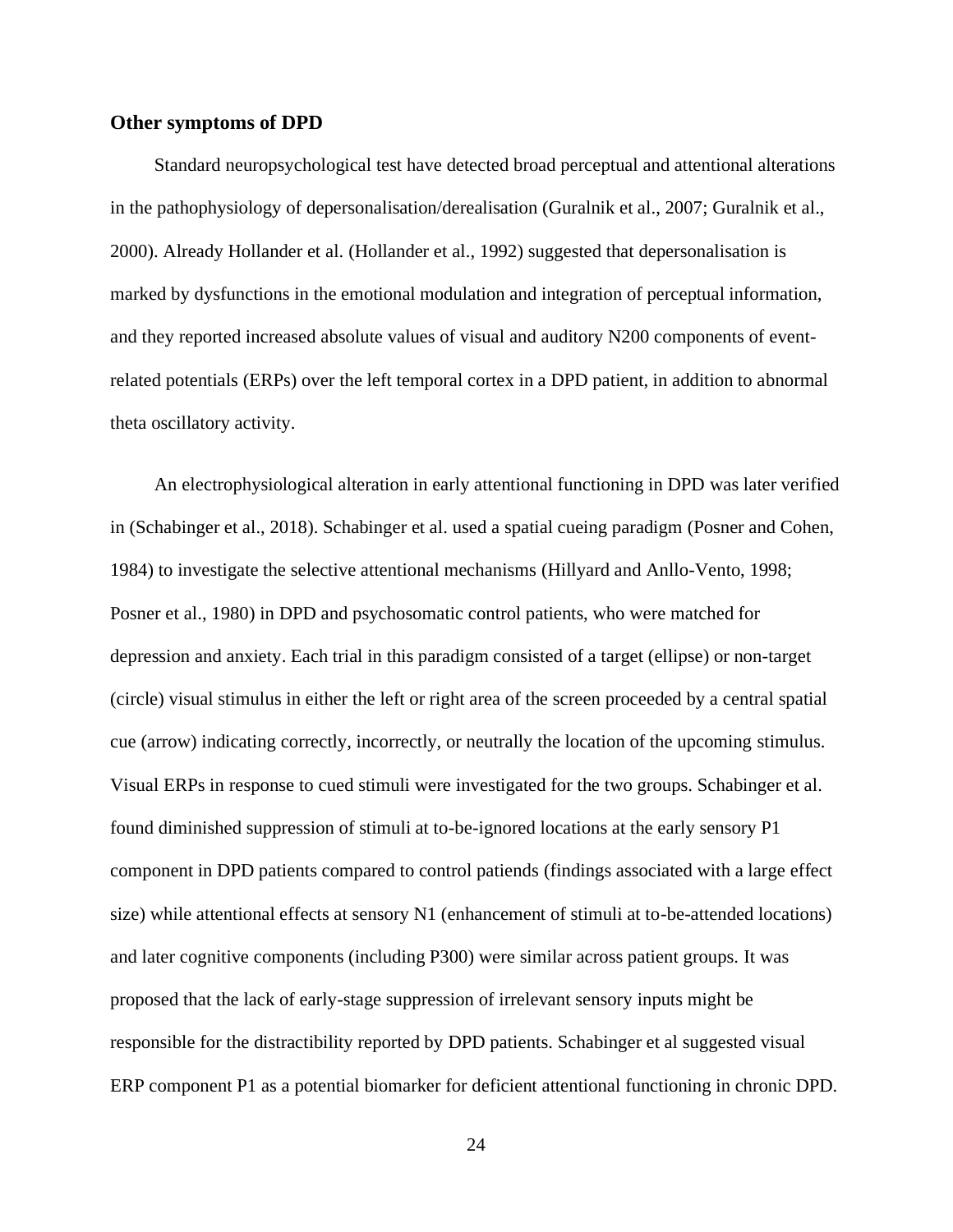Papageorgiou et al. examined the potential alteration in the P300 ERP component in transient depersonalisation [\(Papageorgiou et al., 2002\)](#page-39-17). In a working memory test, lower P300 amplitudes (but no changes in latency) at central posterior brain regions were observed in individuals with transient depersonalisation experiences compared with a control group (finding associated with a large effect size). Since high P300 amplitudes are typically evoked by conditions which demand more attention [\(Holdstock, 1995;](#page-36-22) [Polich, 1998\)](#page-40-23), the findings of the above study appear to confirm attention problems in depersonalisation states. However, a later study [\(Wise et al., 2009\)](#page-42-12) reported a related but inverse finding regarding amplitude and latency changes in P300 in depersonalisation state. Analysis of ERP components during an auditory oddball task in patients with panic disorder revealed that patients who had experienced depersonalisation symptoms showed reduced P300 latency (but no changes in amplitude) to a striking target sound compared with healthy individuals (finding associated with a medium effect size). Reduced P300 latency indicates accelerated information processing and stimulus classification [\(Picton, 1992;](#page-40-24) [Sur and Sinha, 2009\)](#page-41-22). No such reduction in P300 latency was observed in the comparison between panic disorder patients without depersonalisation and the control group. In addition to the unchanged attentional effects at P300 in a visual-spatial task comparing DPD with psychosomatic control patients [\(Schabinger et al., 2018\)](#page-40-20), longer (rather than reduced) P300 latencies were reported in panic disorder patients compared to healthy individuals [\(Turan et al., 2002\)](#page-42-16). In sum, although P300 may be a valuable electrophysiological biomarker for attentional deficits in depersonalisation/derealisation, more studies with carefully designed tasks are needed to examine its precise expression in each task and for each group of patients. Additional ERP biomarkers for abnormalities in perceptual-attentional systems in DPD may be found in P1 [\(Schabinger et al., 2018\)](#page-40-20) and N200 [\(Hollander et al., 1992\)](#page-36-1) components, and these also require substantial replication through new studies of transient and chronic DPD.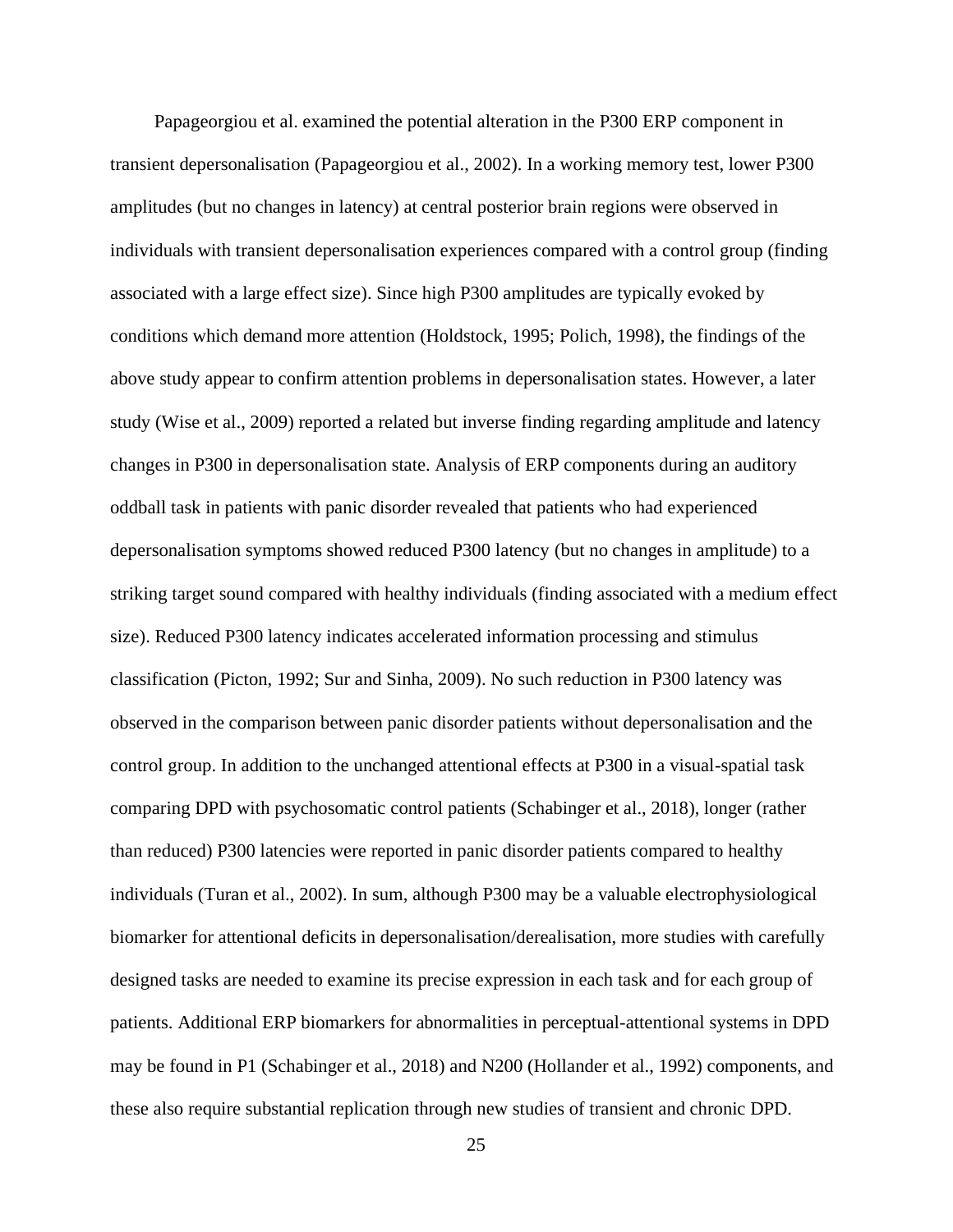## **Summary and Conclusions**

Depersonalisation/derealisation disorder (DPD) can profoundly affect the quality of life for patients and interfere with their social relationships and daily activities. It usually takes several years to be correctly diagnosed [\(Hunter et al., 2017\)](#page-36-3), and the symptoms of the disorder can be intolerable until then. The present paper provided a systematic review of the studies targeting transient and chronic symptoms of depersonalisation using electrophysiological neuroimaging techniques. The aim was to describe what is presently known about the neurophysiological correlates of DPD symptoms and to make recommendations for further study to improve the diagnostic potential of this neuroimaging tool.

Before we summarise the EEG/ERP indices of DPD, it is worth noting the sparse use of electrophysiology to delineate the neurophysiological correlates of DPD symptoms. Only ten studies satisfied our criteria for inclusion in this review, two of which were single-case studies. Yet, EEG/ERP methodologies are powerful techniques for eliciting human perception, cognition and action independently of participants' cultural background or education levels. Unlike fMRI, EEG/ERPs are direct measures of neural activity. Inexpensive, easy to implement, and well tolerated by patients, their diagnostic potential has been successfully studied in other disorders, including schizophrenia [\(Luck et al., 2011\)](#page-38-20), which has a similar prevalence as DPD. We would therefore urge researchers interested in depersonalisation/derealisation to invest more resources into these techniques to develop their diagnostic potential for DPD beyond that which is presently known.

Several studies have shown abnormal EEG activities in theta band in DPD patients, and the severity of symptoms was found to be associated with increased theta activity. Higher theta wave synchronisation has been observed for emotional compared to neutral stimuli, and this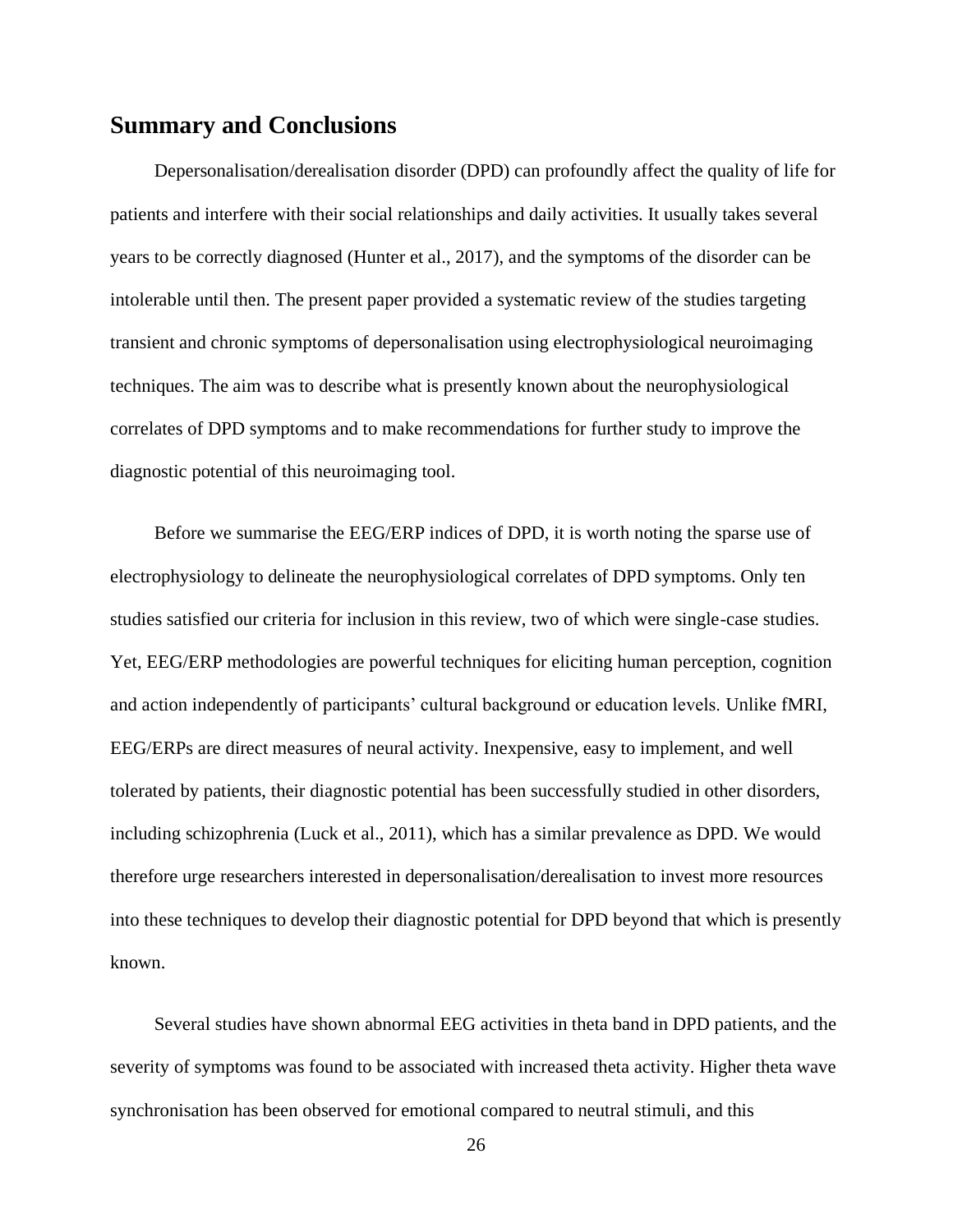synchronisation occurs earlier (around 200ms) when emotional stimuli are processed implicitly but later (around 300ms) during the explicit recognition of facial emotions [\(Knyazev et al., 2009\)](#page-37-21). Therefore, increased theta activity in DPD patients might be associated with their greater effort or involvement in processing emotional information (specifically unpleasant emotional information [\(Quaedflieg et al., 2013;](#page-40-10) [Sierra et al., 2002b;](#page-41-17) [Sierra et al., 2006\)](#page-41-8)). Another study [\(Kirmizi-Alsan](#page-37-22)  [et al., 2006\)](#page-37-22) showed that the theta wave represents the suppression of nontarget stimuli in the go/nogo task, which requires both selective inhibition and arousal. Therefore, theta activity might also represent the greater effort in the selective suppression of processing, which has been observed to be deficient in DPD patients [\(Schabinger et al., 2018\)](#page-40-20). Theta further plays a role in memory maintenance in that higher theta activity is associated with the need for greater working memory capacity [\(Jensen and Tesche, 2002;](#page-36-23) [Raghavachari et al., 2001\)](#page-40-25). Thus, the theta band of the EEG power spectrum is likely to serve as a potential electrophysiological biomarker to study DPD symptoms related to emotion, attention/inhibition and working memory. Future studies of DPD should therefore focus on this oscillatory signature and investigate (a) the temporal dynamics of event-related synchronisation in response to emotional stimuli, and (b) oscillatory power during transient episodes of depersonalisation and in patients with chronic DPD, for example. Note that it is important for future studies to consider a relatively prolonged time window in order to analyse low-frequency components of EEG such as theta (practically, the time window needs to contain at least three cycles of the target frequency), which may affect stimulus design.

Analysis of cortical event-related and heartbeat-evoked potentials (ERPs and HEPs) can also reveal valuable information regarding the underlying nature of DPD symptoms, as well as of the sensorimotor integrative processes contributing to bodily self-consciousness in general. HEPs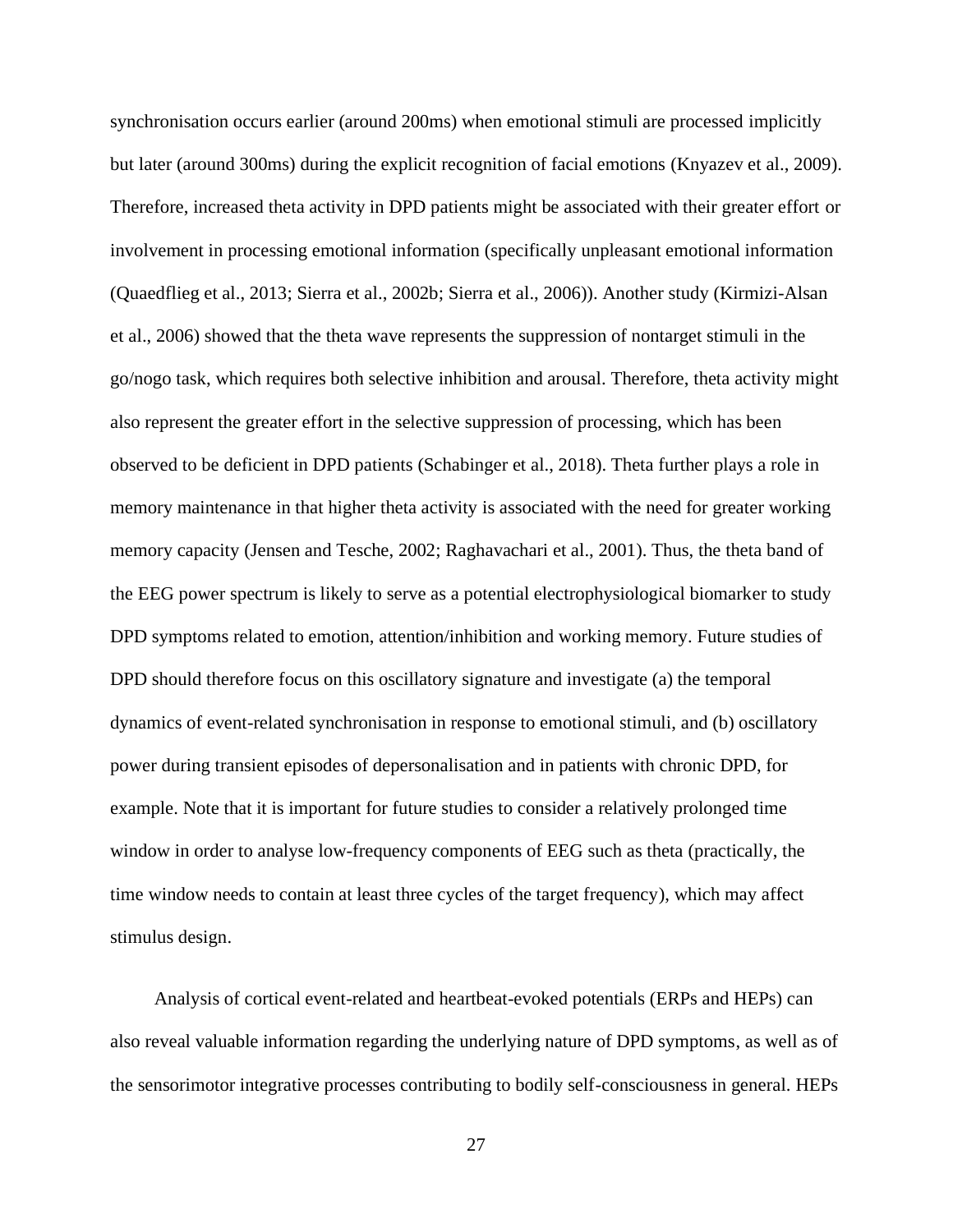and some ERP components have been introduced as potential valuable indices to investigate DPD symptoms related to disembodiment. Somatosensory P45 reflects processing in the primary somatosensory cortex and is known to be involved in attributing body ownership [\(Adler et al.,](#page-34-7)  [2016;](#page-34-7) [Otsuru et al., 2014;](#page-39-20) [Rigato et al., 2019\)](#page-40-26). Cortical HEPs are thought to primarily derive from insula activity, which is attenuated in DPD [\(Medford et al., 2016;](#page-38-9) [Phillips et al., 2001\)](#page-39-2). A lack of P45 modulation during visual-tactile stimulation related to the self [\(Adler et al., 2016\)](#page-34-7), and a lack of HEP modulation during focused attention to one's own heartbeat [\(Schulz et al., 2015\)](#page-40-8), may both serve as an electrophysiological biomarkers for feelings of disembodiment (desomatisation) in transient and chronic DPD. Both somatosensory cortex and insula are part of the networks responsible for interoception [\(Craig, 2009\)](#page-34-14), and the integration of interoceptive, exteroceptive, and interoceptive with exteroceptive sensory signals have been recently proposed as critical for generating the moment-to-moment feeling of self-consciousness. When integrative processes like these are transiently or chronically dysfunctional, feelings of disembodiment may ensue, and may be further exacerbated by abnormal attentional processes [\(Gerrans,](#page-35-12) 2019). Our review has highlighted the potential of somatosensory P45 and of HEPs for measuring these processes in health and disease. It is worth mentioning that there might be a link between somatosensory P45 and the cortical HEP in the investigation of DPD symptoms. A recent study [\(Adler and](#page-34-21)  [Gillmeister, 2019\)](#page-34-21) showed that the activation of somatosensory P45 component in response to personal visual-tactile stimulation (touch on subject's own hand) is stronger in people with a higher level of interoceptive awareness. If interoceptive awareness modules HEPs [\(Petzschner et](#page-39-21)  [al., 2019\)](#page-39-21), measuring both P45 and HEPs in the same study may be able to test the relationship between interoceptive and exteroceptive awareness [\(Al et al., 2019\)](#page-34-22). In addition, researchers may consider the inclusion of electrophysiological markers for proprioceptive and vestibular signal processing to investigate the bodily self in health and disease. Vestibular processes are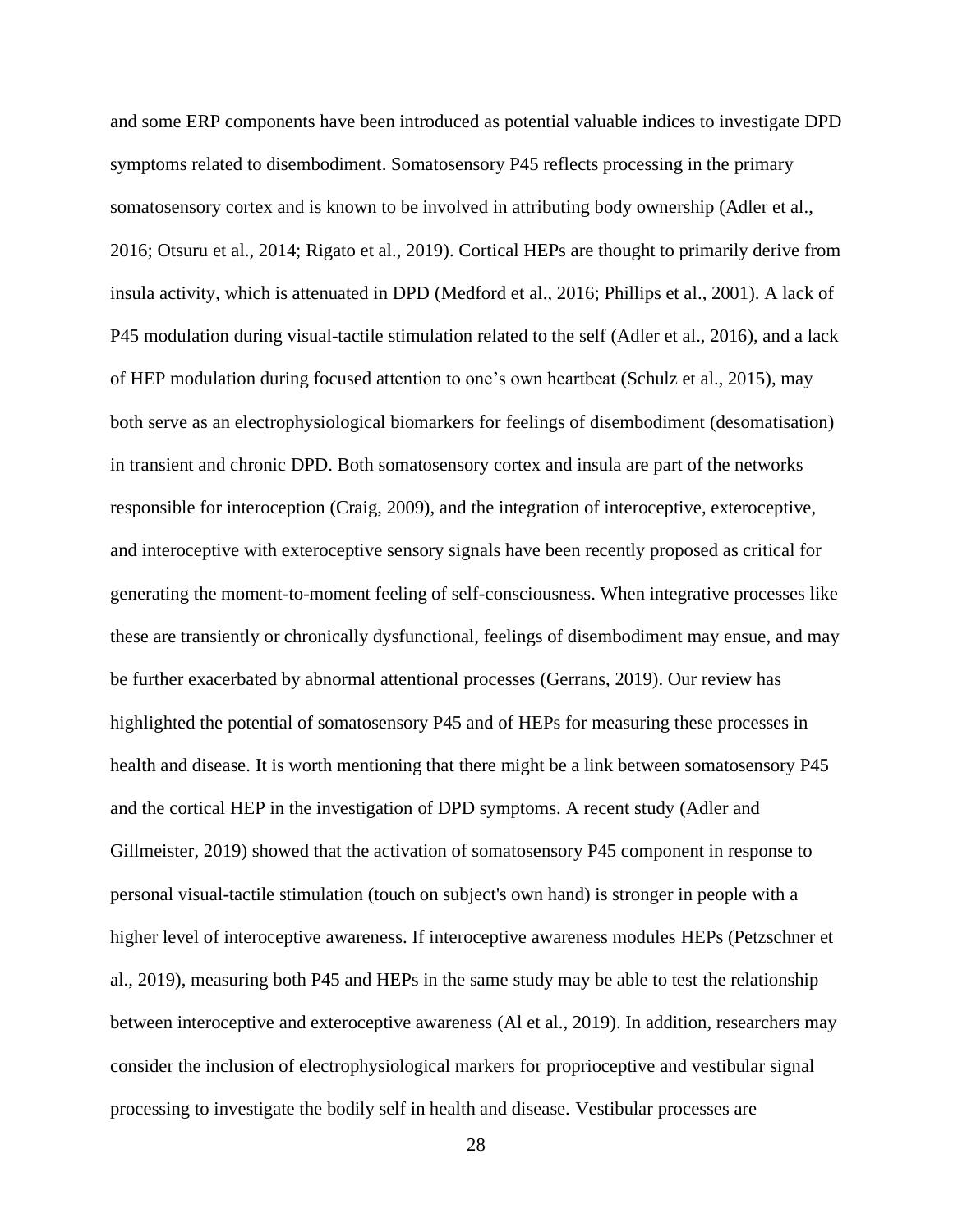increasingly recognised as critically involved in feelings of body ownership and egocentric perception and vestibular disturbances bear a strong link with several cardinal DPD symptoms [\(Lenggenhager et al., 2015;](#page-37-20) [Tschan et al., 2013\)](#page-42-15).

Another potential set of ERP biomarkers for DPD symptoms occur around 200-300ms [\(Quaedflieg et al., 2013\)](#page-40-10), including N200 [\(Hollander et al., 1992\)](#page-36-1), P200 [\(Adler et al., 2016\)](#page-34-7) and P300 [\(Papageorgiou et al., 2002;](#page-39-17) [Wise et al., 2009\)](#page-42-12). In this article, we have referred to enhanced temporal N200 as an aspect of alterations in the perceptual-attentional system [\(Hollander et al.,](#page-36-1)  [1992\)](#page-36-1), to lack of self-other differentiation in somatosensory resonance at frontocentral P200 as an aspect of disembodiment [\(Adler et al., 2016\)](#page-34-7), to lack of frontocentral 200-300ms differences [\(Quaedflieg et al., 2013\)](#page-40-10) as an aspect of emotional numbing, and to reduced amplitude/latency at centro-parietal P300 [\(Papageorgiou et al., 2002;](#page-39-17) [Wise et al., 2009\)](#page-42-12) as an aspect of working memory/attentional dysfunction. We have also suggested the potential of additional markers in this time range, such as the N200 and frontal N400 related to stimulus familiarity. Partly due to inconsistencies in the precise expression of P300 abnormalities in DPD, further studies are urgently needed to systematically confirm P300 as a potential electrophysiological biomarker for diagnosing and investigating DPD symptomatology related to attentional and working memory dysfunction, as well as to symptoms of de-ideation and derealisation. Caution should be applied when regarding the association between P300 and DPD symptoms because P300 changes also occur with a number of other pathologies and physiological states (e.g. [\(Duncan et al., 2009;](#page-35-20) [Gangadhar et al., 1993;](#page-35-21) [Mathalon et al., 2000\)](#page-38-21)) and are thus not necessarily selective for depersonalisation.

Reduced brain activities have been observed in DPD patients in sensory information processing units [\(Medford et al., 2016\)](#page-38-9) as well as regions responsible for the processing of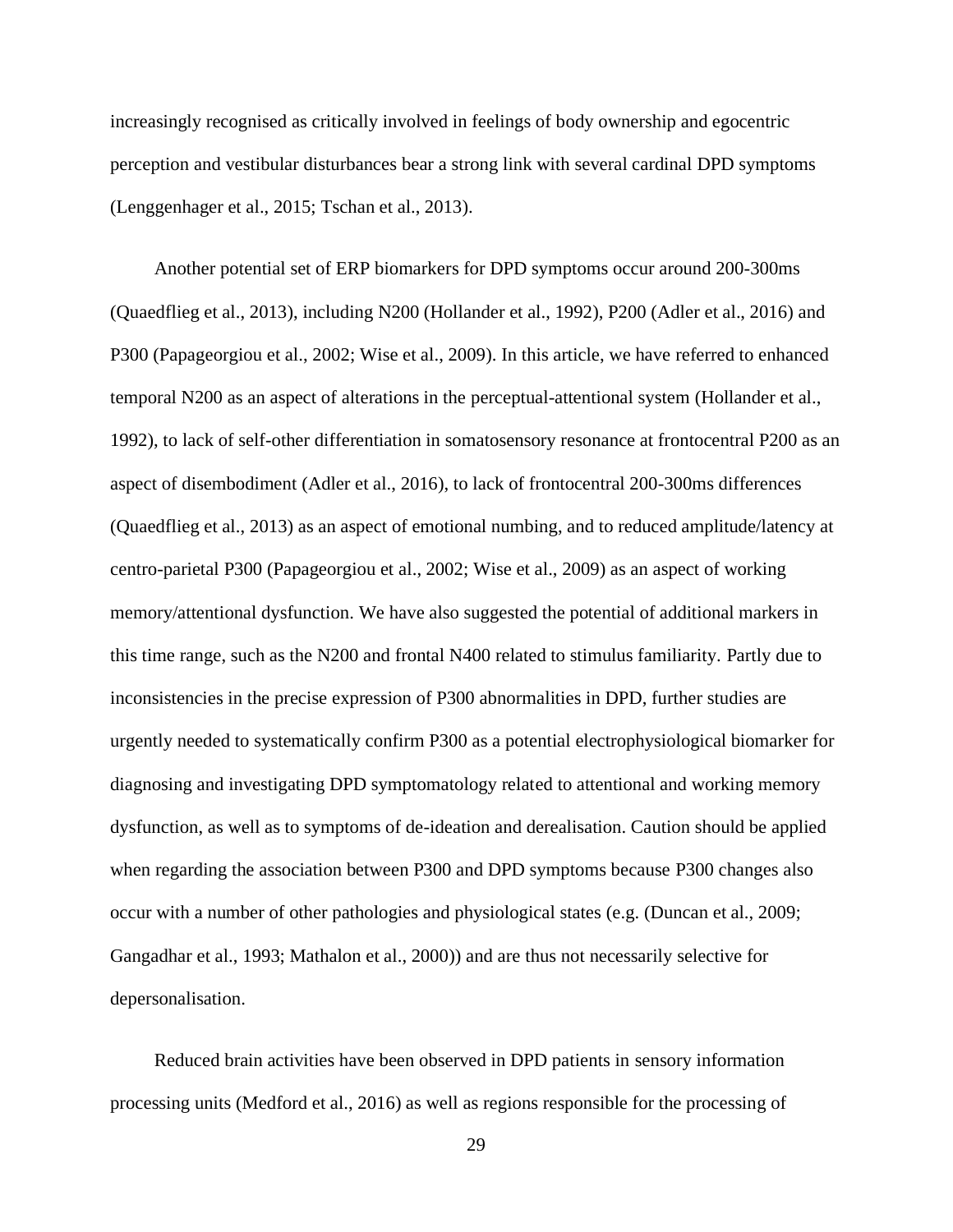visceral signals [\(Lemche et al., 2013\)](#page-37-13). Besides, the impairment is found mainly in the early stages of information processing [\(Adler et al., 2016;](#page-34-7) [Quaedflieg et al., 2013;](#page-40-10) [Schabinger et al., 2018\)](#page-40-20). This impairment in the implicit processing of multimodal interoceptive and exteroceptive signals could be a result of long-time severe stress or anxiety [\(Shilony and Grossman, 1993\)](#page-41-0), which may damage the sensory processing units and reduce their processing capacity [\(Sierra and Berrios,](#page-41-1)  [1998\)](#page-41-1). For instance, one dominant theory to explain emotional numbing in DPD [\(Sierra and](#page-41-1)  [Berrios, 1998\)](#page-41-1) defines a threshold for the level of anxiety (or any unpleasant salient stimuli) after which the emotional processing units (including the anterior insula and amygdala) discontinue translating emotions into perceived feelings, and DPD is associated with abnormalities in this threshold or in how quickly it is reached [\(Jay et al., 2014\)](#page-36-4). The higher GSR baseline and the earlier peak in GSR response of DPD patients to emotional stimuli in [\(Giesbrecht et al., 2010\)](#page-35-2) represent a faster saturation of emotional capacity [\(Sierra et al., 2002b\)](#page-41-17). Further, reduced capacity in sensory processing units may also be the cause of concentration problems in DPD, in a way that there may be a commensurate loss in the capacity to filter relevant from irrelevant signals in sensory information. A related framework within which symptoms of DPD may be explained is based on the loss of the brain's ability to make and update predictions about the internal body state and the outside world [\(Gerrans, 2019;](#page-35-12) [Seth et al.,](#page-41-23) 2012; [Seth and Tsakiris, 2018\)](#page-41-24). With reduced activity in emotional information processing units (such as insula), the brain faces a relative sparsity of information for maintaining precision in predictions about one's self and the outside world. The increasing inconsistencies may cause further suppression of emotional processing and, in turn, give rise to DPD symptoms such as the feeling of disembodiment or derealisation. Conflict-monitoring related electrophysiological markers such as the mismatch negativity (MMN) and the error-related negativity (ERN) are good candidates for investigating this theory further. MMN is a pre-attentive fronto-central response around 100-200ms after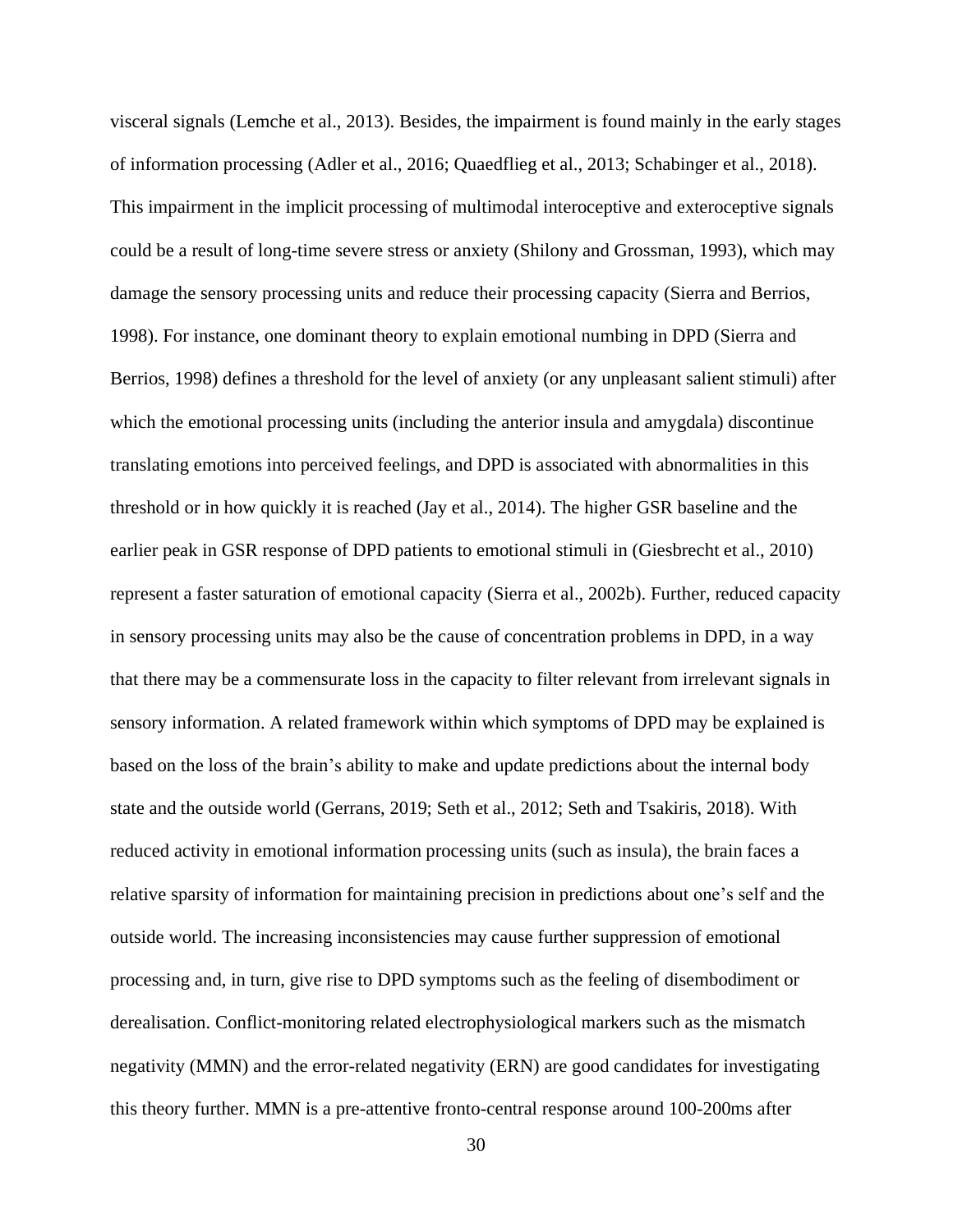omitted or perceptually deviant sensory events in a stimulus sequence, and is generated by a network of temporal-prefrontal cortical regions [\(Garrido et al., 2009\)](#page-35-22). ERN is generated by a region in the anterior cingulate cortex (ACC) [\(Dehaene et al., 1994\)](#page-34-23) and emerges around 100ms after the onset of an erroneous motor response, even when the observer is unaware of making an error and even when the error cannot be corrected [\(Luu and Tucker, 2003\)](#page-38-16). Recent studies have begun to describe both MMN and ERN within a predictive-coding framework as indexes of the brain's monitoring of bodily processes, where MMN may represent the failed prediction of visceral and other sensory inputs and thus the failed suppression of the prediction error [\(Garrido](#page-35-22)  [et al., 2009;](#page-35-22) [Pfeiffer and De Lucia, 2017\)](#page-39-22). ERN may represent the monitoring of errors committed as a consequence of failed interoceptive and exteroceptive predictions, with imbalances in monitoring shown to be related to anxiety pathology [\(Sueyoshi et al., 2014;](#page-41-25) [Tan et](#page-42-17)  [al., 2019;](#page-42-17) [Yoris et al., 2017\)](#page-42-18). Thus, MMN and ERN may be useful for indexing errors in predicting the internal and external state of the body in persons with DPD.

There is not enough evidence to confirm a clear hemispheric lateralisation of DPD symptoms' neurophysiological correlates. Nevertheless, it is likely that such hemispheric biases will eventually emerge with more targeted research. Some studies have already shown abnormalities in left-hemispheric activation of DPD patients [\(Hollander et al., 1992;](#page-36-1) [Jiménez-](#page-36-24)[Genchi, 2004\)](#page-36-24) and of individuals with more frequent dissociative experiences [\(Spitzer et al.,](#page-41-26)  [2004\)](#page-41-26). Furthermore, based on the dominant role of the right hemisphere in emotional [\(Gainotti,](#page-35-23)  [2019\)](#page-35-23) and self-related processing [\(Hu et al., 2016\)](#page-36-9), right-hemispheric biases in the dysregulation of emotional processing and disembodiment in DPD may be expected. In support of this argument, it may also be interesting to note that the right hemisphere may be more involved in the perception and processing of negative emotions, while the left hemisphere deals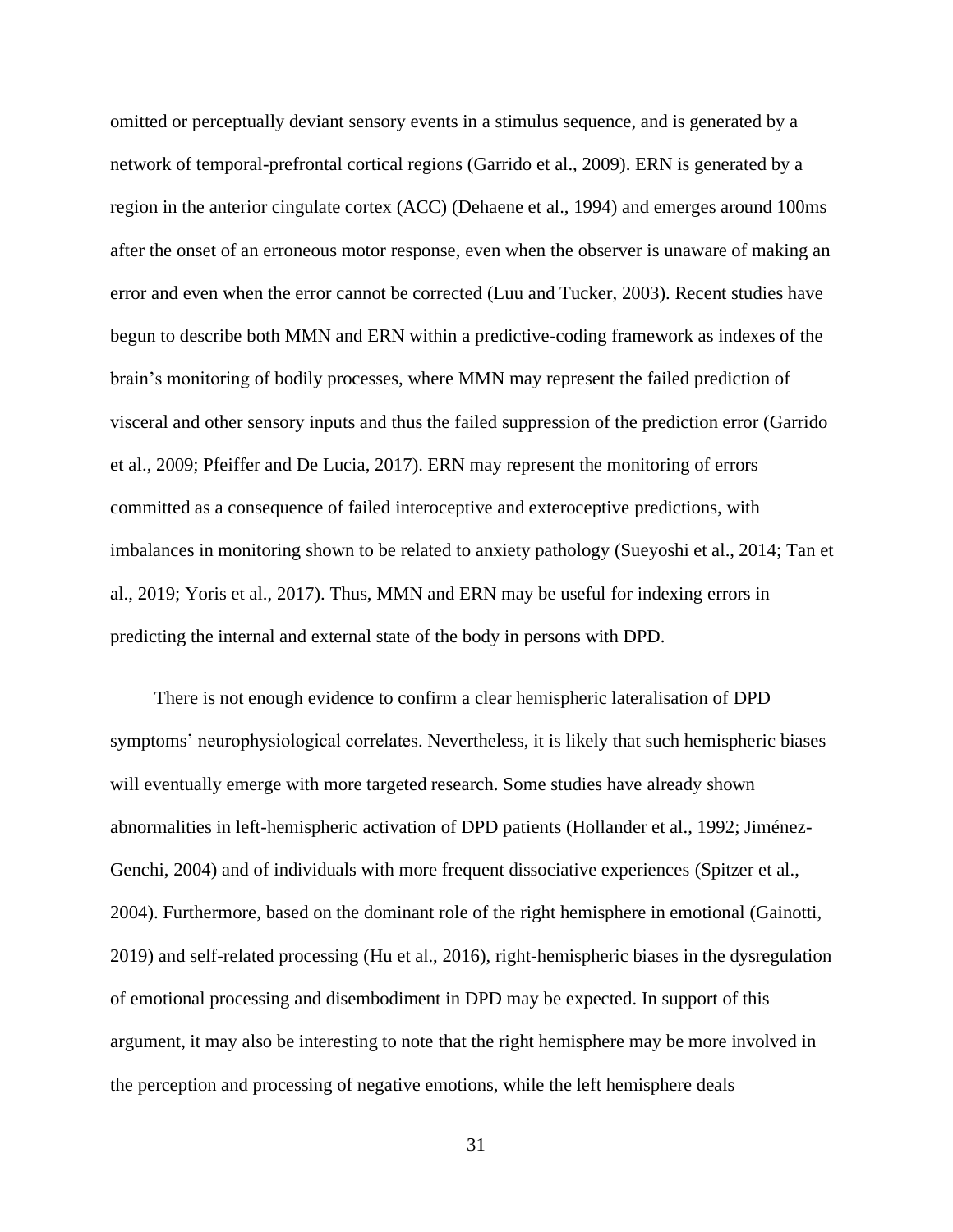predominantly with positive sensations [\(Silberman and Weingartner, 1986\)](#page-41-27), and that impairment in emotional responsivity in DPD is often exclusive to unpleasant and threatening stimuli rather than pleasant ones [\(Michal et al., 2013;](#page-38-6) [Monde et al., 2013;](#page-39-1) [Sierra et al., 2006\)](#page-41-8). In addition, inhibitory rTMS applied to the right ventrolateral prefrontal cortex can increase arousal capacity [\(Jay et al., 2014\)](#page-36-4) and rTMS applied to the right temporoparietal junction can reduce symptoms (as measured by CDS total score) in DPD patients [\(Mantovani et al., 2011\)](#page-38-22). Increased activation in the angular gyrus of the right parietal lobe has also been found to be correlated with the level of depersonalisation [\(Simeon et al., 2000\)](#page-41-9). However, the DPD literature currently faces a lack of direct investigations of hemispheric differences related to DPD symptoms; more studies on this are urgently needed.

A schematic of the notable biological signals and associated electrophysiological biomarkers introduced in this review as potential diagnostic tools are depicted in **Error! Reference source not found.**. Future studies in this area should consider both indexes of interoceptive (such as HEPs) and exteroceptive signals (such as visual or somatosensory ERPs), vestibular signals, and especially their interaction (including monitoring ERP markers like MMN, ERN). For a comprehensive picture of DPD, it is useful to jointly investigate both peripheral (autonomic) and central (cerebral) bodily responses, and both early (perceptual) and later (cognitive) stages of central information processing. Additionally, there is a lack of research in the analysis of EEG power spectra and their relative ratios and coherence. As this review has uncovered that these may yield promising biomarkers for all cardinal DPD symptoms, further studies need to consider different EEG waveforms and their roles in the formation of these symptoms. For such analyses, the use of time-frequency and phase-based signal processing [\(Mowlaee et al., 2016\)](#page-39-23) can be very insightful, since studies have suggested phase-alignment as a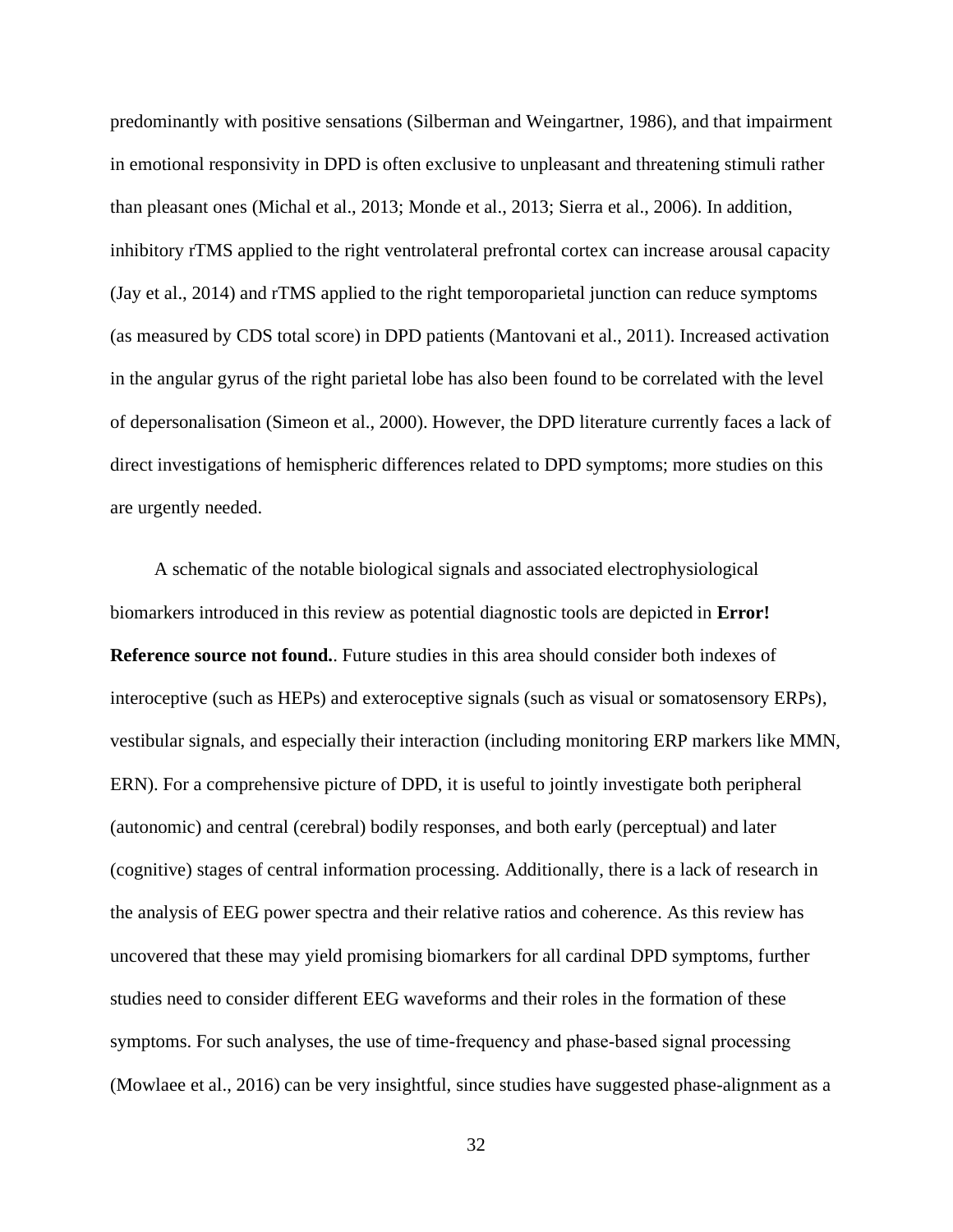fundamental phenomenon underlying the generation of ERPs and HEPs rather than evoked potentials [\(Burgess, 2012;](#page-34-24) [Park et al., 2018\)](#page-39-24).

Further, the association between the vestibular system and the DPD symptoms can help the design of experimental paradigms in future studies [\(Lopez et al., 2018\)](#page-38-23). In this regard, a study by Sang et al. [\(Sang et al., 2006\)](#page-40-19) proposes caloric vestibular stimulation as an effective way to provoke depersonalisation/derealisation-like symptoms in the non-clinical population. The induced symptoms were similar to those experienced by patients with vestibular disease. However, it should be carefully considered that there is also a close link between the vestibular system dysfunction and out-of-body experiences [\(Blanke et al., 2004;](#page-34-25) [Lopez and Elziere, 2018;](#page-37-23) [Lopez et al., 2008\)](#page-38-24). For example, Lopez et al. [\(Lopez and Elziere, 2018\)](#page-37-23) reported a higher tendency for out of body experiences in patients with dizziness, and the relationship was more significant in patients with peripheral vestibular disorder. Since out-of-body experiences are not that common in depersonalisation/derealisation [\(Sierra and David, 2011\)](#page-41-5), using methods to dysregulate the vestibular system (such as caloric vestibular stimulation) to induce depersonalisation/derealisation symptoms should be done carefully to prevent misinterpretation.

A correct diagnosis of DPD is an urgent matter in the area of psychological disorders, and there is a need for finding diagnostic markers highly specific to DPD in order to distinguish it from other alternative diagnoses. Understanding the potential of electrophysiological tools for the identification of DPD symptoms can help to diagnose DPD quickly and effectively, and we therefore appeal to researchers interested in the phenomena of self-awareness in health and disease to consider using these tools more frequently.

## **Declaration of Conflicting Interests**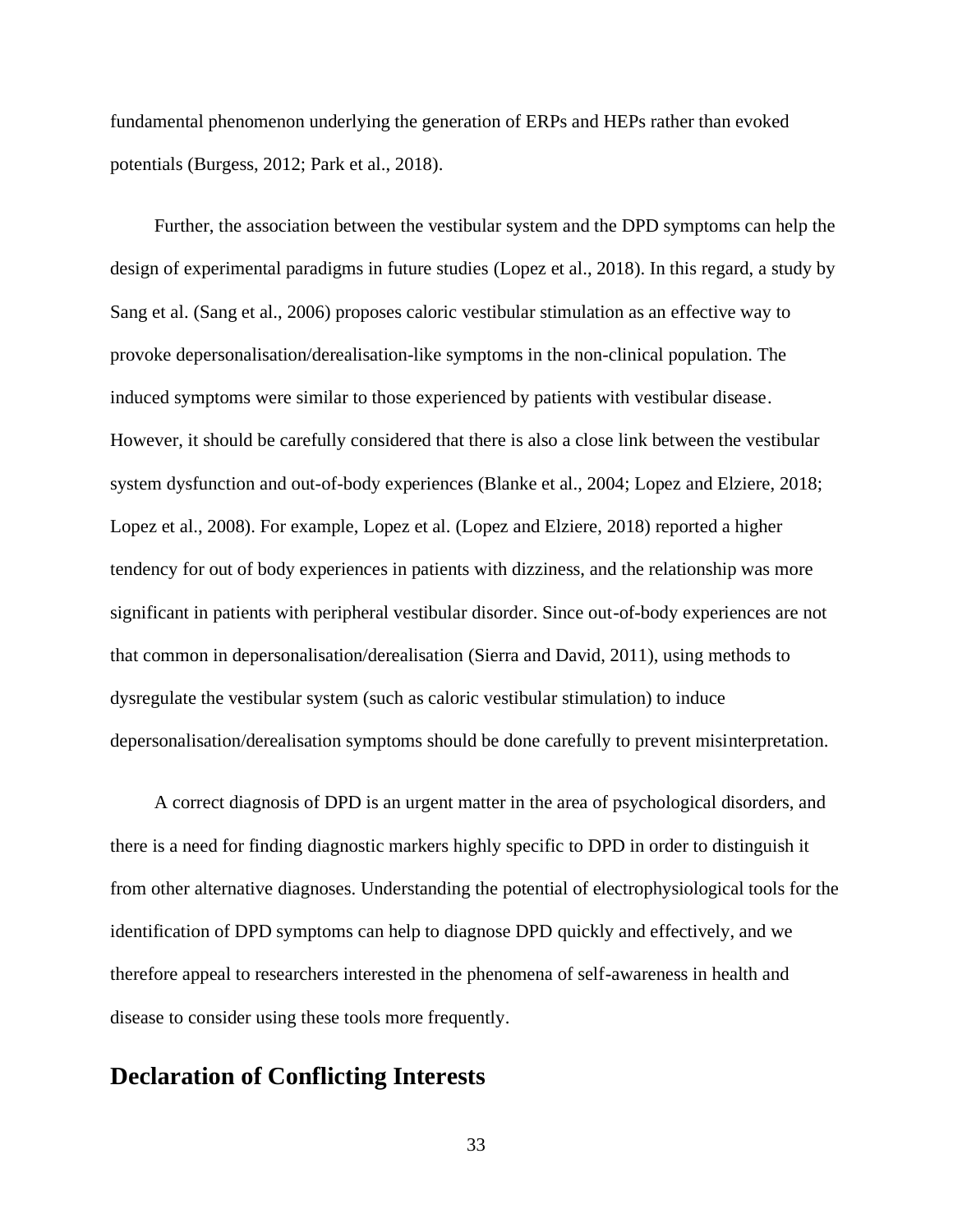The author(s) declared no potential conflicts of interest with respect to the research, authorship, and/or publication of this article.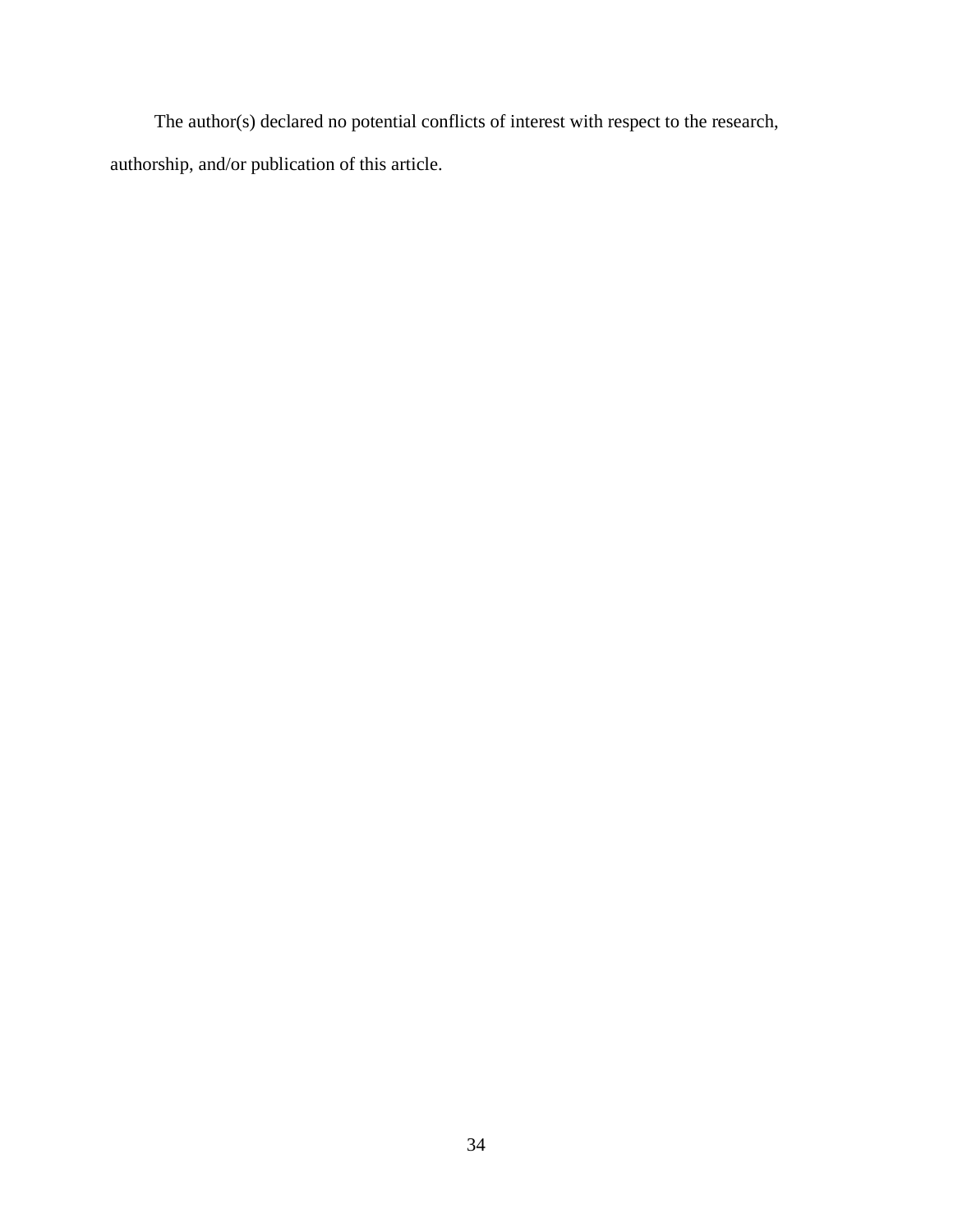# <span id="page-34-26"></span>**References**

- <span id="page-34-5"></span>Aderibigbe, Y., Bloch, R., Walker, W., 2001. Prevalence of depersonalization and derealization experiences in a rural population. Soc. Psychiatry Psychiatr. Epidemiol. 36, 63-69.
- <span id="page-34-16"></span>Adler, J., Beutel, M.E., Knebel, A., Berti, S., Unterrainer, J., Michal, M., 2014. Altered orientation of spatial attention in depersonalization disorder. Psychiatry Res. 216, 230-235.
- <span id="page-34-21"></span>Adler, J., Gillmeister, H., 2019. Bodily self-relatedness in vicarious touch is reflected at early cortical processing stages. Psychophysiology 56, e13465.
- <span id="page-34-7"></span>Adler, J., Schabinger, N., Michal, M., Beutel, M.E., Gillmeister, H., 2016. Is that me in the mirror? Depersonalisation modulates tactile mirroring mechanisms. Neuropsychologia 85, 148-158.
- <span id="page-34-22"></span>Al, E., Iliopoulos, F., Forschack, N., Nierhaus, T., Grund, M., Motyka, P., Gaebler, M., Vikulin, V.N., Villringer, A., 2019. Heart-Brain Interactions Shape Somatosensory Perception and Evoked Potentials. bioRxiv, 750315.
- <span id="page-34-0"></span>American Psychiatric Association, 2013. Diagnostic and statistical manual of mental disorders.
- <span id="page-34-18"></span>Amin, H.U., Malik, A.S., Kamel, N., Chooi, W.-T., Hussain, M., 2015. P300 correlates with learning & memory abilities and fluid intelligence. J. Neuroeng. Rehabil. 12, 87.
- <span id="page-34-3"></span>Armour, C., Contractor, A.A., Palmieri, P.A., Elhai, J.D., 2014. Assessing latent level associations between PTSD and dissociative factors: Is depersonalization and derealization related to PTSD factors more so than alternative dissociative factors? Psychol. Inj. Law 7, 131-142.
- <span id="page-34-15"></span>Aspell, J.E., Heydrich, L., Marillier, G., Lavanchy, T., Herbelin, B., Blanke, O., 2013. Turning body and self inside out: visualized heartbeats alter bodily self-consciousness and tactile perception. Psychol. Sci. 24, 2445- 2453.
- <span id="page-34-1"></span>Baker, D., Hunter, E., Lawrence, E., Medford, N., Patel, M., Senior, C., Sierra, M., Lambert, M.V., Phillips, M.L., David, A.S., 2003. Depersonalisation disorder: clinical features of 204 cases. The British Journal of Psychiatry 182, 428-433.
- <span id="page-34-25"></span>Blanke, O., Landis, T., Spinelli, L., Seeck, M., 2004. Out‐of‐body experience and autoscopy of neurological origin. Brain 127, 243-258.
- <span id="page-34-9"></span>Blanke, O., Slater, M., Serino, A., 2015. Behavioral, neural, and computational principles of bodily selfconsciousness. Neuron 88, 145-166.
- <span id="page-34-17"></span>Blevins, C.A., Witte, T.K., Weathers, F.W., 2013. Factor structure of the Cambridge Depersonalization Scale in trauma-exposed college students. Journal of Trauma & Dissociation 14, 288-301.
- <span id="page-34-8"></span>Botvinick, M., Cohen, J., 1998. Rubber hands 'feel'touch that eyes see. Nature 391, 756.
- <span id="page-34-13"></span>Braithwaite, J.J., Watson, D.G., Dewe, H., 2017. Predisposition to out-of-body experience (OBE) is associated with aberrations in multisensory integration: Psychophysiological support from a "rubber hand illusion" study. JExPH 43, 1125.
- <span id="page-34-24"></span>Burgess, A.P., 2012. Towards a unified understanding of event-related changes in the EEG: the firefly model of synchronization through cross-frequency phase modulation. PLoS One 7.
- <span id="page-34-11"></span>Bushara, K.O., Grafman, J., Hallett, M., 2001. Neural correlates of auditory–visual stimulus onset asynchrony detection. J. Neurosci. 21, 300-304.
- <span id="page-34-12"></span>Bushara, K.O., Hanakawa, T., Immisch, I., Toma, K., Kansaku, K., Hallett, M., 2003. Neural correlates of crossmodal binding. Nat. Neurosci. 6, 190.
- <span id="page-34-10"></span>Calvert, G.A., Thesen, T., 2004. Multisensory integration: methodological approaches and emerging principles in the human brain. Journal of Physiology-Paris 98, 191-205.
- <span id="page-34-14"></span>Craig, A.D., 2009. How do you feel--now? The anterior insula and human awareness. Nature reviews neuroscience 10.
- <span id="page-34-19"></span>Curran, T., 1999. The electrophysiology of incidental and intentionalretrieval: erp old  $/$  new effects in lexical decision andrecognition memory. Neuropsychologia 37, 771-785.
- <span id="page-34-20"></span>Curran, T., 2000. Brain potentials of recollection and familiarity. M&C 28, 923-938.
- <span id="page-34-6"></span>Davison, K., 1964. Episodic depersonalization: observations on 7 patients. The British Journal of Psychiatry 110, 505-513.
- <span id="page-34-23"></span>Dehaene, S., Posner, M.I., Tucker, D.M., 1994. Localization of a neural system for error detection and compensation. Psychol. Sci. 5, 303-305.
- <span id="page-34-4"></span>Derome, M., Fonseca-Pedrero, E., Badoud, D., Morosan, L., Van De Ville, D., Lazeyras, F., Eliez, S., Chan, R., Rudrauf, D., Schwartz, S., 2018. Resting-state networks of adolescents experiencing depersonalization-like illusions: Cross-sectional and longitudinal findings. Schizophrenia Bulletin 44, S501-S511.
- <span id="page-34-2"></span>Devinsky, O., Putnam, F., Grafman, J., Bromfield, E., Theodore, W.H., 1989. Dissociative states and epilepsy. Neurology 39, 835-835.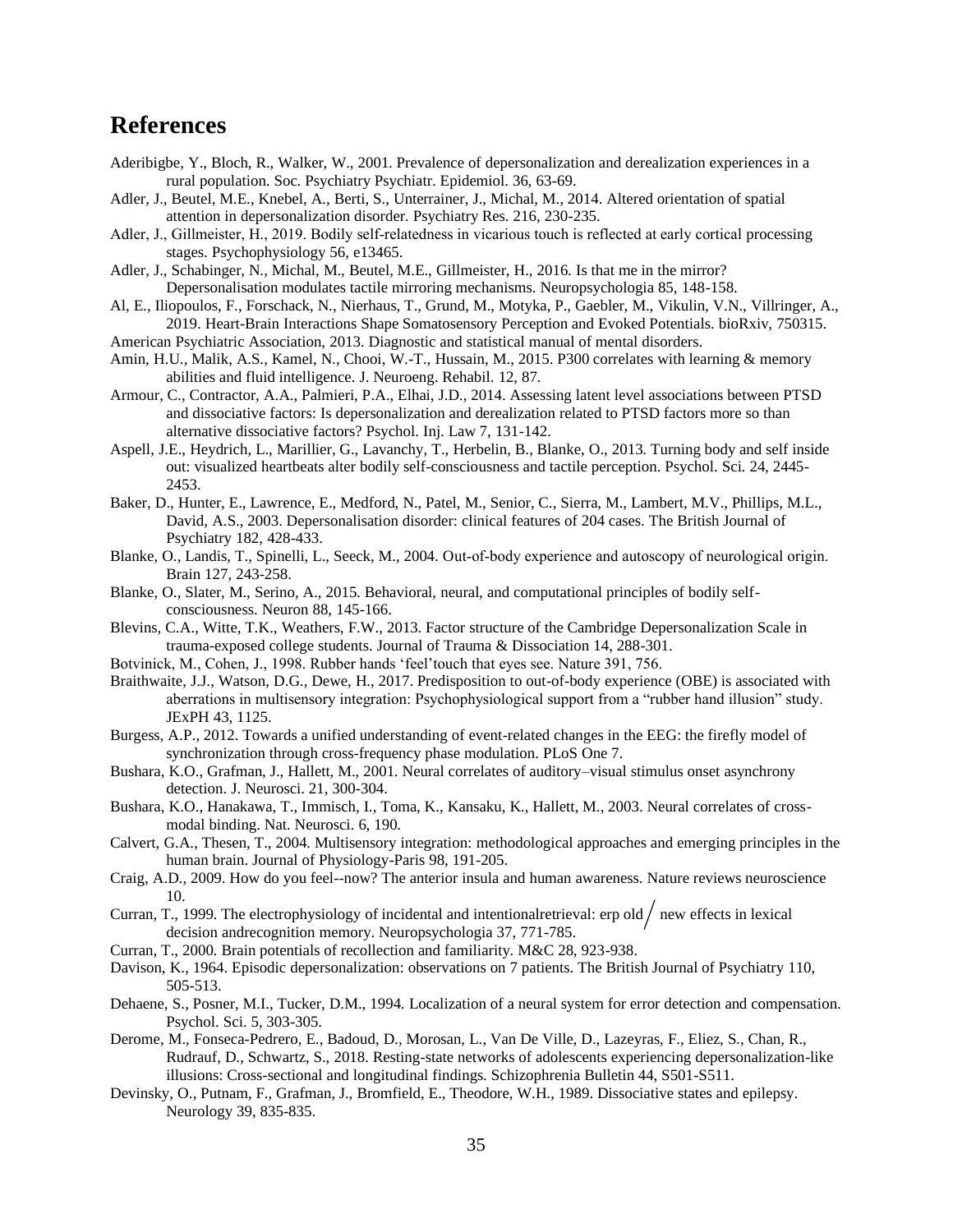- <span id="page-35-1"></span>Dewe, H., Watson, D.G., Braithwaite, J.J., 2016. Uncomfortably numb: new evidence for suppressed emotional reactivity in response to body-threats in those predisposed to sub-clinical dissociative experiences. Cogn. Neuropsychiatry 21, 377-401.
- <span id="page-35-14"></span>Dewe, H., Watson, D.G., Kessler, K., Braithwaite, J.J., 2018. The depersonalized brain: New evidence supporting a distinction between depersonalization and derealization from discrete patterns of autonomic suppression observed in a non-clinical sample. Conscious. Cogn. 63, 29-46.
- <span id="page-35-4"></span>Dietl, T., Bien, C., Urbach, H., Elger, C., Kurthen, M., 2005. Episodic depersonalization in focal epilepsy. Epilepsy Behav. 7, 311-315.
- <span id="page-35-0"></span>Dixon, J., 1963. Depersonalization phenomena in a sample population of college students. The British journal of psychiatry 109, 371-375.
- <span id="page-35-13"></span>Dolcos, F., Kragel, P., Wang, L., McCarthy, G., 2006. Role of the inferior frontal cortex in coping with distracting emotions. Neuroreport 17, 1591-1594.
- <span id="page-35-20"></span>Duncan, C.C., Barry, R.J., Connolly, J.F., Fischer, C., Michie, P.T., Näätänen, R., Polich, J., Reinvang, I., Van Petten, C., 2009. Event-related potentials in clinical research: guidelines for eliciting, recording, and quantifying mismatch negativity, P300, and N400. Clin. Neurophysiol. 120, 1883-1908.
- <span id="page-35-8"></span>Ehrsson, H.H., Holmes, N.P., Passingham, R.E., 2005. Touching a rubber hand: feeling of body ownership is associated with activity in multisensory brain areas. J. Neurosci. 25, 10564-10573.
- <span id="page-35-7"></span>Ehrsson, H.H., Spence, C., Passingham, R.E., 2004. That's my hand! Activity in premotor cortex reflects feeling of ownership of a limb. Science 305, 875-877.
- <span id="page-35-17"></span>Ertl, M., Boegle, R., 2019. Investigating the vestibular system using modern imaging techniques—A review on the available stimulation and imaging methods. J. Neurosci. Methods 326, 108363.
- <span id="page-35-18"></span>Ertl, M., Moser, M., Boegle, R., Conrad, J., zu Eulenburg, P., Dieterich, M., 2017. The cortical spatiotemporal correlate of otolith stimulation: Vestibular evoked potentials by body translations. Neuroimage 155, 50-59.
- <span id="page-35-3"></span>Etkin, A., Egner, T., Peraza, D.M., Kandel, E.R., Hirsch, J., 2006. Resolving emotional conflict: a role for the rostral anterior cingulate cortex in modulating activity in the amygdala. Neuron 51, 871-882.
- <span id="page-35-9"></span>Farmer, H., Cataldo, A., Adel, N., Wignall, E., Gallese, V., Deroy, O., Hamilton, A., Ciaunica, A., 2019. The Detached Self: Investigating the Effect of Depersonalisation on Self-Bias in the Visual Remapping of Touch.
- <span id="page-35-10"></span>Ferentzi, E., Drew, R., Tihanyi, B.T., Köteles, F., 2018. Interoceptive accuracy and body awareness–Temporal and longitudinal associations in a non-clinical sample. Physiol. Behav. 184, 100-107.
- <span id="page-35-16"></span>Ferrè, E.R., Lopez, C., Haggard, P., 2014. Anchoring the self to the body: vestibular contribution to the sense of self. Psychol. Sci. 25, 2106-2108.
- <span id="page-35-5"></span>Filippetti, M.L., Lloyd-Fox, S., Longo, M.R., Farroni, T., Johnson, M.H., 2014. Neural mechanisms of body awareness in infants. Cereb. Cortex 25, 3779-3787.
- <span id="page-35-23"></span>Gainotti, G., 2019. The role of the right hemisphere in emotional and behavioral disorders of patients with frontotemporal lobar degeneration: an updated review. Front. Aging Neurosci. 11, 55.
- <span id="page-35-19"></span>Gale, S., Prsa, M., Schurger, A., Gay, A., Paillard, A., Herbelin, B., Guyot, J.-P., Lopez, C., Blanke, O., 2016. Oscillatory neural responses evoked by natural vestibular stimuli in humans. J. Neurophysiol. 115, 1228- 1242.
- <span id="page-35-6"></span>Gallese, V., Sinigaglia, C., 2010. The bodily self as power for action. Neuropsychologia 48, 746-755.
- <span id="page-35-21"></span>Gangadhar, B., Ancy, J., Janakiranaiah, N., Umapathy, C., 1993. P300 amplitude in non-bipolar, melancholic depression. J. Affect. Disord. 28, 57-60.
- <span id="page-35-11"></span>García-Cordero, I., Esteves, S., Mikulan, E.P., Hesse, E., Baglivo, F.H., Silva, W., García, M.d.C., Vaucheret, E., Ciraolo, C., García, H.S., 2017. Attention, in and out: scalp-level and intracranial EEG correlates of interoception and exteroception. Front. Neurosci. 11, 411.
- <span id="page-35-22"></span>Garrido, M.I., Kilner, J.M., Stephan, K.E., Friston, K.J., 2009. The mismatch negativity: a review of underlying mechanisms. Clin. Neurophysiol. 120, 453-463.
- <span id="page-35-12"></span>Gerrans, P., 2019. Depersonalization Disorder, Affective Processing and Predictive Coding. Review of Philosophy and Psychology 10, 401-418.
- <span id="page-35-2"></span>Giesbrecht, T., Merckelbach, H., van Oorsouw, K., Simeon, D., 2010. Skin conductance and memory fragmentation after exposure to an emotional film clip in depersonalization disorder. Psychiatry Res. 177, 342-349.
- <span id="page-35-15"></span>Gramann, K., Onton, J., Riccobon, D., Mueller, H.J., Bardins, S., Makeig, S., 2010. Human brain dynamics accompanying use of egocentric and allocentric reference frames during navigation. J. Cogn. Neurosci. 22, 2836-2849.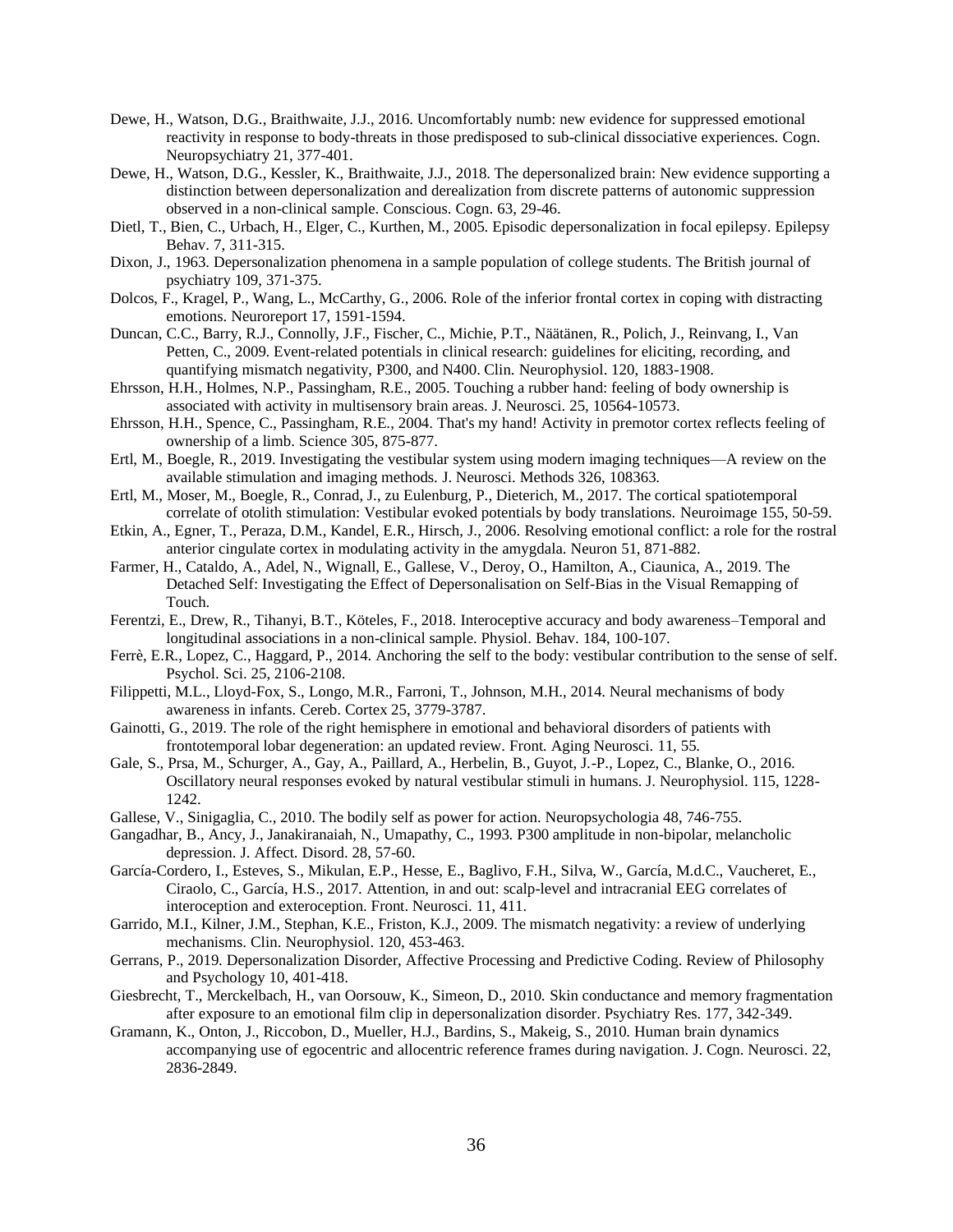- <span id="page-36-26"></span><span id="page-36-10"></span>Gray, M.A., Taggart, P., Sutton, P.M., Groves, D., Holdright, D.R., Bradbury, D., Brull, D., Critchley, H.D., 2007. A cortical potential reflecting cardiac function. Proceedings of the National Academy of Sciences 104, 6818- 6823.
- <span id="page-36-13"></span>Guralnik, O., Giesbrecht, T., Knutelska, M., Sirroff, B., Simeon, D., 2007. Cognitive functioning in depersonalization disorder. The Journal of nervous and mental disease 195, 983-988.
- <span id="page-36-20"></span>Guralnik, O., Schmeidler, J., Simeon, D., 2000. Feeling unreal: Cognitive processes in depersonalization. Am. J. Psychiatry 157, 103-109.
- <span id="page-36-25"></span><span id="page-36-19"></span>Gutteling, T.P., Medendorp, W., 2016. Role of alpha-band oscillations in spatial updating across whole body motion. Front. Psychol. 7, 671.
- <span id="page-36-5"></span>Harper, M., Roth, M., 1962. Temporal lobe epilepsy and the phobic anxiety-depersonalization syndrome: I: A comparative study. Compr. Psychiatry.
- <span id="page-36-7"></span>Hayashi, K., Makino, M., Hashizume, M., Nakano, K., Tsuboi, K., 2010. Electroencephalogram abnormalities in panic disorder patients: a study of symptom characteristics and pathology. Biopsychosoc. Med. 4, 9.
- <span id="page-36-12"></span>Heydrich, L., Aspell, J.E., Marillier, G., Lavanchy, T., Herbelin, B., Blanke, O., 2018. Cardio-visual full body illusion alters bodily self-consciousness and tactile processing in somatosensory cortex. Sci. Rep. 8, 9230.
- <span id="page-36-11"></span>Heydrich, L., Blanke, O., 2013. Distinct illusory own-body perceptions caused by damage to posterior insula and extrastriate cortex. Brain 136, 790-803.
- <span id="page-36-14"></span>Heydrich, L., Marillier, G., Evans, N., Seeck, M., Blanke, O., 2019. Depersonalization-and derealization-like phenomena of epileptic origin. Annals of clinical and translational neurology.
- <span id="page-36-21"></span>Hillyard, S.A., Anllo-Vento, L., 1998. Event-related brain potentials in the study of visual selective attention. Proceedings of the National Academy of Sciences 95, 781-787.
- <span id="page-36-22"></span>Holdstock, J., 1995. The effect of attention on the P300 deflection elicited by novel sounds. J. Psychophysiol. 9, 18- 31.
- <span id="page-36-1"></span>Hollander, E., Carrasco, J.L., Mullen, L.S., Trungold, S., DeCaria, C.M., Towey, J., 1992. Left hemispheric activation in depersonalization disorder: a case report. Biol. Psychiatry 31, 1157-1162.
- <span id="page-36-15"></span>Hopf, J.-M., Vogel, E., Woodman, G., Heinze, H.-J., Luck, S.J., 2002. Localizing visual discrimination processes in time and space. J. Neurophysiol. 88, 2088-2095.
- <span id="page-36-6"></span>Hopper, J.W., Frewen, P.A., Van der Kolk, B.A., Lanius, R.A., 2007. Neural correlates of reexperiencing, avoidance, and dissociation in PTSD: Symptom dimensions and emotion dysregulation in responses to script-driven trauma imagery. J. Trauma. Stress 20, 713-725.
- <span id="page-36-9"></span>Hu, C., Di, X., Eickhoff, S.B., Zhang, M., Peng, K., Guo, H., Sui, J., 2016. Distinct and common aspects of physical and psychological self-representation in the brain: A meta-analysis of self-bias in facial and self-referential judgements. Neurosci. Biobehav. Rev. 61, 197-207.
- <span id="page-36-0"></span>Hunter, E., Phillips, M.L., Chalder, T., Sierra, M., David, A., 2003. Depersonalisation disorder: a cognitive– behavioural conceptualisation. Behav. Res. Ther. 41, 1451-1467.
- <span id="page-36-3"></span>Hunter, E.C., Charlton, J., David, A.S., 2017. Depersonalisation and derealisation: assessment and management. BMJ 356, j745.
- <span id="page-36-2"></span>Hunter, E.C., Sierra, M., David, A.S., 2004. The epidemiology of depersonalisation and derealisation. Soc. Psychiatry Psychiatr. Epidemiol. 39, 9-18.
- <span id="page-36-8"></span>Iacoboni, M., Woods, R.P., Brass, M., Bekkering, H., Mazziotta, J.C., Rizzolatti, G., 1999. Cortical mechanisms of human imitation. Science 286, 2526-2528.
- <span id="page-36-16"></span>Jáuregui-Renaud, K., Sang, F.Y.P., Gresty, M.A., Green, D.A., Bronstein, A.M., 2008. Depersonalisation/derealisation symptoms and updating orientation in patients with vestibular disease. J. Neurol. Neurosurg. Psychiatry 79, 276-283.
- <span id="page-36-4"></span>Jay, E.-L., Sierra, M., Van den Eynde, F., Rothwell, J.C., David, A.S., 2014. Testing a neurobiological model of depersonalization disorder using repetitive transcranial magnetic stimulation. Brain stimulation 7, 252-259.
- <span id="page-36-23"></span>Jensen, O., Tesche, C.D., 2002. Frontal theta activity in humans increases with memory load in a working memory task. Eur. J. Neurosci. 15, 1395-1399.
- <span id="page-36-24"></span>Jiménez-Genchi, A.M., 2004. Repetitive transcranial magnetic stimulation improves depersonalization: a case report. CNS spectrums 9, 375-376.
- <span id="page-36-17"></span>Kammermeier, S., Singh, A., Bötzel, K., 2017. Intermediate latency-evoked potentials of multimodal cortical vestibular areas: galvanic stimulation. Front. Neurol. 8, 587.
- <span id="page-36-18"></span>Kammermeier, S., Singh, A., Noachtar, S., Krotofil, I., Bötzel, K., 2015. Intermediate latency evoked potentials of cortical multimodal vestibular areas: acoustic stimulation. Clin. Neurophysiol. 126, 614-625.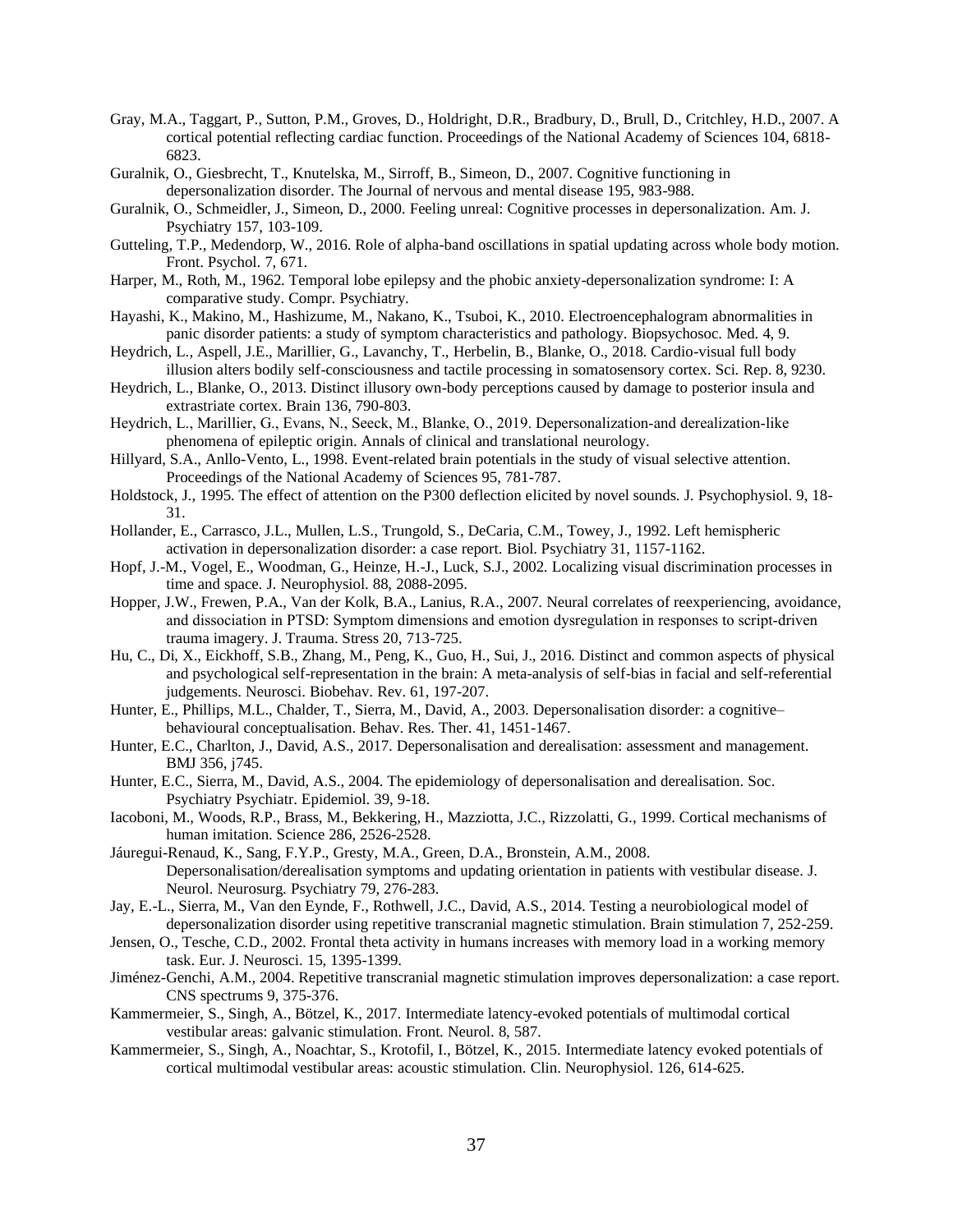- <span id="page-37-0"></span>Kaplan, H., Sadock, B., Grebb, J., 1998. Substance related disorders. Kaplan HI, Sadock BJ. Kaplan and Sadock's synopsis of psychiatry: behavioral sciences, clinical psychiatry. 8th ed. Baltimore: Williams & Wilkins, 419-426.
- <span id="page-37-16"></span>Keogh, R., Bergmann, J., Pearson, J., 2020. Cortical excitability controls the strength of mental imagery. Elife 9, e50232.
- <span id="page-37-10"></span>Ketay, S., Hamilton, H.K., Haas, B.W., Simeon, D., 2014. Face processing in depersonalization: An fMRI study of the unfamiliar self. Psychiatry Research: Neuroimaging 222, 107-110.
- <span id="page-37-12"></span>Khalsa, S.S., Lapidus, R.C., 2016. Can interoception improve the pragmatic search for biomarkers in psychiatry? Frontiers in psychiatry 7, 121.
- <span id="page-37-18"></span>Khan, S., Chang, R., 2013. Anatomy of the vestibular system: a review. NeuroRehabilitation 32, 437-443.
- <span id="page-37-22"></span>Kirmizi-Alsan, E., Bayraktaroglu, Z., Gurvit, H., Keskin, Y.H., Emre, M., Demiralp, T., 2006. Comparative analysis of event-related potentials during Go/NoGo and CPT: decomposition of electrophysiological markers of response inhibition and sustained attention. Brain Res. 1104, 114-128.
- <span id="page-37-21"></span>Knyazev, G., Slobodskoj-Plusnin, J.Y., Bocharov, A., 2009. Event-related delta and theta synchronization during explicit and implicit emotion processing. Neuroscience 164, 1588-1600.
- <span id="page-37-14"></span>Konishi, S., Chikazoe, J., Jimura, K., Asari, T., Miyashita, Y., 2005. Neural mechanism in anterior prefrontal cortex for inhibition of prolonged set interference. Proceedings of the National Academy of Sciences 102, 12584- 12588.
- <span id="page-37-2"></span>Lambert, M.V., Senior, C., Fewtrell, W.D., Phillips, M.L., David, A.S., 2001a. Primary and secondary depersonalisation disorder:: a psychometric study. J. Affect. Disord. 63, 249-256.
- <span id="page-37-15"></span>Lambert, M.V., Senior, C., Phillips, M.L., Sierra, M., Hunter, E., David, A.S., 2001b. Visual imagery and depersonalisation. Psychopathology 34, 259-264.
- <span id="page-37-3"></span>Lambert, M.V., Sierra, M., Phillips, M.L., David, A.S., 2002. The spectrum of organic depersonalization: a review plus four new cases. The Journal of neuropsychiatry and clinical neurosciences 14, 141-154.
- <span id="page-37-6"></span>Lanius, R.A., Brand, B., Vermetten, E., Frewen, P.A., Spiegel, D., 2012. The dissociative subtype of posttraumatic stress disorder: Rationale, clinical and neurobiological evidence, and implications. Depress. Anxiety 29, 701-708.
- <span id="page-37-7"></span>Lanius, R.A., Vermetten, E., Loewenstein, R.J., Brand, B., Schmahl, C., Bremner, J.D., Spiegel, D., 2010. Emotion modulation in PTSD: Clinical and neurobiological evidence for a dissociative subtype. Am. J. Psychiatry 167, 640-647.
- <span id="page-37-9"></span>Le Bel, R.M., Pineda, J.A., Sharma, A., 2009. Motor–auditory–visual integration: the role of the human mirror neuron system in communication and communication disorders. J. Commun. Disord. 42, 299-304.
- <span id="page-37-1"></span>Lee, W.E., Kwok, C.H., Hunter, E.C., Richards, M., David, A.S., 2012. Prevalence and childhood antecedents of depersonalization syndrome in a UK birth cohort. Soc. Psychiatry Psychiatr. Epidemiol. 47, 253-261.
- <span id="page-37-24"></span><span id="page-37-4"></span>Lemche, E., Anilkumar, A., Giampietro, V.P., Brammer, M.J., Surguladze, S.A., Lawrence, N.S., Gasston, D., Chitnis, X., Williams, S.C., Sierra, M., 2008. Cerebral and autonomic responses to emotional facial expressions in depersonalisation disorder. The British Journal of Psychiatry 193, 222-228.
- <span id="page-37-13"></span>Lemche, E., Brammer, M.J., David, A.S., Surguladze, S.A., Phillips, M.L., Sierra, M., Williams, S.C., Giampietro, V.P., 2013. Interoceptive–reflective regions differentiate alexithymia traits in depersonalization disorder. Psychiatry Research: Neuroimaging 214, 66-72.
- <span id="page-37-5"></span>Lemche, E., Surguladze, S.A., Giampietro, V.P., Anilkumar, A., Brammer, M.J., Sierra, M., Chitnis, X., Williams, S.C., Gasston, D., Joraschky, P., 2007. Limbic and prefrontal responses to facial emotion expressions in depersonalization. Neuroreport 18, 473-477.
- <span id="page-37-19"></span>Lenggenhager, B., Lopez, C., Blanke, O., 2008. Influence of galvanic vestibular stimulation on egocentric and object-based mental transformations. Exp. Brain Res. 184, 211-221.
- <span id="page-37-20"></span>Lenggenhager, B., Lopez, C., Metzinger, T., Windt, J.M., 2015. Vestibular contributions to the sense of body, self, and others.
- <span id="page-37-11"></span>Lenggenhager, B., Tadi, T., Metzinger, T., Blanke, O., 2007. Video ergo sum: manipulating bodily selfconsciousness. Science 317, 1096-1099.
- <span id="page-37-17"></span>Lithfous, S., Dufour, A., Blanc, F., Després, O., 2014. Allocentric but not egocentric orientation is impaired during normal aging: An ERP study. Neuropsychology 28, 761.
- <span id="page-37-8"></span>Locatelli, M., Bellodi, L., Perna, G., Scarone, S., 1993. EEG power modifications in panic disorder during a temporolimbic activation task: relationships with temporal lobe clinical symptomatology. The Journal of neuropsychiatry and clinical neurosciences.
- <span id="page-37-23"></span>Lopez, C., Elziere, M., 2018. Out-of-body experience in vestibular disorders–A prospective study of 210 patients with dizziness. Cortex 104, 193-206.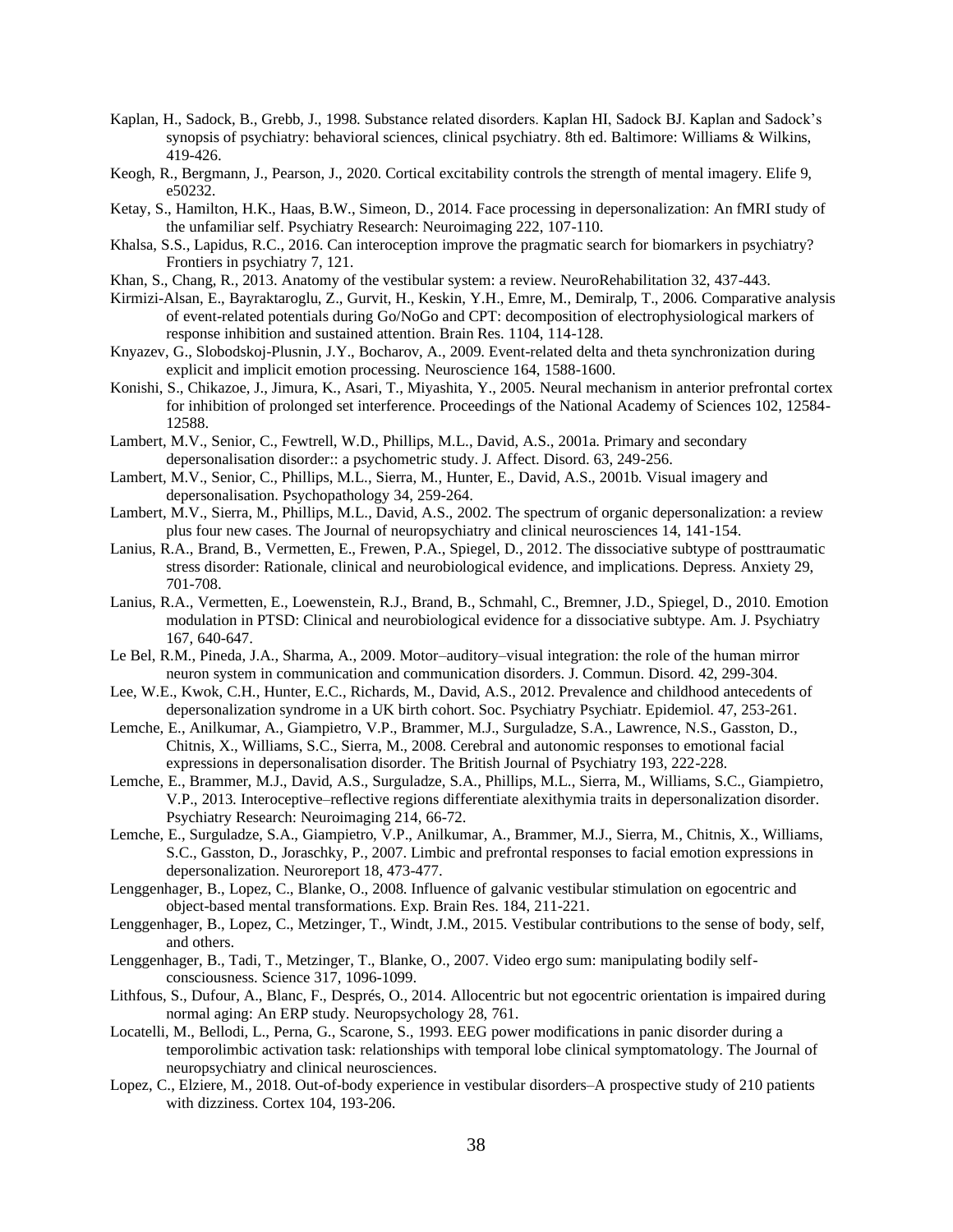- <span id="page-38-24"></span>Lopez, C., Halje, P., Blanke, O., 2008. Body ownership and embodiment: vestibular and multisensory mechanisms. Neurophysiologie Clinique/Clinical Neurophysiology 38, 149-161.
- <span id="page-38-23"></span>Lopez, C., Nakul, E., Preuss, N., Elzière, M., Mast, F.W., 2018. Distorted own-body representations in patients with dizziness and during caloric vestibular stimulation. J. Neurol. 265, 86-94.
- <span id="page-38-19"></span>Luck, S.J., Hillyard, S.A., 1994. Electrophysiological correlates of feature analysis during visual search. Psychophysiology 31, 291-308.
- <span id="page-38-20"></span>Luck, S.J., Mathalon, D.H., O'Donnell, B.F., Hämäläinen, M.S., Spencer, K.M., Javitt, D.C., Uhlhaas, P.J., 2011. A roadmap for the development and validation of event-related potential biomarkers in schizophrenia research. Biol. Psychiatry 70, 28-34.
- <span id="page-38-16"></span>Luu, P., Tucker, D.M., 2003. Self-regulation and the executive functions: Electrophysiological clues, The cognitive electrophysiology of mind and brain. Elsevier, pp. 199-II.
- <span id="page-38-7"></span>Mancini-Marïe, A., Fahim, C., Potvin, S., Beauregard, M., Stip, E., 2006. Quetiapine: focus on emotional numbing in depersonalization disorder: an fMRI case report. Eur. Psychiatry 21, 574-577.
- <span id="page-38-22"></span>Mantovani, A., Simeon, D., Urban, N., Bulow, P., Allart, A., Lisanby, S., 2011. Temporo-parietal junction stimulation in the treatment of depersonalization disorder. Psychiatry Res. 186, 138-140.
- <span id="page-38-17"></span>Martin, V.C., Schacter, D.L., Corballis, M.C., Addis, D.R., 2011. A role for the hippocampus in encoding simulations of future events. Proceedings of the National Academy of Sciences 108, 13858-13863.
- <span id="page-38-10"></span>Maslach, C., Jackson, S.E., 1981. The measurement of experienced burnout. Journal of organizational behavior 2, 99-113.
- <span id="page-38-21"></span>Mathalon, D.H., Ford, J.M., Pfefferbaum, A., 2000. Trait and state aspects of P300 amplitude reduction in schizophrenia: a retrospective longitudinal study. Biol. Psychiatry 47, 434-449.
- <span id="page-38-0"></span>Mathew, R., Wilson, W., Chiu, N., Turkington, T., DeGrado, T.R., Coleman, R., 1999. Regional cerebral blood flow and depersonalization after tetrahydrocannabinol adrninistration. Acta Psychiatr. Scand. 100, 67-75.
- <span id="page-38-14"></span>Medford, N., 2012. Emotion and the unreal self: depersonalization disorder and de-affectualization. Emot. Rev. 4, 139-144.
- <span id="page-38-1"></span>Medford, N., Baker, D., Hunter, E., Sierra, M., Lawrence, E., Phillips, M.L., David, A.S., 2003. Chronic depersonalization following illicit drug use: a controlled analysis of 40 cases. Addiction 98, 1731-1736.
- <span id="page-38-8"></span>Medford, N., Brierley, B., Brammer, M., Bullmore, E.T., David, A.S., Phillips, M.L., 2006. Emotional memory in depersonalization disorder: a functional MRI study. Psychiatry Research: Neuroimaging 148, 93-102.
- <span id="page-38-5"></span>Medford, N., Sierra, M., Baker, D., David, A.S., 2005. Understanding and treating depersonalisation disorder. Advances in psychiatric Treatment 11, 92-100.
- <span id="page-38-9"></span>Medford, N., Sierra, M., Stringaris, A., Giampietro, V., Brammer, M.J., David, A.S., 2016. Emotional experience and awareness of self: functional MRI studies of depersonalization disorder. Front. Psychol. 7, 432.
- <span id="page-38-18"></span>Merriman, N.A., Ondřej, J., Roudaia, E., O'Sullivan, C., Newell, F.N., 2016. Familiar environments enhance object and spatial memory in both younger and older adults. Exp. Brain Res. 234, 1555-1574.
- <span id="page-38-3"></span>Michal, M., Adler, J., Wiltink, J., Reiner, I., Tschan, R., Wölfling, K., Weimert, S., Tuin, I., Subic-Wrana, C., Beutel, M.E., 2016. A case series of 223 patients with depersonalization-derealization syndrome. BMC Psychiatry 16, 203.
- <span id="page-38-4"></span>Michal, M., Beutel, M.E., Grobe, T.G., 2010. How often is the Depersonalization-Derealization Disorder (ICD-10: F48. 1) diagnosed in the outpatient health-care service? Zeitschrift fur Psychosomatische Medizin und Psychotherapie 56, 74-83.
- <span id="page-38-2"></span>Michal, M., Beutel, M.E., Jordan, J., Zimmermann, M., Wolters, S., Heidenreich, T., 2007. Depersonalization, mindfulness, and childhood trauma. The Journal of nervous and mental disease 195, 693-696.
- <span id="page-38-6"></span>Michal, M., Koechel, A., Canterino, M., Adler, J., Reiner, I., Vossel, G., Beutel, M.E., Gamer, M., 2013. Depersonalization disorder: disconnection of cognitive evaluation from autonomic responses to emotional stimuli. PLoS One 8, e74331.
- <span id="page-38-15"></span>Michal, M., Reuchlein, B., Adler, J., Reiner, I., Beutel, M.E., Vögele, C., Schächinger, H., Schulz, A., 2014. Striking discrepancy of anomalous body experiences with normal interoceptive accuracy in depersonalizationderealization disorder. PLoS One 9, e89823.
- <span id="page-38-12"></span>Molenberghs, P., Cunnington, R., Mattingley, J.B., 2009. Is the mirror neuron system involved in imitation? A short review and meta-analysis. Neurosci. Biobehav. Rev. 33, 975-980.
- <span id="page-38-11"></span>Molenberghs, P., Cunnington, R., Mattingley, J.B., 2012. Brain regions with mirror properties: a meta-analysis of 125 human fMRI studies. Neurosci. Biobehav. Rev. 36, 341-349.
- <span id="page-38-13"></span>Molnar-Szakacs, I., Uddin, L.Q., 2013. Self-processing and the default mode network: interactions with the mirror neuron system. Front. Hum. Neurosci. 7, 571.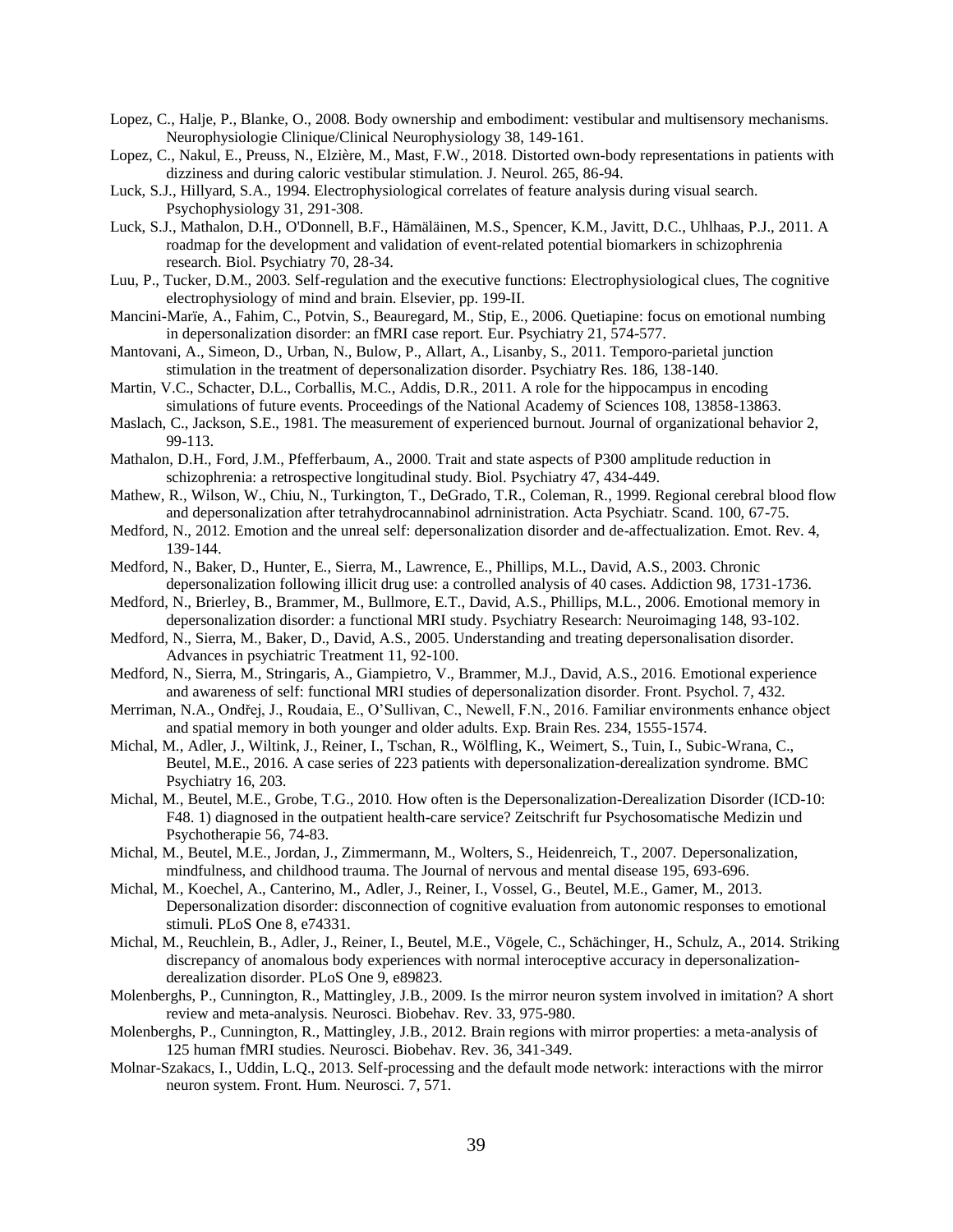- <span id="page-39-1"></span>Monde, K.-M., Ketay, S., Giesbrecht, T., Braun, A., Simeon, D., 2013. Preliminary physiological evidence for impaired emotion regulation in depersonalization disorder. Psychiatry Res. 209, 235-238.
- <span id="page-39-12"></span>Montoya, P., Schandry, R., Müller, A., 1993. Heartbeat evoked potentials (HEP): topography and influence of cardiac awareness and focus of attention. Electroencephalography and Clinical Neurophysiology/Evoked Potentials Section 88, 163-172.
- <span id="page-39-4"></span>Morales, S., Bowman, L.C., Velnoskey, K.R., Fox, N.A., Redcay, E., 2019. An fMRI study of action observation and action execution in childhood. Dev. Cogn. Neurosci. 37, 100655.
- <span id="page-39-25"></span><span id="page-39-14"></span>Most, S.B., Chun, M.M., Widders, D.M., Zald, D.H., 2005. Attentional rubbernecking: Cognitive control and personality in emotion-induced blindness. Psychonomic bulletin & review 12, 654-661.
- <span id="page-39-23"></span>Mowlaee, P., Kulmer, J., Stahl, J., Mayer, F., 2016. Fundamentals of Phase-Based Signal Processing. Single Channel Phase-Aware Signal Processing in Speech Communication: Theory and Practice, 33.
- <span id="page-39-18"></span>Mruczek, R.E., Sheinberg, D.L., 2007. Context familiarity enhances target processing by inferior temporal cortex neurons. J. Neurosci. 27, 8533-8545.
- <span id="page-39-5"></span>Nakul, E., Orlando-Dessaints, N., Lenggenhager, B., Lopez, C., 2020. Measuring perceived self-location in virtual reality. Sci. Rep. 10, 1-12.
- <span id="page-39-6"></span>Noel, J.-P., Blanke, O., Serino, A., 2018. From multisensory integration in peripersonal space to bodily selfconsciousness: from statistical regularities to statistical inference. Ann. NY Acad. Sci 1426, 146-165.
- <span id="page-39-7"></span>O'Sullivan, N., de Bezenac, C., Piovesan, A., Cutler, H., Corcoran, R., Fenyvesi, D., Bertamini, M., 2018. I Am There… but Not Quite: An Unfaithful Mirror That Reduces Feelings of Ownership and Agency. Perception 47, 197-215.
- <span id="page-39-20"></span>Otsuru, N., Hashizume, A., Nakamura, D., Endo, Y., Inui, K., Kakigi, R., Yuge, L., 2014. Sensory incongruence leading to hand disownership modulates somatosensory cortical processing. Cortex 58, 1-8.
- <span id="page-39-16"></span>Palmiero, M., Piccardi, L., 2017. Frontal EEG asymmetry of mood: A mini-review. Front. Behav. Neurosci. 11, 224.
- <span id="page-39-17"></span>Papageorgiou, C., Ventouras, E., Uzunoglu, N., Rabavilas, A., Stefanis, C., 2002. Changes of P300 elicited during a working memory test in individuals with depersonalization-derealization experiences. Neuropsychobiology 46, 70-75.
- <span id="page-39-13"></span>Park, H.-D., Bernasconi, F., Bello-Ruiz, J., Pfeiffer, C., Salomon, R., Blanke, O., 2016. Transient modulations of neural responses to heartbeats covary with bodily self-consciousness. J. Neurosci. 36, 8453-8460.
- <span id="page-39-10"></span>Park, H.-D., Bernasconi, F., Salomon, R., Tallon-Baudry, C., Spinelli, L., Seeck, M., Schaller, K., Blanke, O., 2017. Neural sources and underlying mechanisms of neural responses to heartbeats, and their role in bodily selfconsciousness: an intracranial EEG study. Cereb. Cortex 28, 2351-2364.
- <span id="page-39-24"></span>Park, H.-D., Bernasconi, F., Salomon, R., Tallon-Baudry, C., Spinelli, L., Seeck, M., Schaller, K., Blanke, O., 2018. Neural sources and underlying mechanisms of neural responses to heartbeats, and their role in bodily selfconsciousness: an intracranial EEG study. Cereb. Cortex 28, 2351-2364.
- <span id="page-39-8"></span>Park, H.-D., Blanke, O., 2019a. Coupling Inner and Outer Body for Self-Consciousness. Trends Cogn. Sci.
- <span id="page-39-9"></span>Park, H.-D., Blanke, O., 2019b. Heartbeat-evoked cortical responses: Underlying mechanisms, functional roles, and methodological considerations. Neuroimage 197, 502-511.
- <span id="page-39-11"></span>Park, H.-D., Correia, S., Ducorps, A., Tallon-Baudry, C., 2014a. Spontaneous fluctuations in neural responses to heartbeats predict visual detection. Nat. Neurosci. 17, 612.
- <span id="page-39-19"></span>Park, H., Leal, F., Abellanoza, C., Schaeffer, J.D., 2014b. The formation of source memory under distraction. Behavioral and Brain Functions 10, 40.
- <span id="page-39-3"></span>Paul, E.R., Farmer, M., Kämpe, R., Cremers, H.R., Hamilton, J.P., 2019. Functional Connectivity Between Extrastriate Body Area and Default Mode Network Predicts Depersonalization Symptoms in Major Depression: Findings From an A Priori Specified Multinetwork Comparison. Biological Psychiatry: Cognitive Neuroscience and Neuroimaging.
- <span id="page-39-21"></span>Petzschner, F.H., Weber, L.A., Wellstein, K.V., Paolini, G., Do, C.T., Stephan, K.E., 2019. Focus of attention modulates the heartbeat evoked potential. Neuroimage 186, 595-606.
- <span id="page-39-22"></span>Pfeiffer, C., De Lucia, M., 2017. Cardio-audio synchronization drives neural surprise response. Sci. Rep. 7, 1-10.
- <span id="page-39-15"></span>Phan, K.L., Fitzgerald, D.A., Nathan, P.J., Moore, G.J., Uhde, T.W., Tancer, M.E., 2005. Neural substrates for voluntary suppression of negative affect: a functional magnetic resonance imaging study. Biol. Psychiatry 57, 210-219.
- <span id="page-39-2"></span>Phillips, M.L., Medford, N., Senior, C., Bullmore, E.T., Suckling, J., Brammer, M.J., Andrew, C., Sierra, M., Williams, S.C., David, A.S., 2001. Depersonalization disorder: thinking without feeling. Psychiatry Research: Neuroimaging 108, 145-160.
- <span id="page-39-0"></span>Phillips, M.L., Sierra, M., 2003. Depersonalization disorder: a functional neuroanatomical perspective. Stress 6, 157- 165.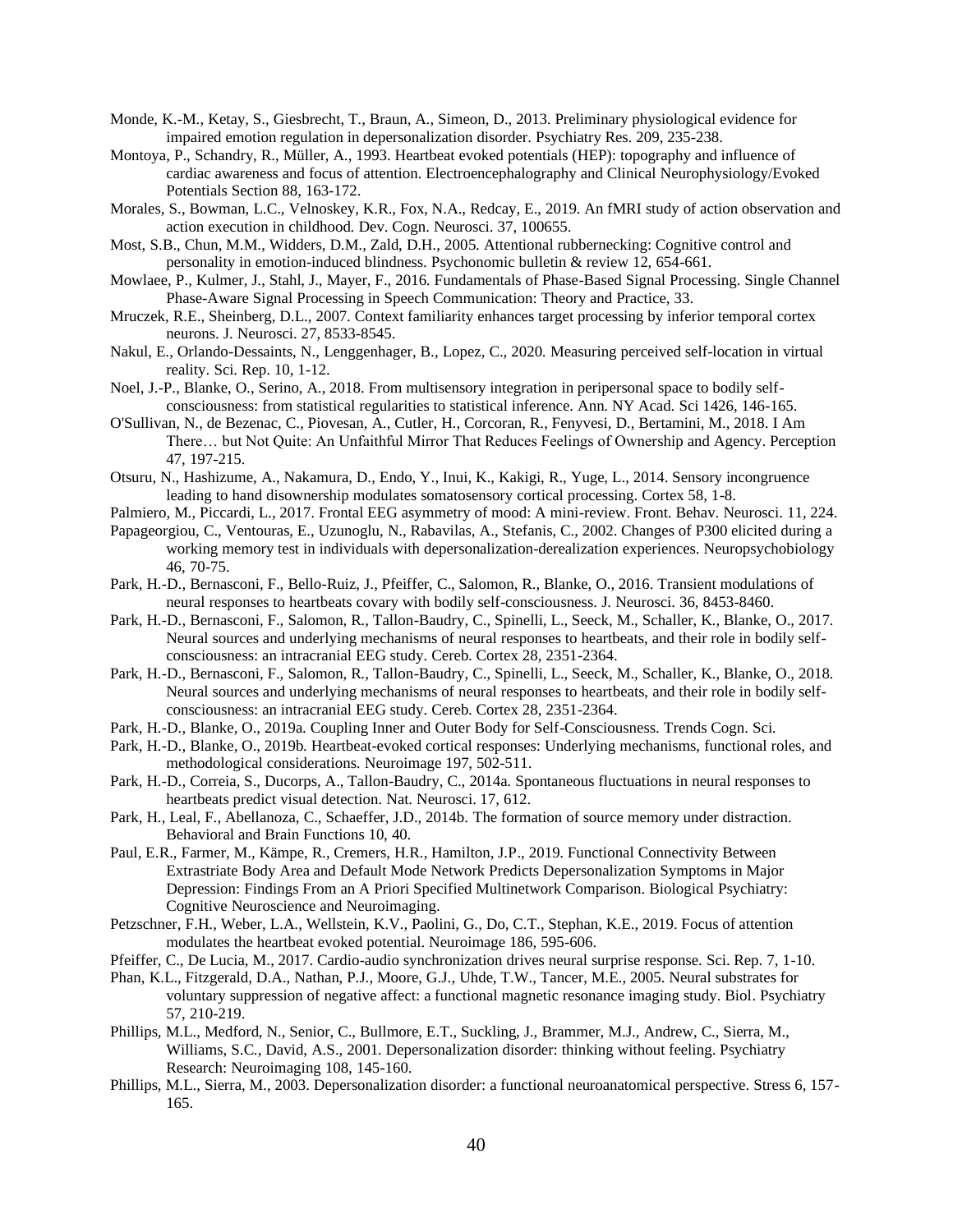<span id="page-40-24"></span>Picton, T.W., 1992. The P300 wave of the human event-related potential. J. Clin. Neurophysiol. 9, 456-479.

- <span id="page-40-29"></span><span id="page-40-23"></span>Polich, J., 1998. P300 clinical utility and control of variability. J. Clin. Neurophysiol. 15, 14-33.
- <span id="page-40-17"></span>Polich, J., Kok, A., 1995. Cognitive and biological determinants of P300: an integrative review. Biol. Psychol. 41, 103-146.
- <span id="page-40-6"></span>Pollatos, O., Schandry, R., 2004. Accuracy of heartbeat perception is reflected in the amplitude of the heartbeatevoked brain potential. Psychophysiology 41, 476-482.
- <span id="page-40-27"></span><span id="page-40-3"></span>Pomés, A., Slater, M., 2013. Drift and ownership toward a distant virtual body. Front. Hum. Neurosci. 7, 908.
- <span id="page-40-21"></span>Posner, M.I., Cohen, Y., 1984. Components of visual orienting. Attention and performance X: Control of language processes 32, 531-556.
- <span id="page-40-22"></span>Posner, M.I., Snyder, C.R., Davidson, B.J., 1980. Attention and the detection of signals. J. Exp. Psychol. Gen. 109, 160.
- <span id="page-40-15"></span>Proverbio, A.M., Vanutelli, M.E., Viganò, S., 2019. Remembering faces: The effects of emotional valence and temporal recency. Brain Cogn. 135, 103584.
- <span id="page-40-11"></span>Putman, P., 2011. Resting state EEG delta–beta coherence in relation to anxiety, behavioral inhibition, and selective attentional processing of threatening stimuli. Int. J. Psychophysiol. 80, 63-68.
- <span id="page-40-12"></span>Putman, P., van Peer, J., Maimari, I., van der Werff, S., 2010. EEG theta/beta ratio in relation to fear-modulated response-inhibition, attentional control, and affective traits. Biol. Psychol. 83, 73-78.
- <span id="page-40-10"></span>Quaedflieg, C.W., Giesbrecht, T., Meijer, E., Merckelbach, H., de Jong, P.J., Thorsteinsson, H., Smeets, T., Simeon, D., 2013. Early emotional processing deficits in depersonalization: An exploration with event-related potentials in an undergraduate sample. Psychiatry Research: Neuroimaging 212, 223-229.
- <span id="page-40-25"></span>Raghavachari, S., Kahana, M.J., Rizzuto, D.S., Caplan, J.B., Kirschen, M.P., Bourgeois, B., Madsen, J.R., Lisman, J.E., 2001. Gating of human theta oscillations by a working memory task. J. Neurosci. 21, 3175-3183.
- <span id="page-40-2"></span>Raimo, E.B., Roemer, R.A., Moster, M., Shan, Y., 1999. Alcohol-induced depersonalization. Biol. Psychiatry 45, 1523-1526.
- <span id="page-40-30"></span><span id="page-40-18"></span>Renaud, K.J., 2015. Vestibular function and depersonalization/derealization symptoms. Multisensory research 28, 637-651.
- <span id="page-40-26"></span>Rigato, S., Bremner, A.J., Gillmeister, H., Banissy, M.J., 2019. Interpersonal representations of touch in somatosensory cortex are modulated by perspective. Biol. Psychol., 107719.
- <span id="page-40-28"></span><span id="page-40-0"></span>Röder, C.H., Michal, M., Overbeck, G., van de Ven, V.G., Linden, D.E., 2007. Pain response in depersonalization: a functional imaging study using hypnosis in healthy subjects. Psychother. Psychosom. 76, 115-121.
- <span id="page-40-16"></span>Romei, V., Rihs, T., Brodbeck, V., Thut, G., 2008. Resting electroencephalogram alpha-power over posterior sites indexes baseline visual cortex excitability. Neuroreport 19, 203-208.
- <span id="page-40-7"></span>Ronchi, R., Bello-Ruiz, J., Lukowska, M., Herbelin, B., Cabrilo, I., Schaller, K., Blanke, O., 2015. Right insular damage decreases heartbeat awareness and alters cardio-visual effects on bodily self-consciousness. Neuropsychologia 70, 11-20.
- <span id="page-40-1"></span>Roth, M., 1960. The phobic anxiety-depersonalization syndrome and some general aetiological problems in psychiatry. J. Neuropsychiatr. 1, 293.
- <span id="page-40-19"></span>Sang, F.Y.P., Jauregui-Renaud, K., Green, D.A., Bronstein, A.M., Gresty, M.A., 2006. Depersonalisation/derealisation symptoms in vestibular disease. J. Neurol. Neurosurg. Psychiatry 77, 760- 766.
- <span id="page-40-20"></span>Schabinger, N., Gillmeister, H., Berti, S., Michal, M., Beutel, M.E., Adler, J., 2018. Detached and distracted: ERP correlates of altered attentional function in depersonalisation. Biol. Psychol. 134, 64-71.
- <span id="page-40-14"></span>Schacter, D.L., 2012. Constructive memory: past and future. Dialogues Clin. Neurosci. 14, 7.
- <span id="page-40-5"></span>Schandry, R., 1981. Heart beat perception and emotional experience. Psychophysiology 18, 483-488.
- <span id="page-40-8"></span>Schulz, A., Köster, S., Beutel, M.E., Schächinger, H., Vögele, C., Rost, S., Rauh, M., Michal, M., 2015. Altered patterns of heartbeat-evoked potentials in depersonalization/derealization disorder: neurophysiological evidence for impaired cortical representation of bodily signals. Psychosom. Med. 77, 506-516.
- <span id="page-40-9"></span>Schulz, A., Matthey, J.H., Vögele, C., Schaan, V., Schächinger, H., Adler, J., Beutel, M.E., Michal, M., 2016. Cardiac modulation of startle is altered in depersonalization-/derealization disorder: evidence for impaired brainstem representation of baro-afferent neural traffic. Psychiatry Res. 240, 4-10.
- <span id="page-40-13"></span>Schupp, H.T., Junghöfer, M., Weike, A.I., Hamm, A.O., 2003. Attention and emotion: an ERP analysis of facilitated emotional stimulus processing. Neuroreport 14, 1107-1110.
- <span id="page-40-4"></span>Sedeño, L., Couto, B., Melloni, M., Canales-Johnson, A., Yoris, A., Baez, S., Esteves, S., Velásquez, M., Barttfeld, P., Sigman, M., 2014. How do you feel when you can't feel your body? Interoception, functional connectivity and emotional processing in depersonalization-derealization disorder. PLoS One 9, e98769.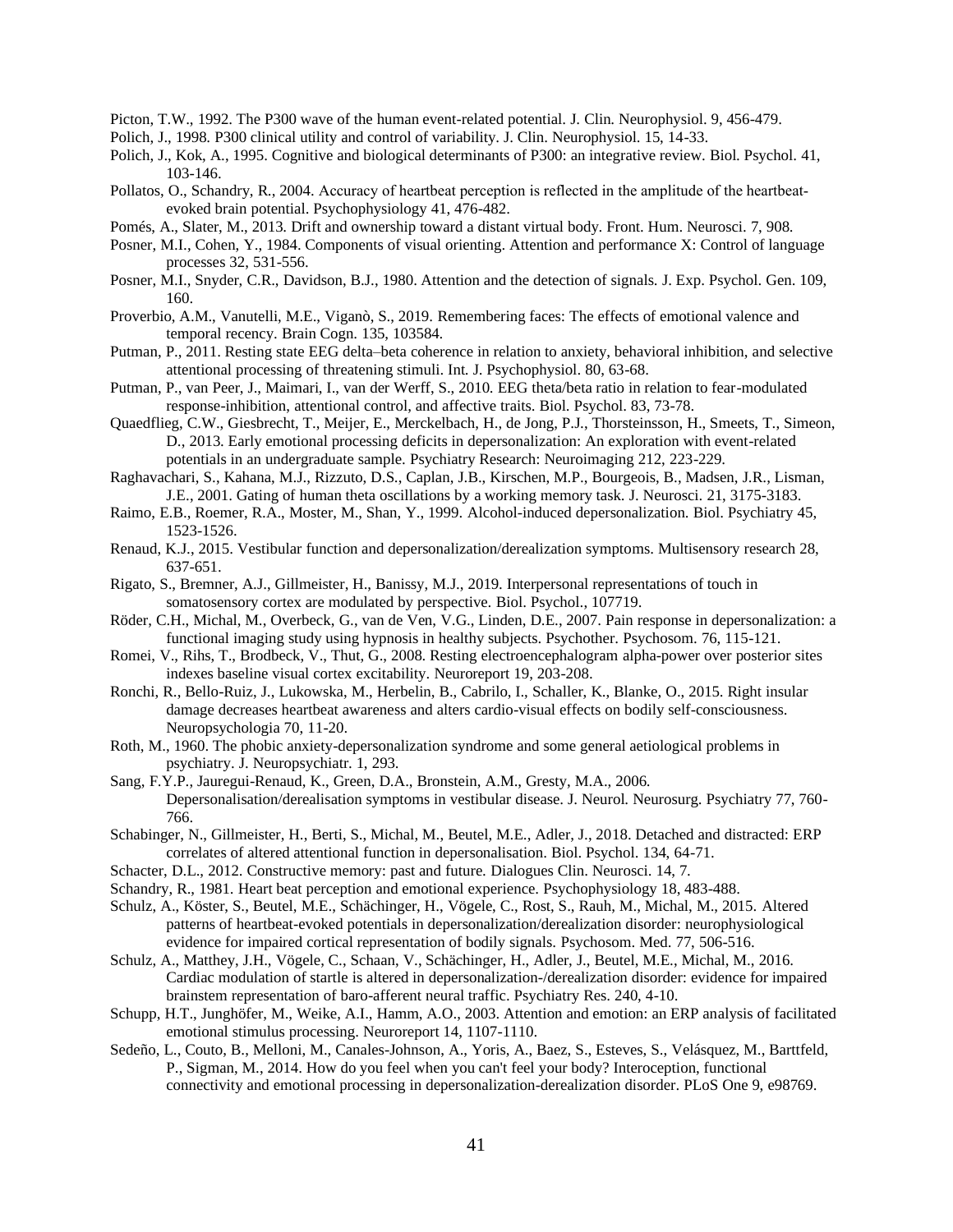- <span id="page-41-16"></span>Sel, A., Azevedo, R.T., Tsakiris, M., 2017. Heartfelt Self: Cardio-Visual Integration Affects Self-Face Recognition and Interoceptive Cortical Processing. Cereb. Cortex 27, 5144-5155.
- <span id="page-41-23"></span>Seth, A.K., Suzuki, K., Critchley, H.D., 2012. An interoceptive predictive coding model of conscious presence. Front. Psychol. 2, 395.
- <span id="page-41-24"></span>Seth, A.K., Tsakiris, M., 2018. Being a beast machine: the somatic basis of selfhood. Trends Cogn. Sci. 22, 969-981.
- <span id="page-41-0"></span>Shilony, E., Grossman, F.K., 1993. Depersonalization as a defense mechanism in survivors of trauma. J. Trauma. Stress 6, 119-128.
- <span id="page-41-14"></span>Sierk, A., Daniels, J.K., Manthey, A., Kok, J.G., Leemans, A., Gaebler, M., Lamke, J.-P., Kruschwitz, J., Walter, H., 2018. White matter network alterations in patients with depersonalization/derealization disorder. Journal of psychiatry & neuroscience: JPN 43, 347.
- <span id="page-41-11"></span>Sierra, M., Baker, D., Medford, N., David, A.S., 2005. Unpacking the depersonalization syndrome: an exploratory factor analysis on the Cambridge Depersonalization Scale. Psychol. Med. 35, 1523-1532.
- <span id="page-41-1"></span>Sierra, M., Berrios, G.E., 1998. Depersonalization: neurobiological perspectives. Biol. Psychiatry 44, 898-908.
- <span id="page-41-12"></span>Sierra, M., Berrios, G.E., 2000. The Cambridge Depersonalisation Scale: A new instrument for the measurement of depersonalisation. Psychiatry Res. 93, 153-164.
- <span id="page-41-5"></span>Sierra, M., David, A.S., 2011. Depersonalization: a selective impairment of self-awareness. Conscious. Cogn. 20, 99- 108.
- <span id="page-41-21"></span>Sierra, M., Lopera, F., Lambert, M., Phillips, M., David, A., 2002a. Separating depersonalisation and derealisation: the relevance of the "lesion method". J. Neurol. Neurosurg. Psychiatry 72, 530-532.
- <span id="page-41-13"></span>Sierra, M., Medford, N., Wyatt, G., David, A.S., 2012. Depersonalization disorder and anxiety: a special relationship? Psychiatry Res. 197, 123-127.
- <span id="page-41-15"></span>Sierra, M., Nestler, S., Jay, E.-L., Ecker, C., Feng, Y., David, A.S., 2014. A structural MRI study of cortical thickness in depersonalisation disorder. Psychiatry Research: Neuroimaging 224, 1-7.
- <span id="page-41-17"></span>Sierra, M., Senior, C., Dalton, J., McDonough, M., Bond, A., Phillips, M.L., O'Dwyer, A.M., David, A.S., 2002b. Autonomic response in depersonalization disorder. Arch. Gen. Psychiatry 59, 833-838.
- <span id="page-41-8"></span>Sierra, M., Senior, C., Phillips, M.L., David, A.S., 2006. Autonomic response in the perception of disgust and happiness in depersonalization disorder. Psychiatry Res. 145, 225-231.
- <span id="page-41-27"></span>Silberman, E.K., Weingartner, H., 1986. Hemispheric lateralization of functions related to emotion. Brain Cogn. 5, 322-353.
- <span id="page-41-4"></span>Simeon, D., 2004. Depersonalisation disorder. CNS drugs 18, 343-354.
- <span id="page-41-9"></span>Simeon, D., Guralnik, O., Hazlett, E.A., Spiegel-Cohen, J., Hollander, E., Buchsbaum, M.S., 2000. Feeling unreal: a PET study of depersonalization disorder. Am. J. Psychiatry 157, 1782-1788.
- <span id="page-41-18"></span>Simeon, D., Guralnik, O., Knutelska, M., Hollander, E., Schmeidler, J., 2001a. Hypothalamic-pituitary-adrenal axis dysregulation in depersonalization disorder. Neuropsychopharmacology 25, 793-795.
- <span id="page-41-3"></span>Simeon, D., Guralnik, O., Schmeidler, J., Sirof, B., Knutelska, M., 2001b. The role of childhood interpersonal trauma in depersonalization disorder. Am. J. Psychiatry 158, 1027-1033.
- <span id="page-41-7"></span>Simeon, D., Knutelska, M., Nelson, D., Guralnik, O., 2003. Feeling unreal: a depersonalization disorder update of 117 cases. The Journal of clinical psychiatry.
- <span id="page-41-10"></span>Simeon, D., Kozin, D.S., Segal, K., Lerch, B., Dujour, R., Giesbrecht, T., 2008. De-constructing depersonalization: further evidence for symptom clusters. Psychiatry Res. 157, 303-306.
- <span id="page-41-26"></span>Spitzer, C., Willert, C., Grabe, H.-J., Rizos, T., Möller, B., Freyberger, H.J., 2004. Dissociation, hemispheric asymmetry, and dysfunction of hemispheric interaction: A transcranial magnetic stimulation approach. The Journal of neuropsychiatry and clinical neurosciences 16, 163-169.
- <span id="page-41-20"></span>Spreng, R.N., Grady, C.L., 2010. Patterns of brain activity supporting autobiographical memory, prospection, and theory of mind, and their relationship to the default mode network. J. Cogn. Neurosci. 22, 1112-1123.
- <span id="page-41-19"></span>Stanton, B.R., David, A.S., Cleare, A.J., Sierra, M., Lambert, M.V., Phillips, M.L., Porter, R.J., Gallagher, P., Young, A.H., 2001. Basal activity of the hypothalamic–pituitary–adrenal axis in patients with depersonalization disorder. Psychiatry Res. 104, 85-89.
- <span id="page-41-6"></span>Stein, D.J., Schmeidler, J., Hollander, E., 1997. Feeling unreal: 30 cases of DSM-III-R depersonalization disorder. Am. J. Psychiatry 154, 1107-1113.
- <span id="page-41-2"></span>Stein, D.J., Simeon, D., 2009. Cognitive-affective neuroscience of depersonalization. CNS spectrums 14, 467-471.
- <span id="page-41-25"></span>Sueyoshi, T., Sugimoto, F., Katayama, J.i., Fukushima, H., 2014. Neural correlates of error processing reflect individual differences in interoceptive sensitivity. Int. J. Psychophysiol. 94, 278-286.
- <span id="page-41-22"></span>Sur, S., Sinha, V., 2009. Event-related potential: An overview. Industrial psychiatry journal 18, 70.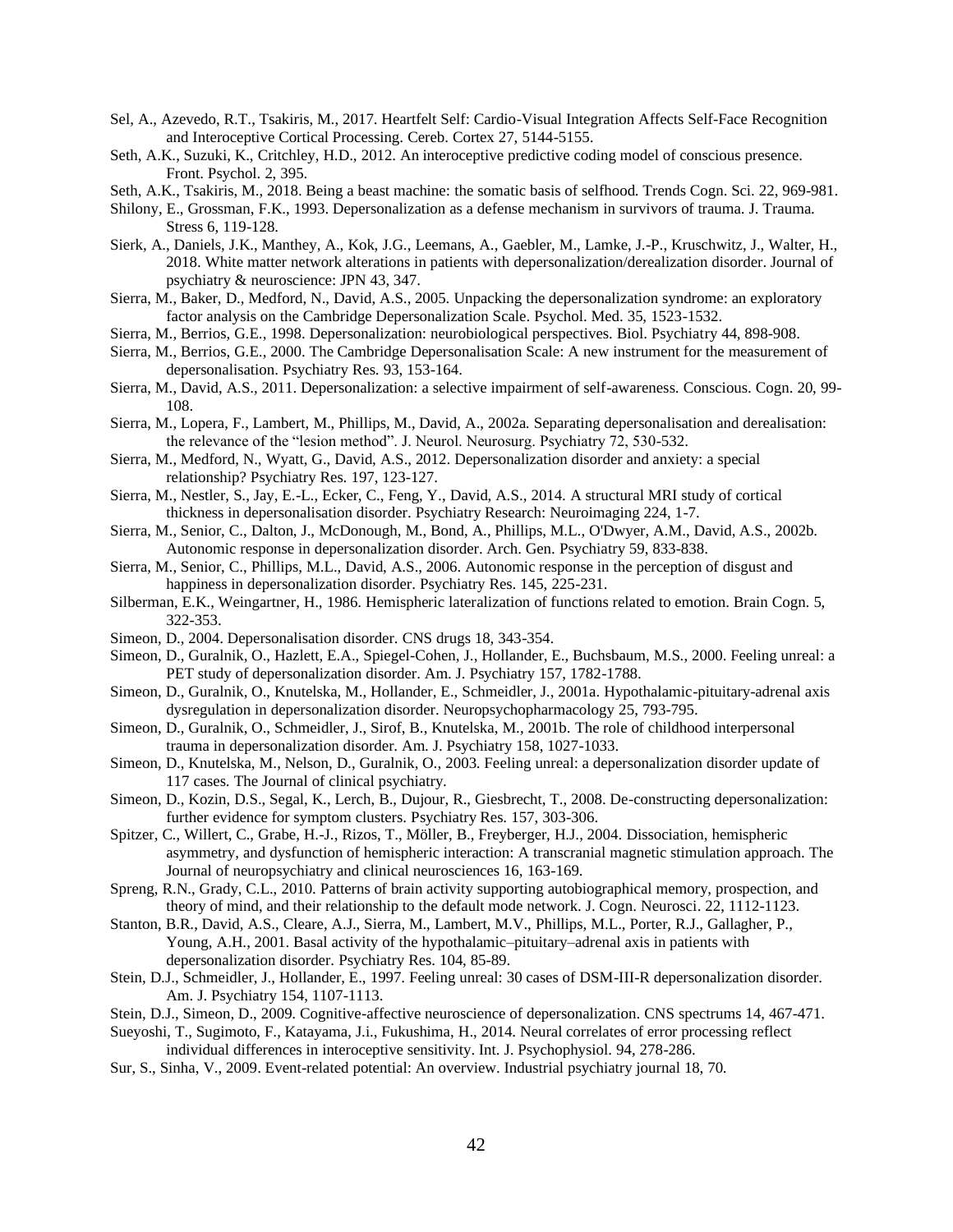- <span id="page-42-8"></span>Suzuki, K., Garfinkel, S.N., Critchley, H.D., Seth, A.K., 2013. Multisensory integration across exteroceptive and interoceptive domains modulates self-experience in the rubber-hand illusion. Neuropsychologia 51, 2909- 2917.
- <span id="page-42-2"></span>Talbert, C., 2010. Construct Validity of Three Measures of Depersonalization in College-Exposed College Students.
- <span id="page-42-17"></span>Tan, Y., Vandeput, J., Qiu, J., Van den Bergh, O., von Leupoldt, A., 2019. The error-related negativity for error processing in interoception. Neuroimage 184, 386-395.
- <span id="page-42-0"></span>Tibubos, A.N., Grammes, J., Beutel, M.E., Michal, M., Schmutzer, G., Brähler, E., 2018. Emotion regulation strategies moderate the relationship of fatigue with depersonalization and derealization symptoms. J. Affect. Disord. 227, 571-579.
- <span id="page-42-9"></span>Tsakiris, M., 2008. Looking for myself: current multisensory input alters self-face recognition. PLoS One 3, e4040.
- <span id="page-42-5"></span>Tsakiris, M., 2010. My body in the brain: a neurocognitive model of body-ownership. Neuropsychologia 48, 703- 712.
- <span id="page-42-4"></span>Tsakiris, M., Haggard, P., 2005. The rubber hand illusion revisited: visuotactile integration and self-attribution. JExPH 31, 80.
- <span id="page-42-6"></span>Tsakiris, M., Jiménez, A.T.-., Costantini, M., 2011. Just a heartbeat away from one's body: interoceptive sensitivity predicts malleability of body-representations. Proceedings of the Royal Society B: Biological Sciences 278, 2470-2476.
- <span id="page-42-15"></span>Tschan, R., Wiltink, J., Adler, J., Beutel, M.E., Michal, M., 2013. Depersonalization experiences are strongly associated with dizziness and vertigo symptoms leading to increased health care consumption in the German general population. The Journal of nervous and mental disease 201, 629-635.
- <span id="page-42-19"></span><span id="page-42-16"></span>Turan, T., Esel, E., Karaaslan, F., Basturk, M., Oguz, A., Yabanoglu, I., 2002. Auditory event-related potentials in panic and generalised anxiety disorders. Prog. Neuropsychopharmacol. Biol. Psychiatry 26, 123-126.
- <span id="page-42-3"></span>Turjman, O., 2016. On the role of mirror neurons in the sense of self. Journal of Consciousness Exploration & Research 7.
- <span id="page-42-10"></span>Uusberg, A., Uibo, H., Kreegipuu, K., Allik, J., 2013. EEG alpha and cortical inhibition in affective attention. Int. J. Psychophysiol. 89, 26-36.
- <span id="page-42-1"></span>van Heugten–van der Kloet, D., Giesbrecht, T., Merckelbach, H., 2015. Sleep loss increases dissociation and affects memory for emotional stimuli. J. Behav. Ther. Exp. Psychiatry 47, 9-17.
- <span id="page-42-14"></span>Ventre-Dominey, J., 2014. Vestibular function in the temporal and parietal cortex: distinct velocity and inertial processing pathways. Front. Integr. Neurosci. 8, 53.
- <span id="page-42-13"></span>Vogel, E.K., Luck, S.J., 2000. The visual N1 component as an index of a discrimination process. Psychophysiology 37, 190-203.
- <span id="page-42-11"></span>Warrington, E.K., James, M., 1991. The visual object and space perception battery.
- <span id="page-42-7"></span>Whitehead, W.E., Drescher, V.M., Heiman, P., Blackwell, B., 1977. Relation of heart rate control to heartbeat perception. Biofeedback and Self-regulation 2, 371-392.
- <span id="page-42-12"></span>Wise, V., McFarlane, A.C., Clark, C.R., Battersby, M., 2009. Event-related potential and autonomic signs of maladaptive information processing during an auditory oddball task in panic disorder. Int. J. Psychophysiol. 74, 34-44.
- <span id="page-42-18"></span>Yoris, A., García, A.M., Traiber, L., Santamaría-García, H., Martorell, M., Alifano, F., Kichic, R., Moser, J.S., Cetkovich, M., Manes, F., 2017. The inner world of overactive monitoring: neural markers of interoception in obsessive–compulsive disorder. Psychol. Med. 47, 1957-1970.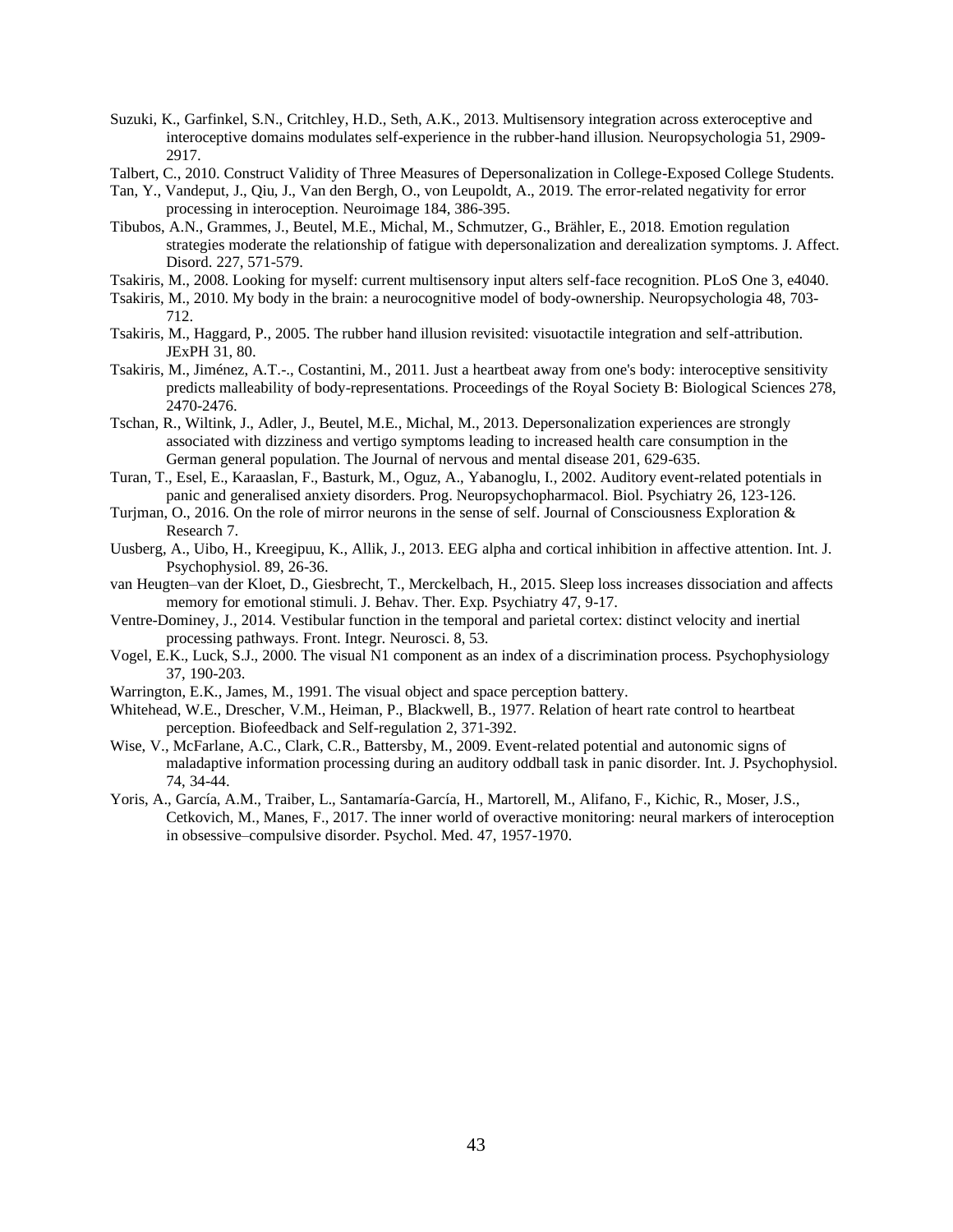

**Figure 1** Flow diagram of the article selection process through the systematic review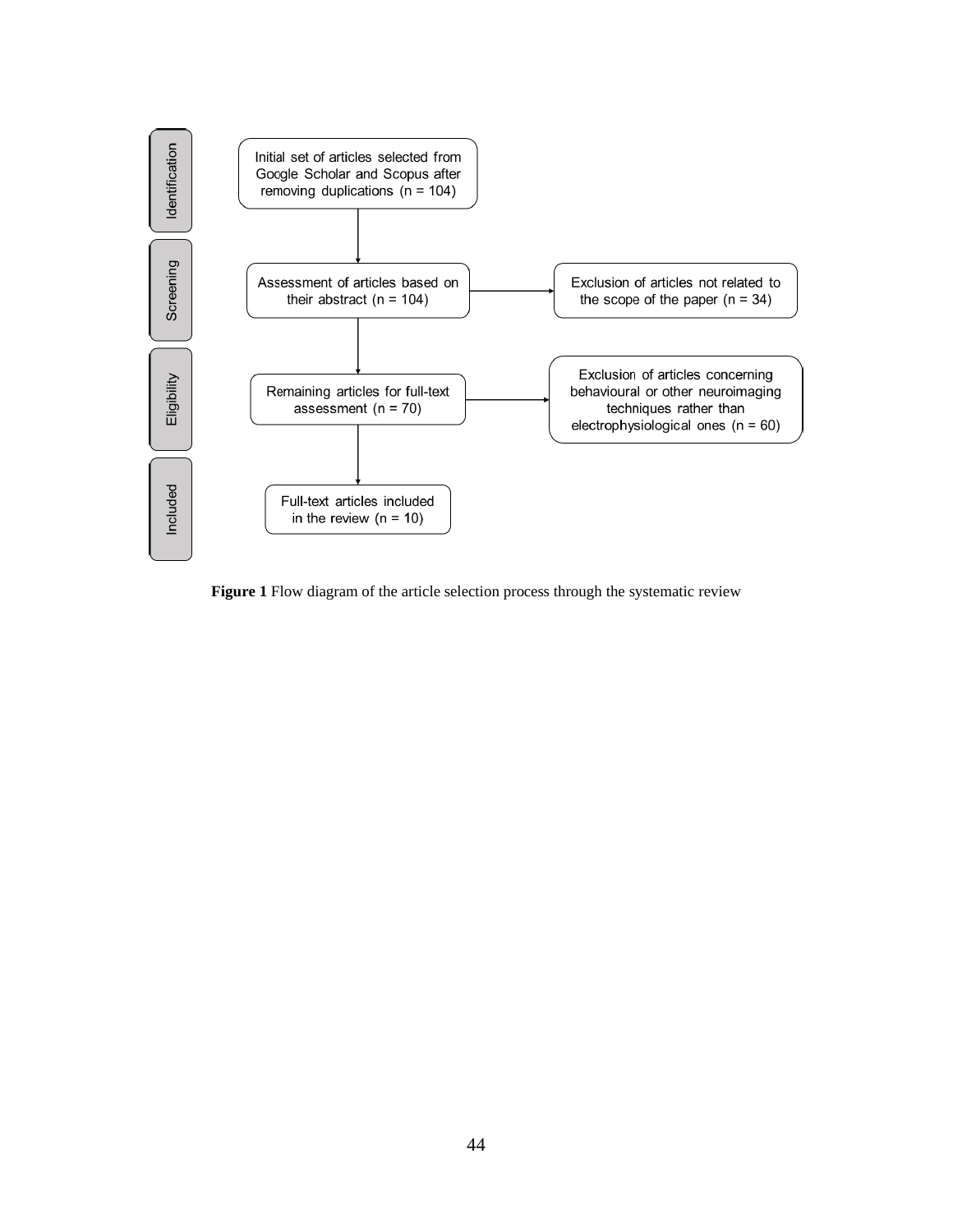

**Figure 2** An overview of the biological signals and relevant electrophysiological biomarkers introduced in this review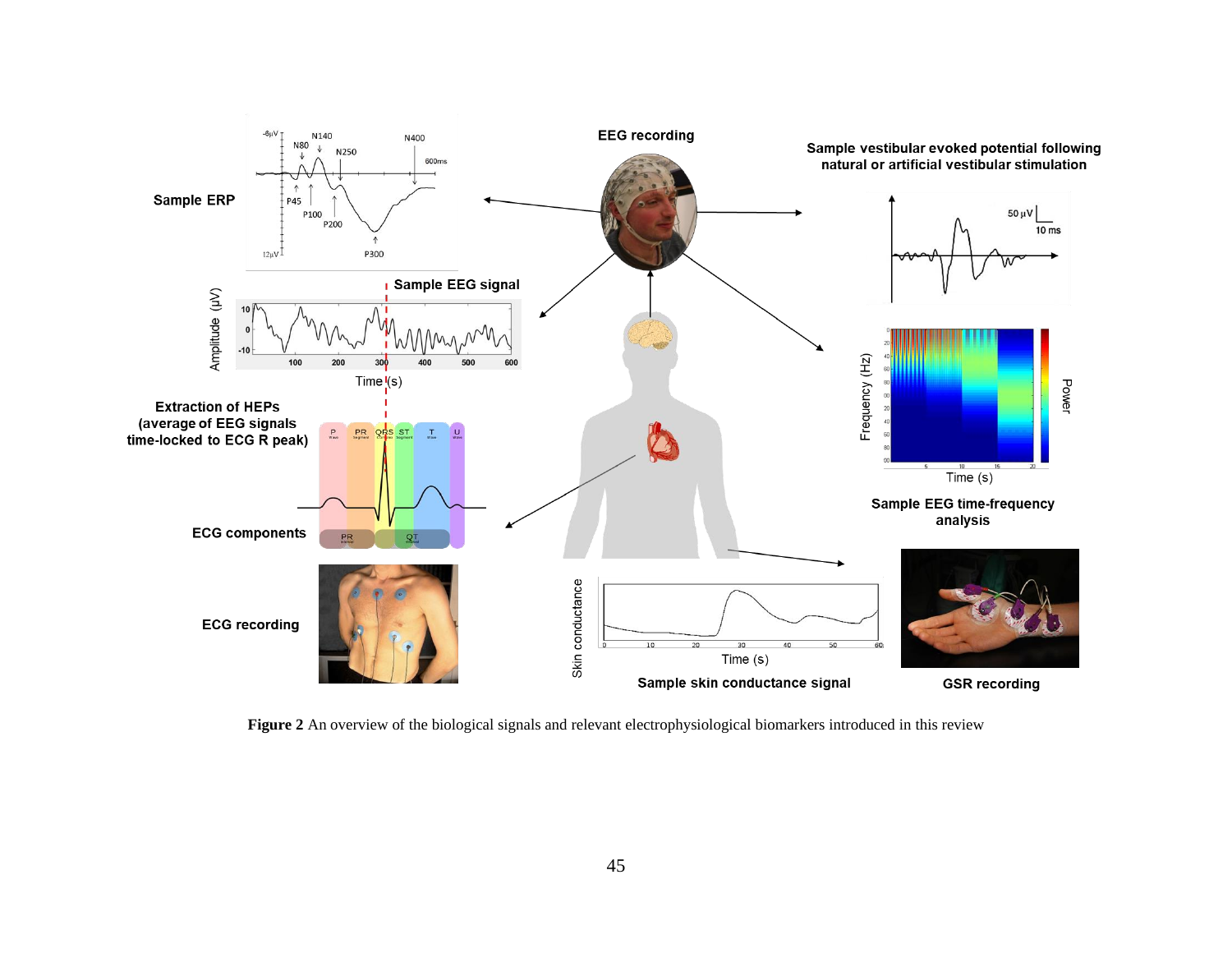#### **Table 1** Four major symptoms of DPD (adapted from [\(Medford et al., 2005;](#page-38-5) [Sierra and David, 2011\)](#page-41-5)) and other associated processing differences

| Disembodiment feelings<br>(desomatisation)      | Lack of body ownership or loss of agency                                                        |
|-------------------------------------------------|-------------------------------------------------------------------------------------------------|
| Emotional numbing<br>(de-affectualisation)      | Attenuation in emotional responsiveness                                                         |
| Anomalous subjective recall<br>(de-ideation)    | Disassociation between an incident and personal feeling in<br>autobiographical memory retrieval |
| Alienation from surroundings<br>(derealisation) | Detachment of the self from its surroundings                                                    |
| Other symptoms and<br>processing differences    | Impaired attentional functioning and processing speed or<br>perceptual organisation             |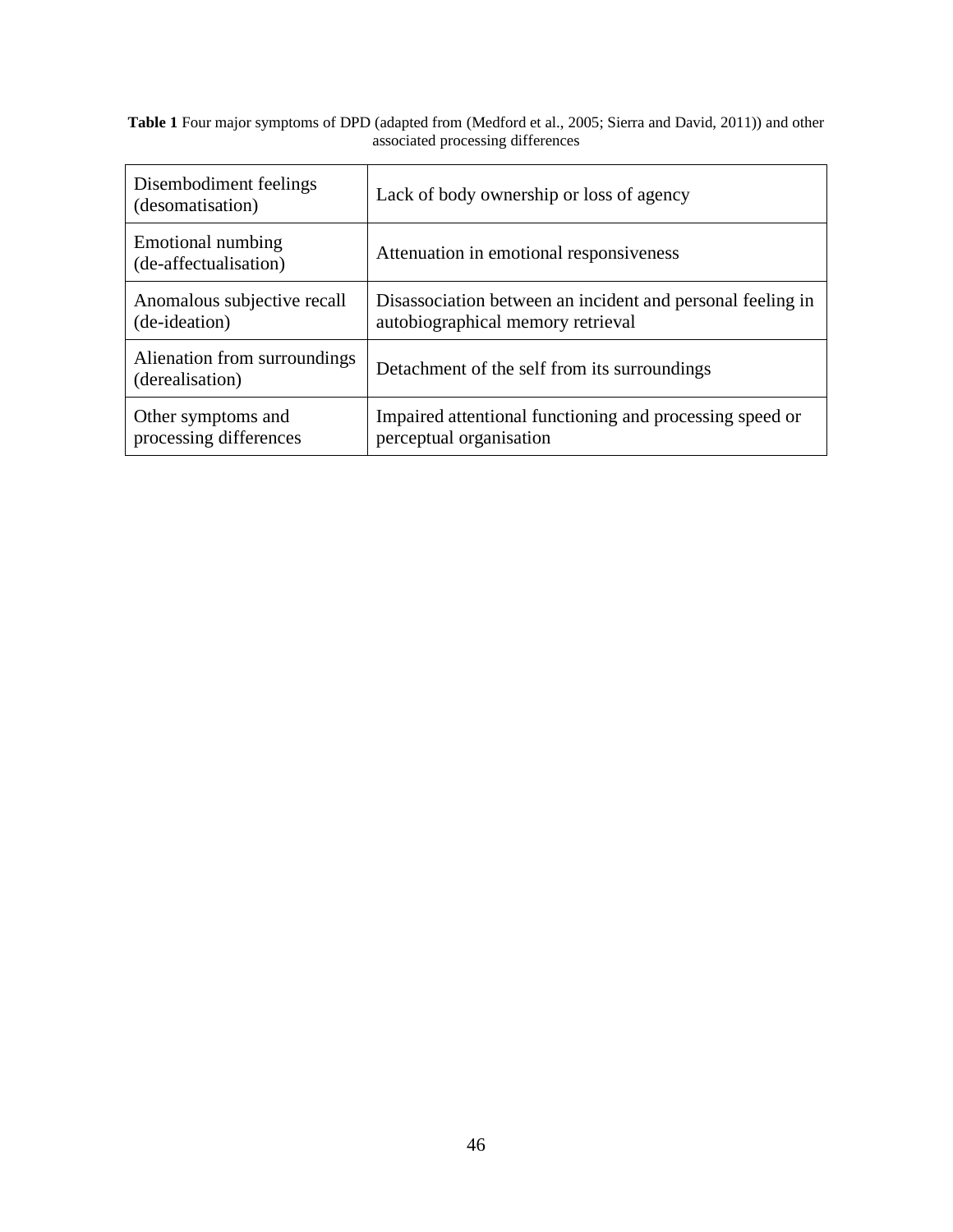**Table 2** Studies using electrophysiological neuroimaging techniques to characterise transient and chronic depersonalisation symptoms. Note that studies are ordered according to target symptom, and then chronologically. Reported effect sizes (interpretation): *d*: Cohen's d effect size (small (0.2), medium (0.5), and large (0.8)).  $\eta_p^2$ : partial eta squared effect size (small (0.01), medium (0.06), and large (0.14)). OR: odds ratio effect size (small (1.5), medium (2.5), and large (4.3)).

| <b>Study</b><br>(number of participants) | <b>Task</b>                                           | Electrophysiological<br>biomarker                                                         | <b>Target</b><br>symptom<br>(transiency) | <b>Findings</b>                                                                                                                                                                                                                                                               |
|------------------------------------------|-------------------------------------------------------|-------------------------------------------------------------------------------------------|------------------------------------------|-------------------------------------------------------------------------------------------------------------------------------------------------------------------------------------------------------------------------------------------------------------------------------|
| (Hollander et al., 1992)<br>$(n=1)$      | None specified<br>(a case report)                     | EEG power spectrum<br>(alpha, theta);<br>ERPs (visual and<br>auditory; cognitive<br>N200) | None specified<br>(chronic)              | Increased frontal alpha and temporal theta activity<br>and enhanced N200 in visual and auditory ERPs<br>over left brain regions in a DPD patient (case<br>study).                                                                                                             |
| (Locatelli et al., 1993)<br>$(n = 37)$   | Odour<br>discrimination<br>task                       | EEG power spectrum<br>(delta, upper alpha)                                                | None specified<br>(transient)            | Increased power in the delta band and a bilateral<br>lack of responsiveness in the upper alpha band<br>during odour discrimination in panic disorder<br>patients with versus without depersonalisation<br>(unable to obtain effect size from available data).                 |
| (Raimo et al., 1999)<br>$(n=1)$          | None specified<br>(a case report)                     | EEG power spectrum<br>(theta)                                                             | None specified<br>(transient)            | Significantly higher relative power in theta band<br>during induced depersonalisation episodes by<br>absolute alcohol consumption compared with<br>asymptomatic episodes (case study).                                                                                        |
| (Hayashi et al., 2010)<br>$(n = 70)$     | Intermittent<br><b>Photic</b><br>Stimulation<br>(IPS) | EEG power spectrum<br>(theta)                                                             | None specified<br>(transient)            | Abnormal theta activity (repeated slow waves) in<br>17 of 70 panic disorder patients, which was<br>associated with three panic disorder symptoms<br>(depersonalisation, nausea, and paresthesias) ( $OR =$<br>13.92 for association with<br>depersonalization/derealization). |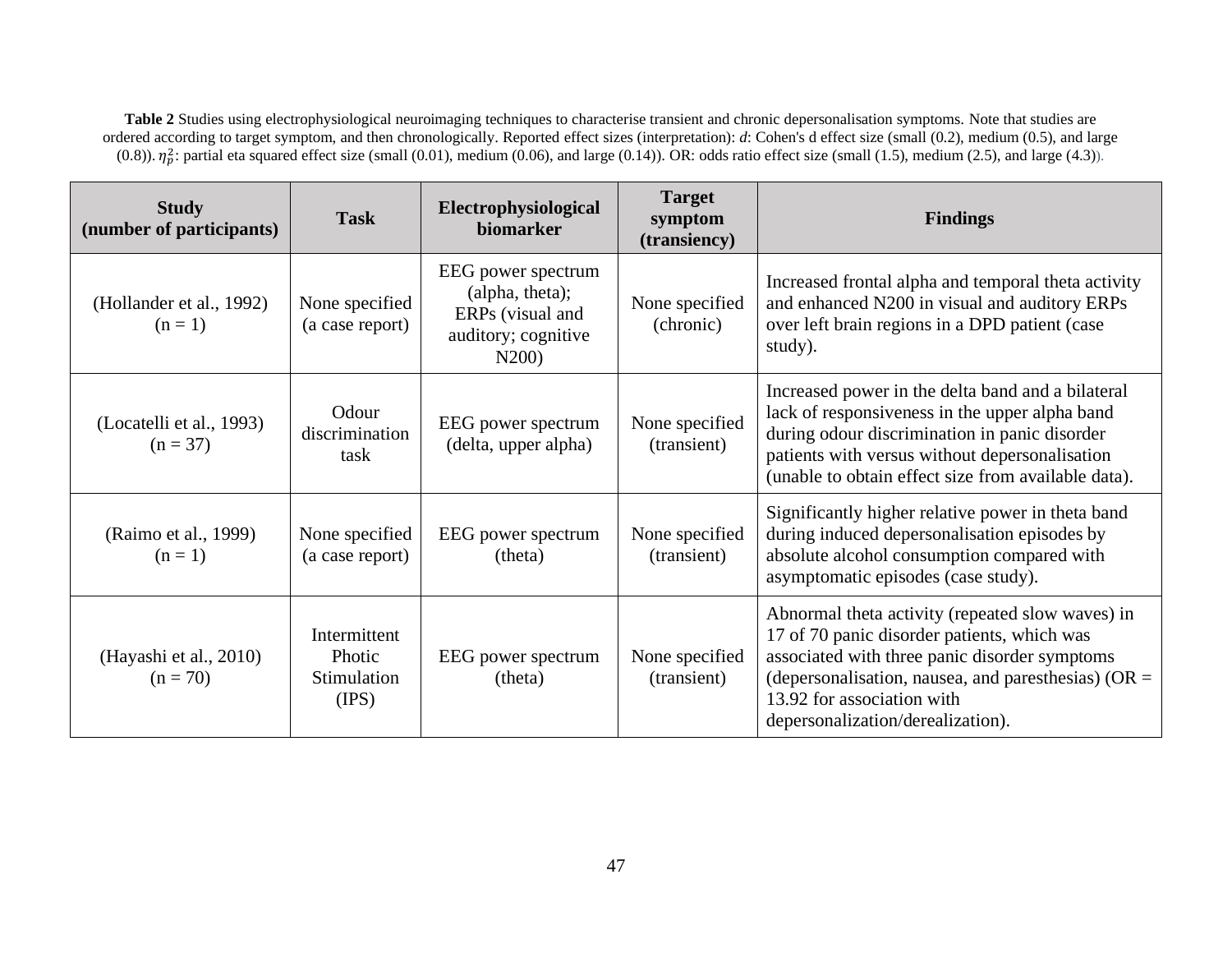| (Schulz et al., 2015)<br>$(n = 47)$       | Heartbeat<br>perception task              | <b>HEPs</b>                                                | Disembodiment<br>(chronic)                | Reduced differential HEP amplitudes after 500ms<br>between rest and heartbeat tracking in DPD<br>patients ( $n=23$ ) compared with healthy controls ( $n=$<br>$=$ 24) ( $\eta_p^2$ = 0.10 for the two-way interaction<br>between group and experimental task).                                                                                                                                                                                                                                                                                                                                                                                                      |
|-------------------------------------------|-------------------------------------------|------------------------------------------------------------|-------------------------------------------|---------------------------------------------------------------------------------------------------------------------------------------------------------------------------------------------------------------------------------------------------------------------------------------------------------------------------------------------------------------------------------------------------------------------------------------------------------------------------------------------------------------------------------------------------------------------------------------------------------------------------------------------------------------------|
| (Adler et al., 2016)<br>$(n = 27)$        | Somatosensory<br>resonance<br>paradigm    | ERPs (somatosensory;<br>perceptual P45,<br>cognitive P200) | Disembodiment<br>(transient)              | Reduced somatosensory resonance for self-related<br>information at P45 (no changes for other-related<br>information at N80) in central-parietal electrodes in<br>individuals with high ( $n = 14$ ) versus low ( $n = 13$ )<br>CDS scores (P45: $\eta_p^2 = 0.46$ for self-face touch in<br>low CDS group only; N80: $\eta_p^2 = 0.29$ for other-face<br>touch in all participants). Reduced self-other<br>differences in resonance at cognitive P200 in<br>fronto-central electrodes in individuals with high<br>versus low CDS scores ( $\eta_p^2 = 0.06$ versus $\eta_p^2 = 0.41$<br>for interaction between observed touch and<br>observed face in each group). |
| (Quaedflieg et al., 2013)<br>$(n = 30)$   | Emotion-<br>induced<br>blindness<br>(EIB) | ERPs (visual; cognitive<br>200-300ms)                      | Emotional<br>numbing<br>(transient)       | Smaller difference in ERP amplitudes in a 200–<br>300ms time window between emotional and neutral<br>distractors in frontal electrodes in individuals with<br>high (n = 15) versus low (n = 15) CDS scores (d =<br>0.71 for differential activation at Fz in 200–300ms<br>time window between the two groups).                                                                                                                                                                                                                                                                                                                                                      |
| (Papageorgiou et al., 2002)<br>$(n = 30)$ | Working<br>memory test                    | ERPs (auditory;<br>cognitive P300)                         | Other (working)<br>memory)<br>(transient) | Lower P300 amplitudes (no changes in latency) in<br>response to single sound presenting the start of<br>working memory tests at central posterior brain<br>regions in healthy individuals with transient<br>depersonalisation ( $n = 15$ ) compared with a control<br>group (n = 15) ( $d = 1.62$ for group difference in<br>P300 amplitudes).                                                                                                                                                                                                                                                                                                                      |